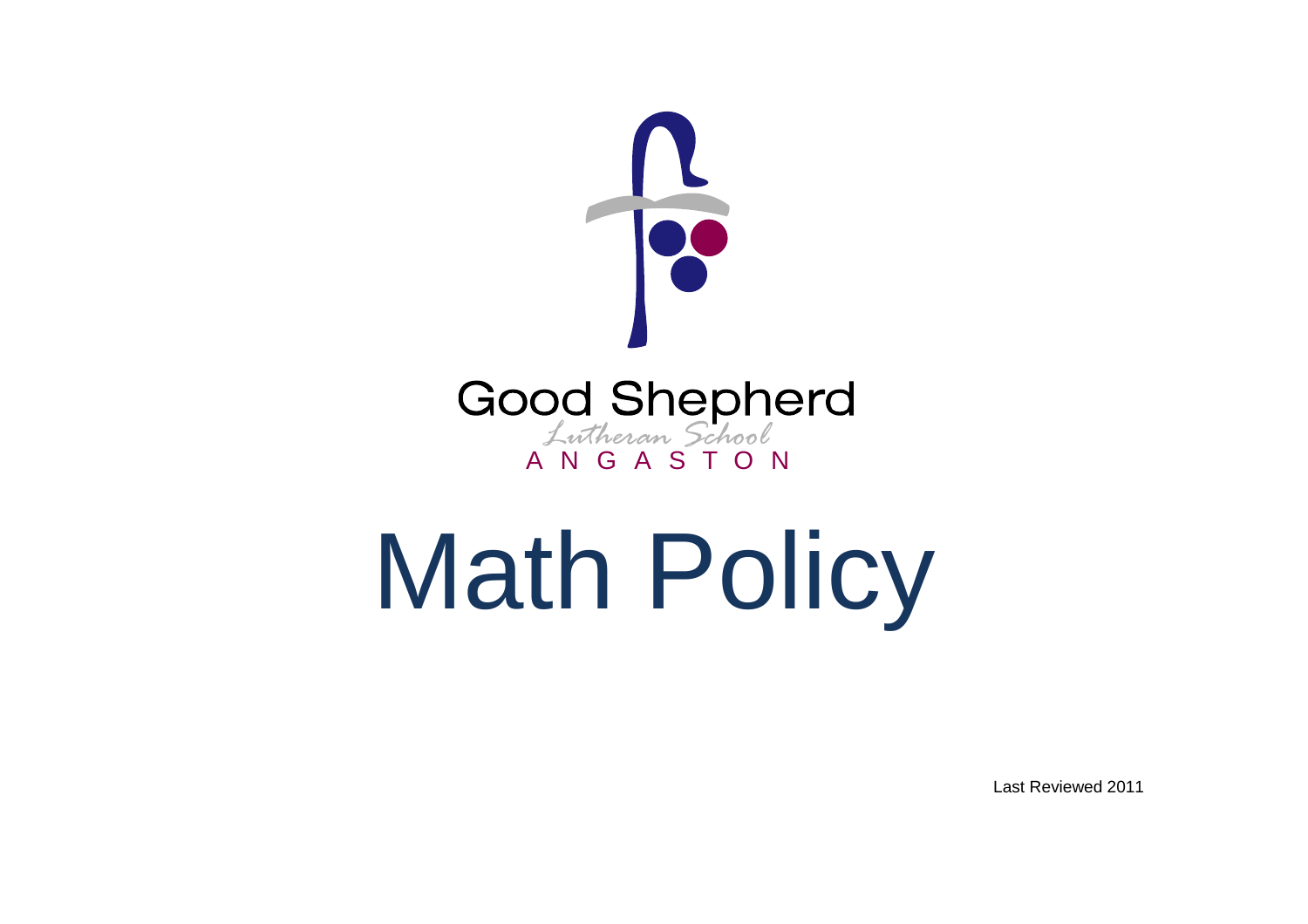# **1. Rationale**

Learning mathematics creates opportunities for and enriches the lives of all Australians. Good Shepherd has adopted the Australian Curriculum. Mathematics provides students with essential mathematical skills and knowledge in Number and Algebra, Measurement and Geometry, and Statistics and Probability. It develops the numeracy capabilities that all students need in their personal, work and civic life, and provides the fundamentals on which mathematical specialties and professional applications of mathematics are built.

Mathematics has its own value and beauty and this curriculum aims to instil in students an appreciation of the elegance and power of mathematical reasoning. Mathematical ideas have evolved across all cultures over thousands of years, and are constantly developing. Digital technologies are facilitating this expansion of ideas and providing access to new tools for continuing mathematical exploration and invention. The curriculum focuses on developing increasingly sophisticated and refined mathematical understanding, fluency, logical reasoning, analytical thought and problem-solving skills. These capabilities enable students to respond to familiar and unfamiliar situations by employing mathematical strategies to make informed decisions and solve problems efficiently.

The Australian mathematics curriculum at Good Shepherd ensures that the links between the various components of mathematics, as well as the relationship between mathematics and other disciplines, are made clear. Mathematics is composed of multiple but interrelated and interdependent concepts and systems which students apply beyond the mathematics classroom. In science, for example, understanding sources of error and their impact on the confidence of conclusions is vital, as is the use of mathematical models in other disciplines. In geography, interpretation of data underpins the study of human populations and their physical environments; in history, students need to be able to imagine timelines and time frames to reconcile related events; and in English, deriving quantitative and spatial information is an important aspect of making meaning of texts.

The curriculum ensures all students at Good Shepherd will benefit from access to the power of mathematical reasoning and learn to apply their mathematical understanding creatively and efficiently. The mathematics curriculum provides students with carefully paced, in-depth study of critical skills and concepts. It encourages teachers to help students become self-motivated, confident learners through inquiry and active participation in challenging and engaging experiences.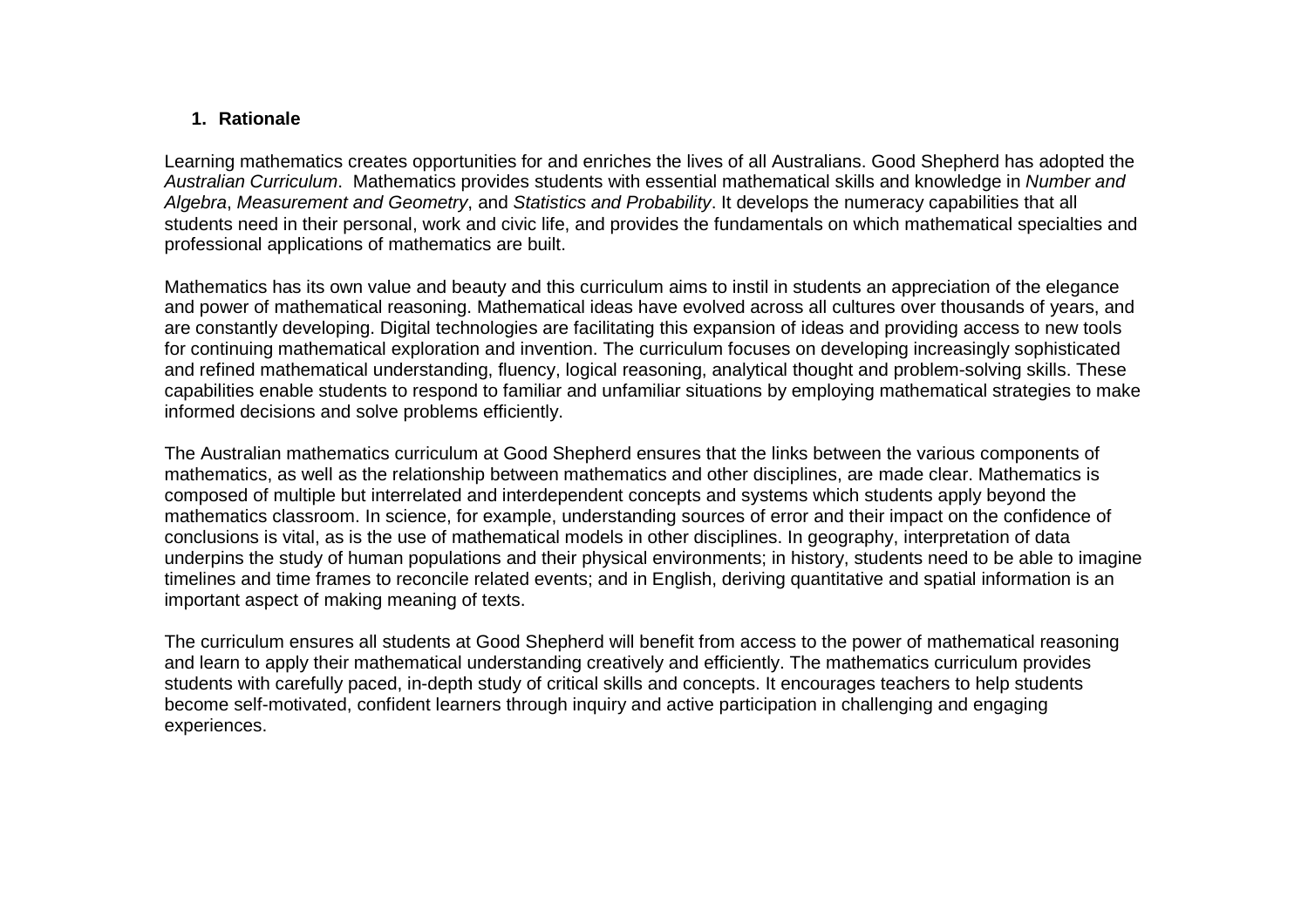# **2. Aims**

The Australian mathematics curriculum at Good Shepherd aims to ensure that students at Good Shepherd:

- are confident, creative users and communicators of mathematics, able to investigate, represent and interpret situations in their personal and work lives and as active citizens
- develop an increasingly sophisticated understanding of mathematical concepts and fluency with processes, and are able to pose and solve problems and reason in Number and Algebra, Measurement and Geometry, and Statistics and Probability
- recognise connections between the areas of mathematics and other disciplines and appreciate mathematics as an accessible and enjoyable discipline to study

# **3. Content structure**

The Australian mathematic curriculum is organised around the interaction of three content strands and four proficiency strands.

The content strands are Number and Algebra, Measurement and Geometry, and Statistics and Probability. They describe what is to be taught and learnt.

The proficiency strands are Understanding, Fluency, Problem Solving, and Reasoning. They describe how content is explored or developed, that is, the thinking and doing of mathematics. They provide the language to build in the developmental aspects of the learning of mathematics and have been incorporated into the content descriptions of the three content strands described above. This approach has been adopted to ensure students' proficiency in mathematical skills develops throughout the curriculum and becomes increasingly sophisticated over the years of schooling.

# **Content strands**

# Number and Algebra

Number and Algebra are developed together, as each enriches the study of the other. Students apply number sense and strategies for counting and representing numbers. They explore the magnitude and properties of numbers. They apply a range of strategies for computation and understand the connections between operations. They recognise patterns and understand the concepts of variable and function. They build on their understanding of the number system to describe relationships and formulate generalisations. They recognise equivalence and solve equations and inequalities. They apply their number and algebra skills to conduct investigations, solve problems and communicate their reasoning.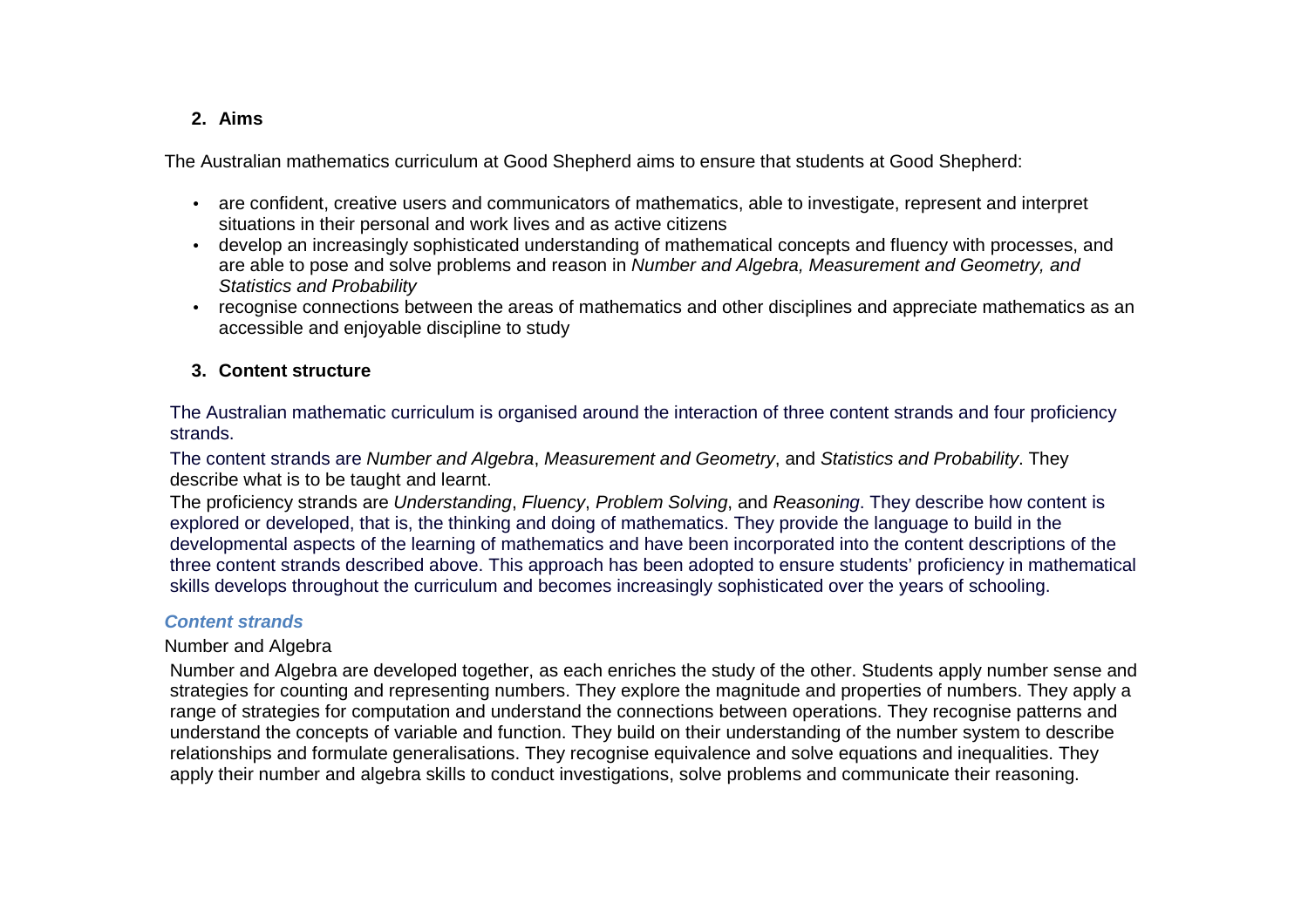# Measurement and Geometry

Measurement and Geometry are presented together to emphasise their relationship to each other, enhancing their practical relevance. Students develop an increasingly sophisticated understanding of size, shape, relative position and movement of two-dimensional figures in the plane and three-dimensional objects in space. They investigate properties and apply their understanding of them to define, compare and construct figures and objects. They learn to develop geometric arguments. They make meaningful measurements of quantities, choosing appropriate metric units of measurement. They build an understanding of the connections between units and calculate derived measures such as area, speed and density.

# Statistics and Probability

Statistics and Probability initially develop in parallel and the curriculum then progressively builds the links between them. Students recognise and analyse data and draw inferences. They represent, summarise and interpret data and undertake purposeful investigations involving the collection and interpretation of data. They assess likelihood and assign probabilities using experimental and theoretical approaches. They develop an increasingly sophisticated ability to critically evaluate chance and data concepts and make reasoned judgments and decisions, as well as building skills to critically evaluate statistical information and develop intuitions about data.

# **Proficiency strands**

The proficiency strands describe the actions in which students can engage when learning and using the content. While not all proficiency strands apply to every content description, they indicate the breadth of mathematical actions that teachers can emphasise.

# Understanding

Students build a robust knowledge of adaptable and transferable mathematical concepts. They make connections between related concepts and progressively apply the familiar to develop new ideas. They develop an understanding of the relationship between the 'why' and the 'how' of mathematics. Students build understanding when they connect related ideas, when they represent concepts in different ways, when they identify commonalities and differences between aspects of content, when they describe their thinking mathematically and when they interpret mathematical information.

# **Fluency**

Students develop skills in choosing appropriate procedures, carrying out procedures flexibly, accurately, efficiently and appropriately, and recalling factual knowledge and concepts readily. Students are fluent when they calculate answers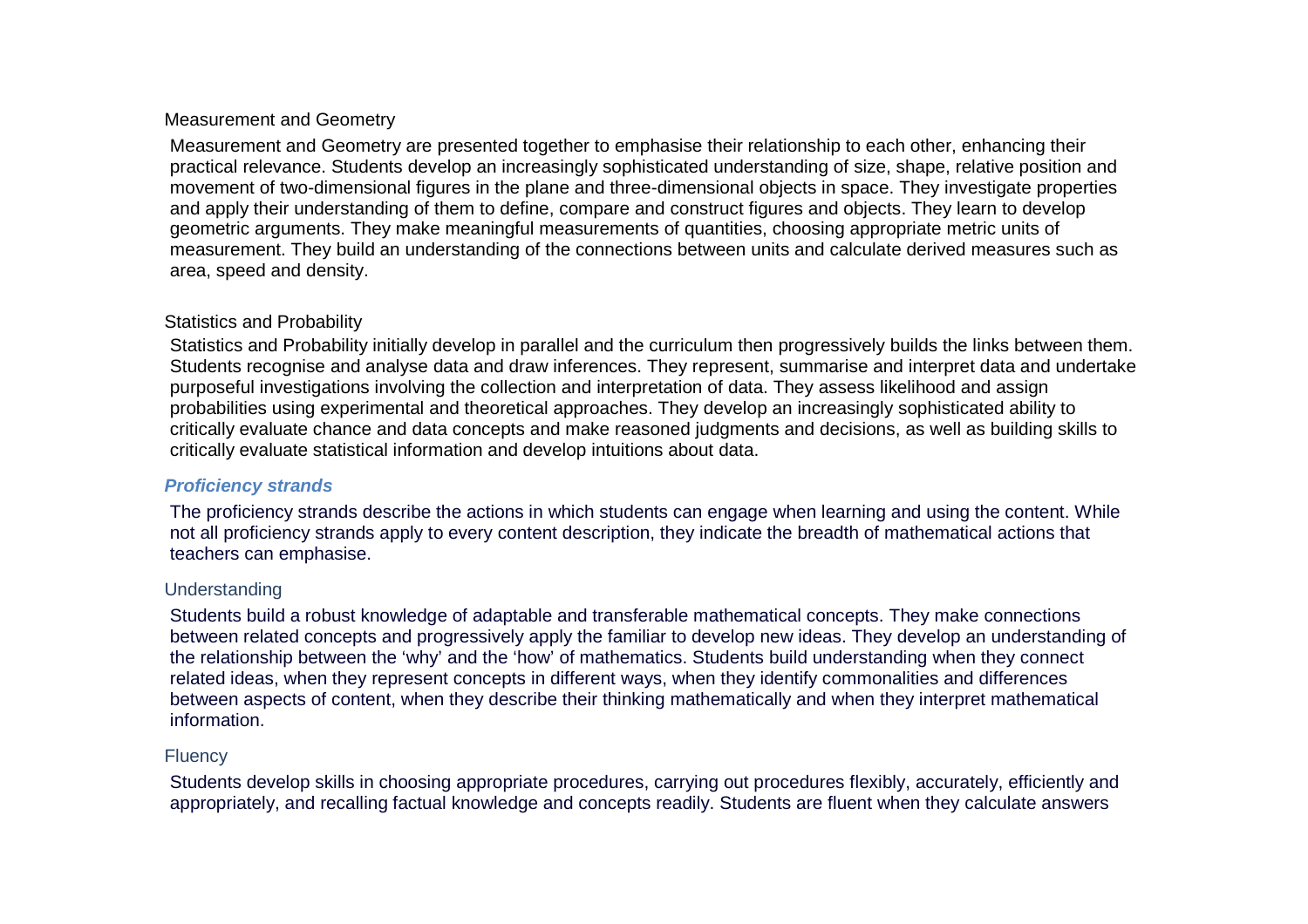efficiently, when they recognise robust ways of answering questions, when they choose appropriate methods and approximations, when they recall definitions and regularly use facts, and when they can manipulate expressions and equations to find solutions.

#### Problem Solving

Students develop the ability to make choices, interpret, formulate, model and investigate problem situations, and communicate solutions effectively. Students formulate and solve problems when they use mathematics to represent unfamiliar or meaningful situations, when they design investigations and plan their approaches, when they apply their existing strategies to seek solutions, and when they verify that their answers are reasonable.

# Reasoning

Students develop an increasingly sophisticated capacity for logical thought and actions, such as analysing, proving, evaluating, explaining, inferring, justifying and generalising. Students are reasoning mathematically when they explain their thinking, when they deduce and justify strategies used and conclusions reached, when they adapt the known to the unknown, when they transfer learning from one context to another, when they prove that something is true or false and when they compare and contrast related ideas and explain their choices.

# **Content descriptions**

The mathematics curriculum includes content descriptions at each year level. These describe the knowledge, concepts, skills and processes that teachers are expected to teach and students are expected to learn. However, they do not prescribe approaches to teaching. The content descriptions are intended to ensure that learning is appropriately ordered and that unnecessary repetition is avoided. However, a concept or skill introduced at one year level may be revisited, strengthened and extended at later year levels as needed.

# **Sub-strands**

Content descriptions are grouped into sub-strands to illustrate the clarity and sequence of development of concepts through and across the year levels. They support the ability to see the connections across strands and the sequential development of concepts from Foundation to Year 7.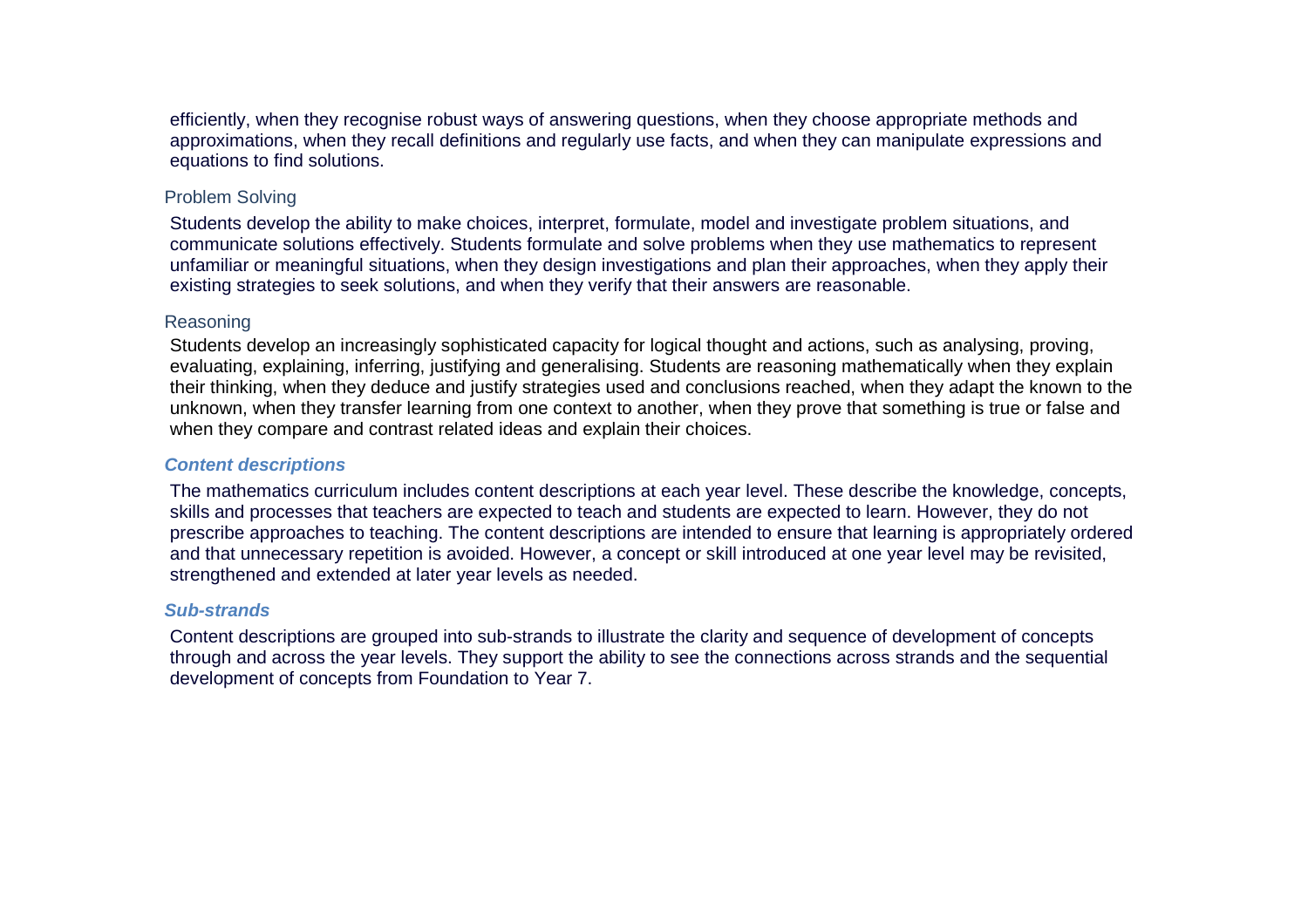| <b>Number and Algebra</b>                | <b>Measurement and Geometry Statistics and Probability</b> |                                              |
|------------------------------------------|------------------------------------------------------------|----------------------------------------------|
| Number and place value<br>$(F-7)$        | Using units of measurement<br>$(F-7)$                      | Chance $(1-7)$                               |
| <b>Fractions and decimals</b><br>$(1-6)$ | Shape $(F-7)$                                              | Data representation and interpretation (F-7) |
| Real numbers (7)                         | Geometric reasoning<br>$(3-7)$                             |                                              |
| Money and financial mathematics (1-7)    | Location and transformation<br>$(F-7)$                     |                                              |
| Patterns and algebra (F-7)               |                                                            |                                              |

#### **Year level descriptions**

Year level descriptions emphasise the importance of working mathematically within the content. They provide an overview of the relationship between the proficiencies (Understanding, Fluency, Problem Solving and Reasoning) and the content for each year level.

# **Content elaborations**

Content elaborations are provided for Foundation to Year 7 to illustrate and exemplify content and assist teachers to develop a common understanding of the content descriptions. They are not intended to be comprehensive content points that all students need to be taught. (To be found at www.australiancurriculum.edu.au).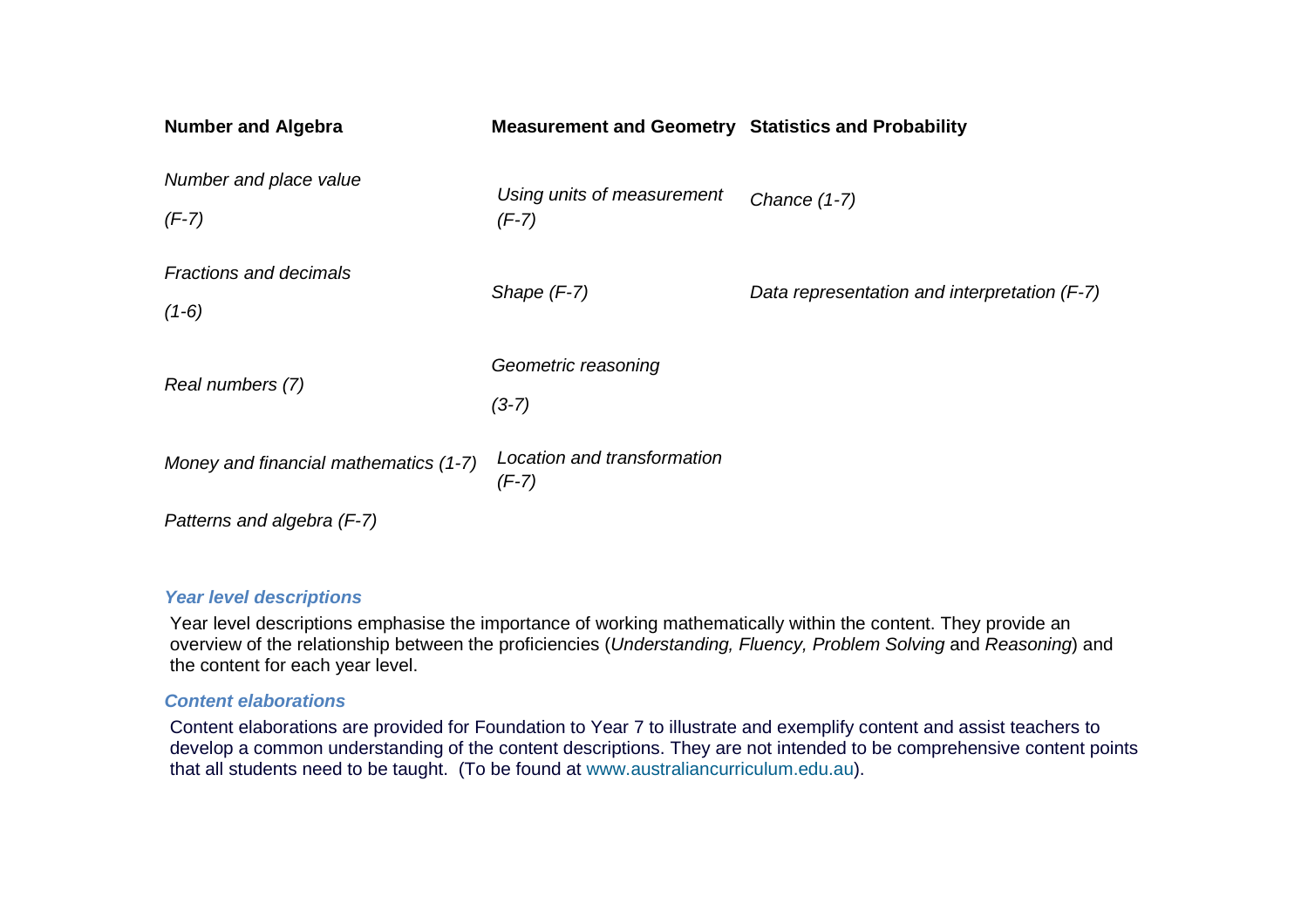# **Glossary**

A glossary is provided to support the common understanding of key terms in the content descriptions. This support document contains additional information to support the glossary. (To be found at www.australiancurriculum.edu.au).

# **4. Mathematics across Foundation to Year 7**

Although the curriculum is described year by year, this document provides advice across four year groupings on the nature of learners and the relevant curriculum:

- Foundation Year 2: typically students from 5 to 8 years of age
- Years 3–6: typically students from 8 to 12 years of age
- Years 7: typically students from 12 to 13 years of age

# **Foundation – Year 2**

The early years (5–8 years of age) lay the foundation for learning mathematics. Students at this level can access powerful mathematical ideas relevant to their current lives and learn the language of mathematics, which is vital to future progression.

Children have the opportunity to access mathematical ideas by developing a sense of number, order, sequence and pattern; by understanding quantities and their representations; by learning about attributes of objects and collections, position, movement and direction, and by developing an awareness of the collection, presentation and variation of data and a capacity to make predictions about chance events.

Understanding and experiencing these concepts in the early years provides a foundation for algebraic, statistical and multiplicative thinking, that will develop in subsequent years. These foundations also enable children to pose basic mathematical questions about their world, to identify simple strategies to investigate solutions, and to strengthen their reasoning to solve personally meaningful problems.

# **Years 3–6**

These years emphasise the importance of students studying coherent, meaningful and purposeful mathematics that is relevant to their lives. Students still require active experiences that allow them to construct key mathematical ideas, but also gradually move to using models, pictures and symbols to represent these ideas.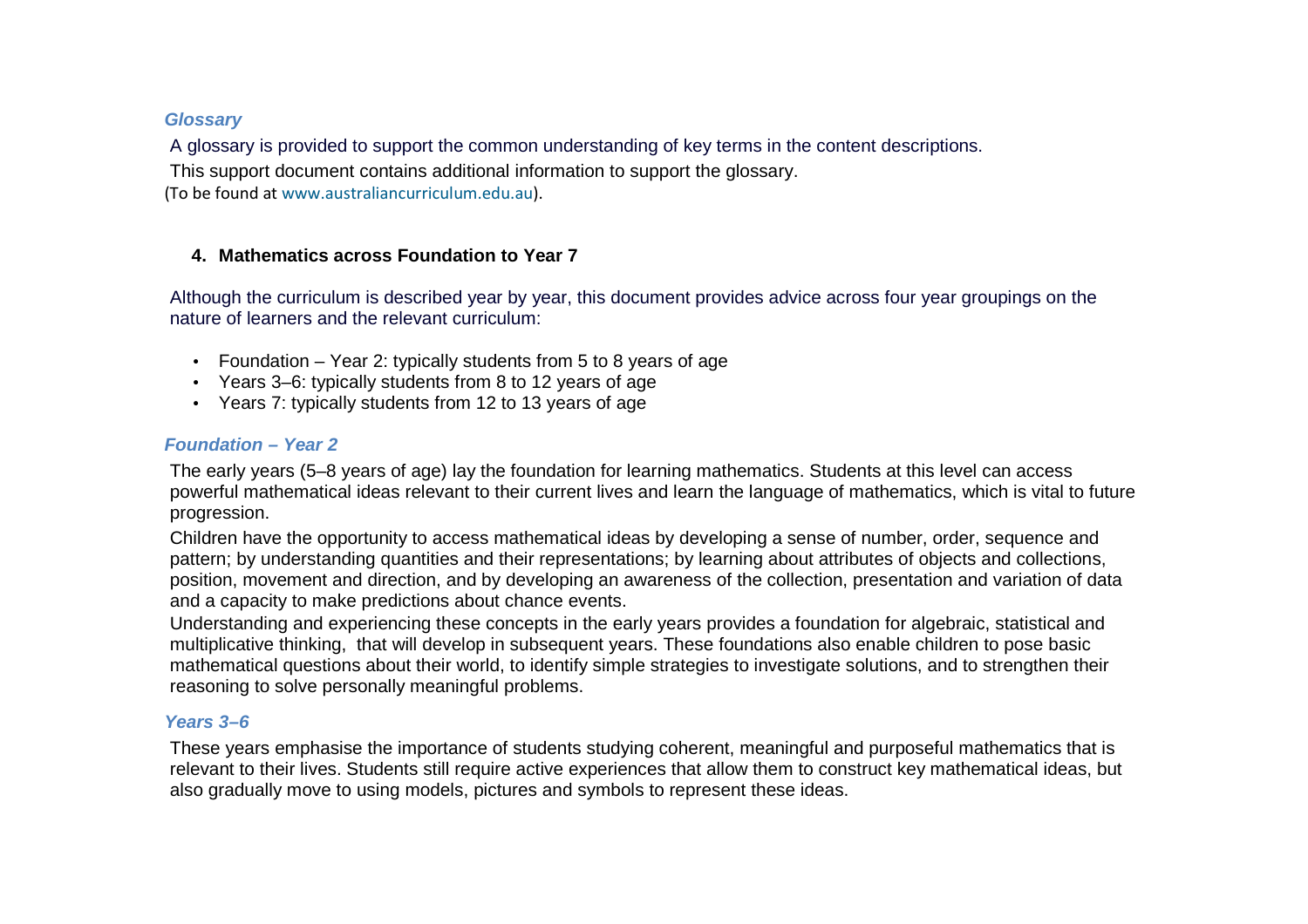The curriculum develops key understandings by extending the number, measurement, geometric and statistical learning from the early years; by building foundations for future studies through an emphasis on patterns that lead to generalisations; by describing relationships from data collected and represented; by making predictions; and by introducing topics that represent a key challenge in these years, such as fractions and decimals. In these years of schooling, it is particularly important for students to develop a deep understanding of whole numbers to build reasoning in fractions and decimals and to develop a conceptual understanding of place value. These concepts allow students to develop proportional reasoning and flexibility with number through mental computation skills, and to extend their number sense and statistical fluency.

# **Year 7**

This year of school marks a shift in mathematics learning to more abstract ideas. Through key activities such as the exploration, recognition and application of patterns, the capacity for abstract thought can be developed and the ways of thinking associated with abstract ideas can be illustrated.

The foundations built in previous years prepare students for this change. Previously established mathematical ideas can be drawn upon in unfamiliar sequences and combinations to solve non-routine problems and to consequently develop more complex mathematical ideas. However, students of this age also need an understanding of the connections between mathematical concepts and their application in their world as a motivation to learn. This means using contexts directly related to topics of relevance and interest to this age group.

During this year, students need to be able to represent numbers in a variety of ways; to develop an understanding of the benefits of algebra, through building algebraic models and applications and the various applications of geometry; to estimate and select appropriate units of measure; to explore ways of working with data to allow a variety of representations; and to make predictions about events based on their observations.

The intent of the curriculum is to encourage the development of important ideas in more depth, and to promote the interconnectedness of mathematical concepts. An obvious concern is the preparation of students intending to continue studying mathematics in the senior secondary years. Teachers will, in implementing the curriculum, extend the more mathematically able students by using appropriate challenges and extensions within available topics. A deeper understanding of mathematics in the curriculum enhances a student's potential to use this knowledge to solve nonroutine problems, both at this level of study and at later stages.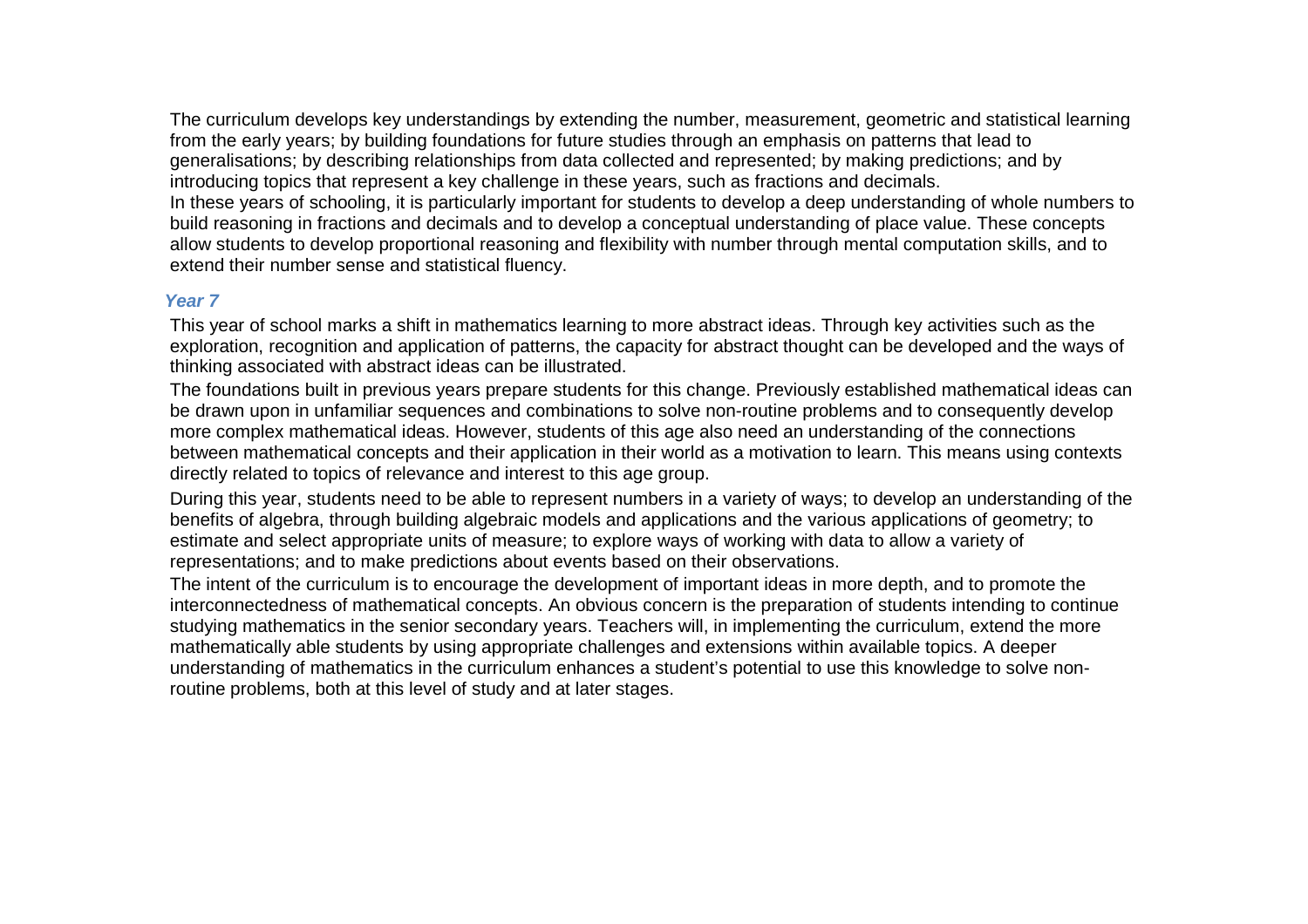# **5. Achievement Standards**

Across Foundation to Year 7, achievement standards indicate the quality of learning that students should typically demonstrate by a particular point in their schooling. Achievement standards comprise a written description and student work samples.

An achievement standard describes the quality of learning (the extent of knowledge, the depth of understanding, and the sophistication of skills) that would indicate the student is well placed to commence the learning required at the next level of achievement.

The sequence of achievement standards across Foundation to Year 7 describes progress in the learning area. This sequence provides teachers with a framework of growth and development in the learning area.

Student work samples play a key role in communicating expectations described in the achievement standards. Each work sample includes the relevant assessment task, the student's response, and annotations identifying the quality of learning evident in the student's response in relation to relevant parts of the achievement standard.

Together, the description of the achievement standard and the accompanying set of annotated work samples help teachers to make judgments about whether students have achieved the standard.

# **6. Diversity of Learners**

The Australian Curriculum has been developed to ensure that curriculum content and achievement standards establish high expectations for all students. Every student is entitled to enriching learning experiences across all areas of the curriculum. Students at Good Shepherd have multiple, diverse and changing needs that are shaped by individual learning histories and abilities as well as cultural language backgrounds and socio-economic factors.

# **Special education needs**

The objectives of the Australian Curriculum are the same for all students. The curriculum offers flexibility for teachers to tailor their teaching in ways that provide rigorous, relevant and engaging learning and assessment opportunities for students with special education needs.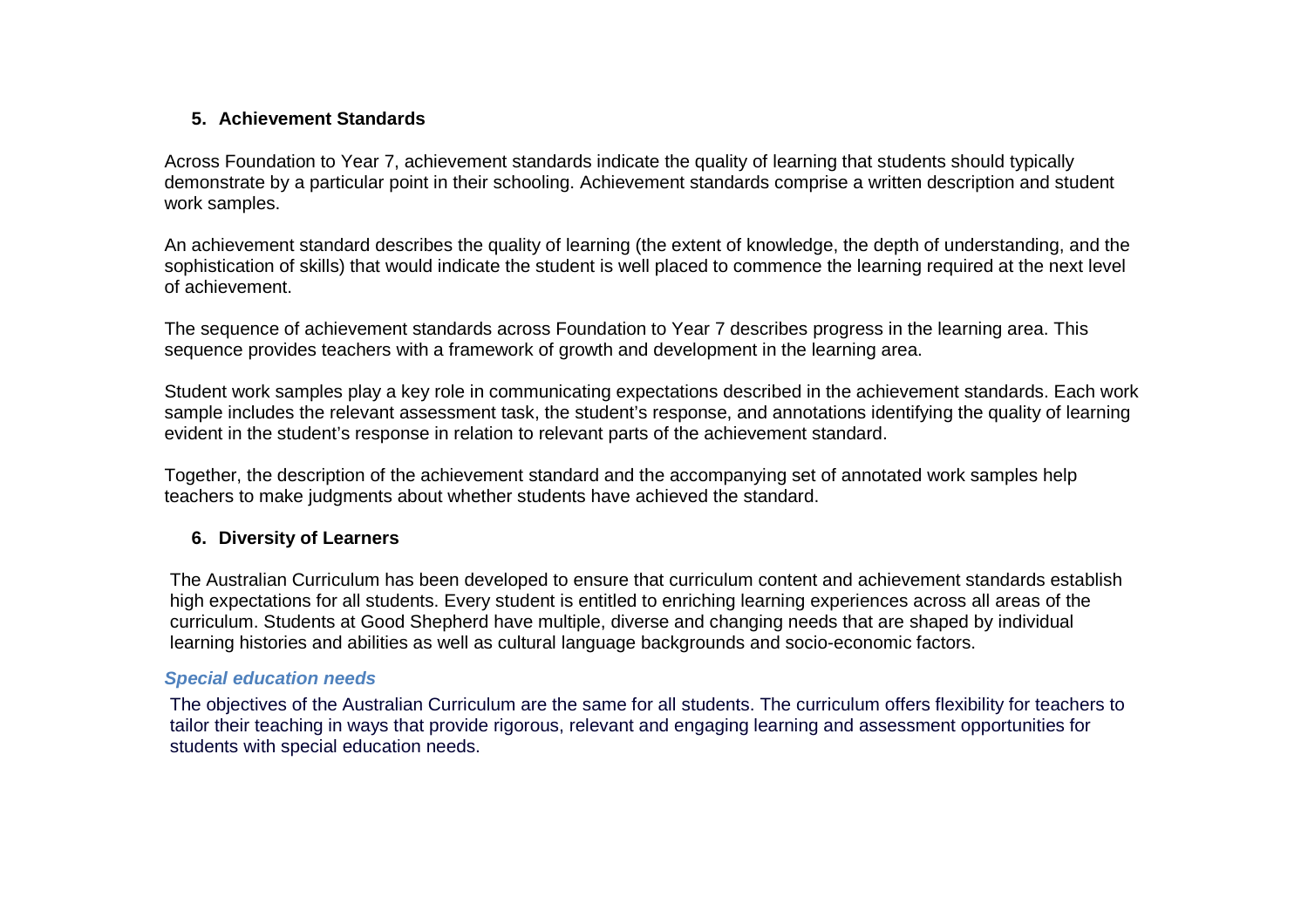Most students with special education needs can engage with the curriculum provided the necessary adjustments are made to the complexity of the curriculum content and to the means through which students demonstrate their knowledge, skills and understanding.

For some learners, making adjustments to instructional processes and to assessment strategies enables students to achieve educational standards commensurate with their peers.

For other students, teachers will need to make appropriate adjustments to the complexity of the curriculum content, focusing instruction on content different to that taught to others in their age group. It follows that adjustments will also need to be made to how the student's progress is monitored, assessed and reported.

For a small percentage of students, the Foundation to Year 7 curriculum content and achievement standards may not be appropriate nor meaningful, even with adjustments. Most of these students have a significant intellectual disability. During 2011, ACARA will develop additional curriculum content and achievement standards for this group of students in order to provide an Australian Curriculum that is inclusive of every learner.

# **English as an additional language or dialect**

Many students in Australian schools are learners of English as an additional language or dialect (EAL/D). Learners of EAL/D are students whose first language is a language other than Standard Australian English and who require additional support to assist them to develop English language proficiency. While many EAL/D learners do well in school, there is a significant group of these learners who leave school without achieving their potential.

EAL/D students come from diverse backgrounds and may include:

- overseas- and Australian-born children whose first language is a language other than English
- Aboriginal and Torres Strait Islander students whose first language is an Indigenous language, including traditional languages, creoles and related varieties, or Aboriginal English.

EAL/D learners enter Good Shepherd School at different ages and at different stages of English language learning and have various educational backgrounds in their first languages. For some, school is the only place they use English. The aims of the Australian mathematics curriculum at Good Shepherd are ultimately the same for all students. However, EAL/D learners are simultaneously learning a new language and the knowledge, understanding and skills of the mathematics curriculum through that new language. They require additional time and support, along with informed teaching that explicitly addresses their language needs, and assessments that take into account their developing language proficiency.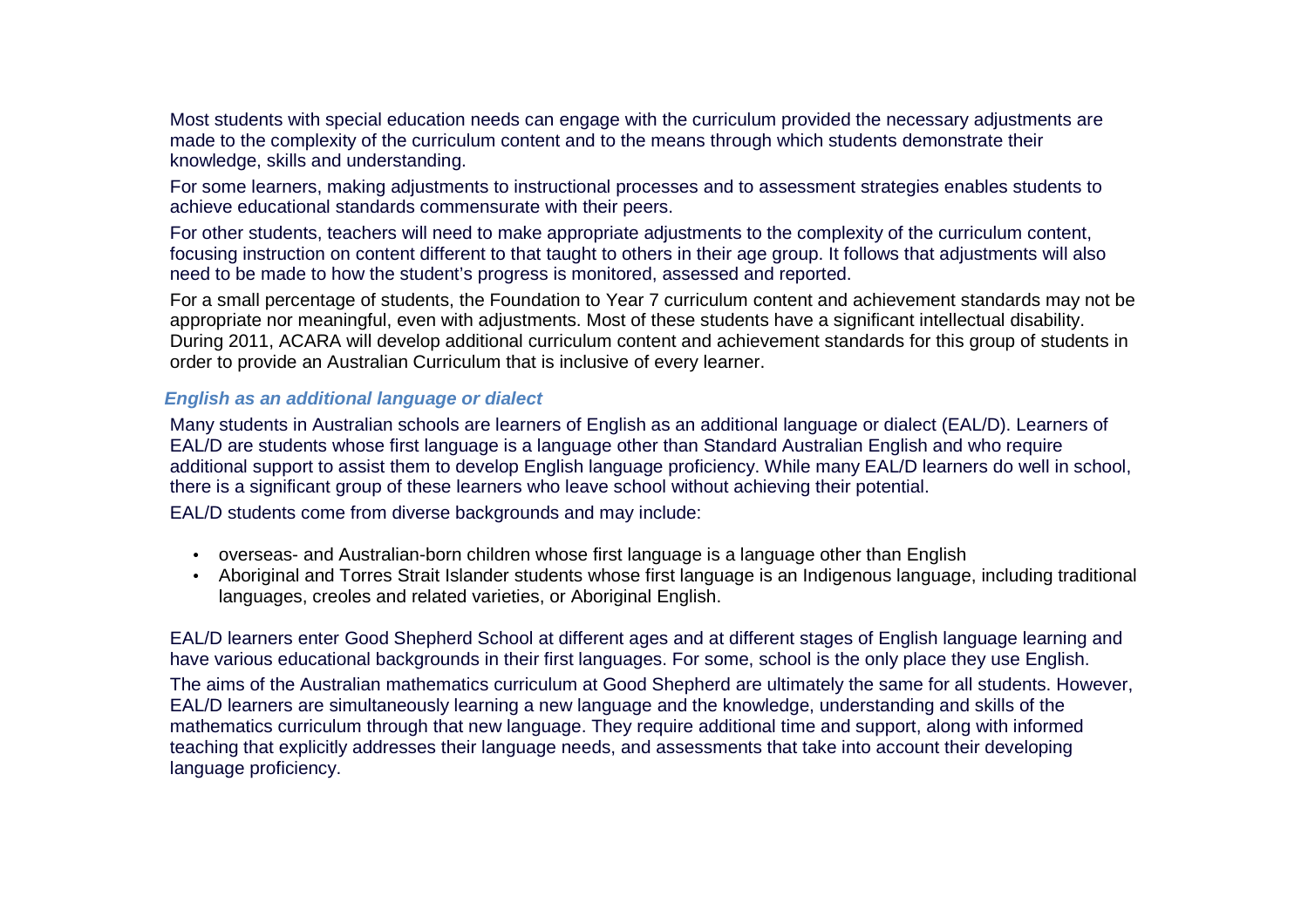A national EAL/D document is being produced that will support the Australian Curriculum. It will provide a description of how language proficiency develops, and will be a valuable reference for all teachers. It will allow mathematics teachers to identify the language levels of the EAL/D learners in their classrooms and to address their specific learning requirements when teaching, ensuring equity of access to the mathematics learning area for all.

# **7. General capabilities**

The skills, behaviours and attributes that students need to succeed in life and work in the twenty-first century have been identified in the Australian Curriculum as general capabilities. There are seven general capabilities:

- literacy
- numeracy
- competence in information and communication technology (ICT)
- critical and creative thinking
- ethical behaviour
- personal and social competence
- intercultural understanding.

Over the course of their schooling, students develop and use these general capabilities within and across learning areas and in their lives outside school. General capabilities and learning areas have a reciprocal relationship. Learning areas provide opportunities for students to develop and use general capabilities. Similarly, wherever general capabilities are made explicit in learning areas, they can enrich and deepen learning. In the Australian mathematics curriculum at Good Shepherd, each of the seven general capabilities is embedded (where appropriate) in the content descriptions or elaborations. There are further opportunities to develop the general capabilities through appropriate teaching activities.

# **Literacy (L)**

Students become literate as they develop the skills to learn and communicate confidently at school and to become effective individuals, community members, workers and citizens. These skills include listening, reading and viewing, writing, speaking and creating print, visual and digital materials accurately and purposefully within and across all learning areas.

Literacy is an important aspect of mathematics. Students need to understand written problems and instructions; ellipsis (for example, 'convert your age to days, then hours, minutes and finally seconds'); synonyms (for example, 'subtract', 'take away', 'minus'); imperatives (for example, 'circle the correct answer'); the passive voice (for example, 'if 7 is taken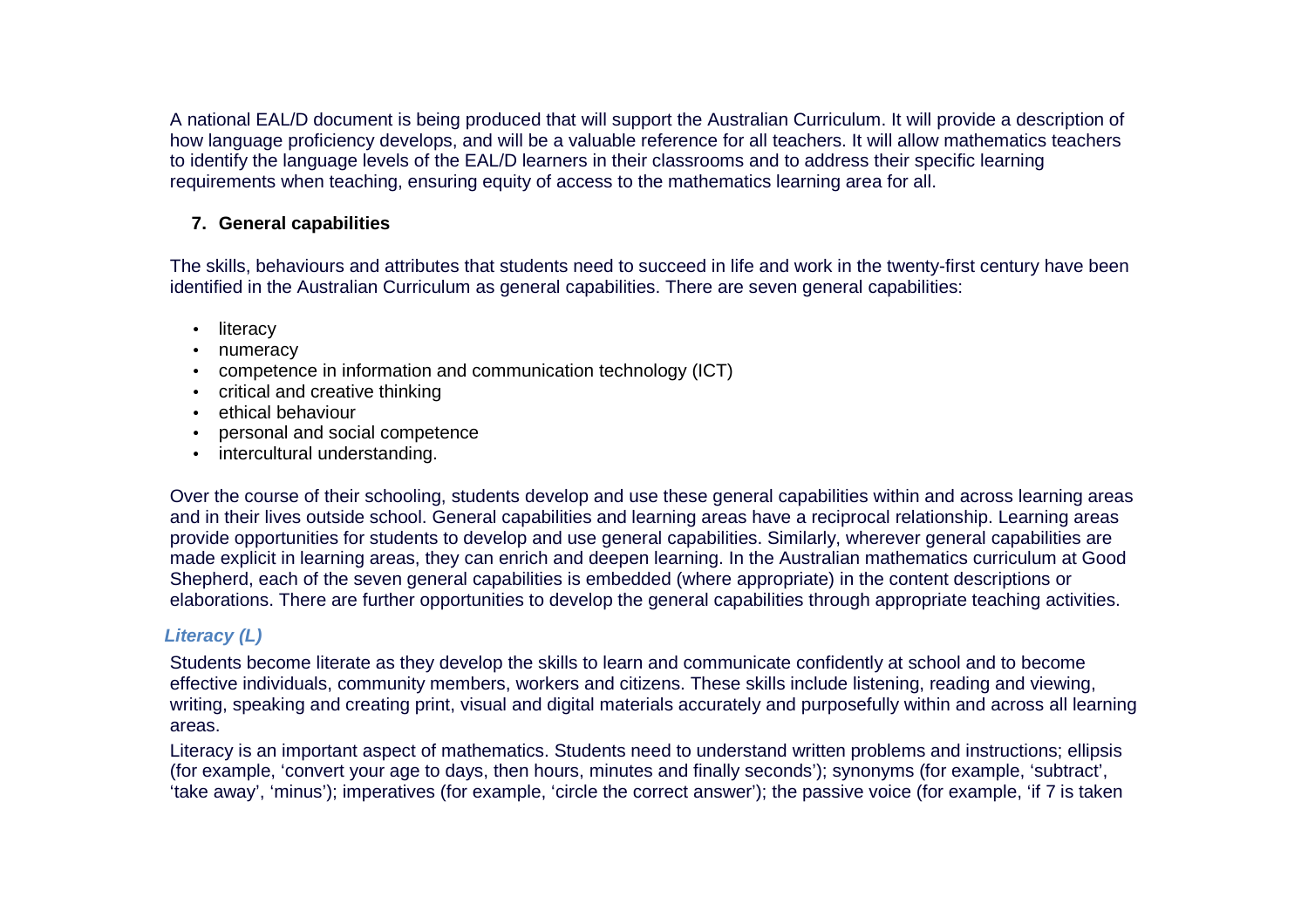from 10…'); nominalisations (for example, 'product', 'quotient'); technical terminology (for example, 'digits', 'lowest common denominator'), including the use of common words with a specific meaning in a mathematical context (for example 'find the value of x' requires more than searching, it implies problem solving), and metaphorical language used to express mathematics concepts and processes.

# **Numeracy (N)**

Students become numerate as they develop the capacity to recognise and understand the role of mathematics in the world around them and the confidence, willingness and ability to apply mathematics to their lives in ways that are constructive and meaningful.

Mathematics makes a special contribution to the development of numeracy in a manner that is more explicit and foregrounded than is the case in other learning areas. It is important that the mathematics curriculum provides the opportunity to apply mathematical understanding and skills in context, both in other learning areas and in real world contexts. A particularly important context for the application of Number and Algebra is financial mathematics. In Measurement and Geometry, there is an opportunity to apply understanding to design. The twenty-first century world is information driven, and through Statistics and Probability students can interpret data and make informed judgments about events involving chance.

# **Information and communication technology (ICT) competence (ICT)**

Students develop ICT competence as they learn to use ICT effectively and appropriately when investigating, creating and communicating ideas and information at school, at home, at work and in their communities. ICT competence allows students to solve problems and readily perform previously onerous tasks. Calculators of all types, from the simple fouroperations versions to more complex graphical and CAS calculators, can be used to make calculations, draw graphs and interpret data in ways that have previously not been possible. Digital technologies, such as spreadsheets, dynamic geometry software and computer algebra software, can engage students and promote understanding of key concepts. However, there will be occasions where teachers will ask students to undertake tasks without using technology.

# **Critical and creative thinking (CCT)**

Students develop critical and creative thinking as they learn to generate and evaluate knowledge, ideas and possibilities, and use them when seeking new pathways or solutions. In the context of schooling, critical and creative thinking are integral to activities that require reason, logic, imagination and divergence.

Critical and creative thinking is key to the development of mathematical understanding. Critical thinking is used in the proficiency strands of Reasoning and Problem Solving. Engaging students in reasoning and thinking about solutions to problems, and the strategies needed to find these solutions, are core parts of the mathematics curriculum. For example,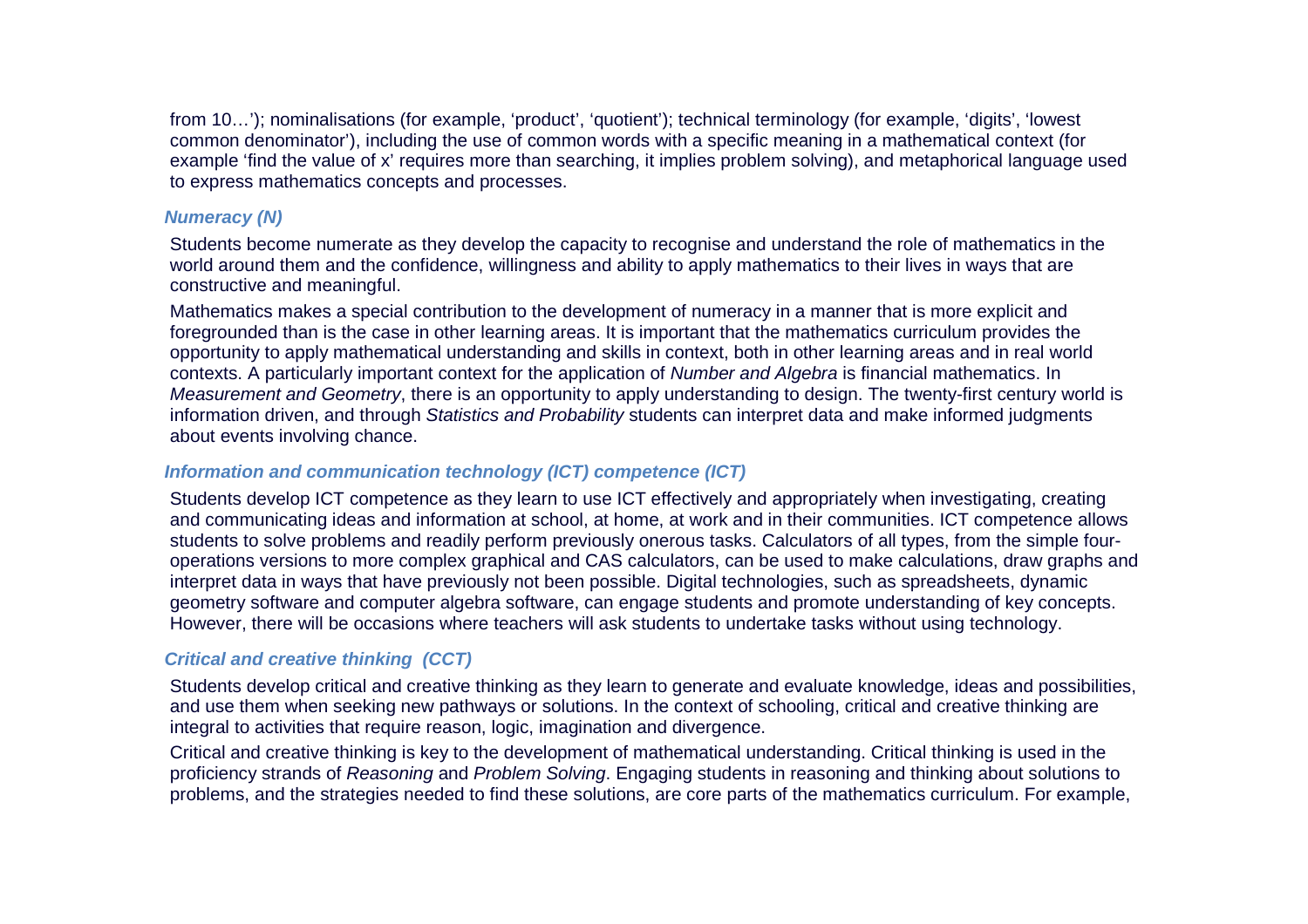students are encouraged to be critical thinkers in justifying their choice of a particular calculation strategy or in identifying the questions that need to be answered when undertaking a statistical investigation.

Creative thinking is essential to mathematical problem solving. The mathematics curriculum encourages students to look for alternative ways to approach problems. For example, identifying when a problem is similar to a previous one or drawing diagrams or simplifying a problem to control some variables, are strategies students will develop to find solutions.

# **Ethical behavior (EB)**

Students develop ethical behaviour as they learn to understand and act in accordance with ethical principles. This includes understanding the role of ethical principles, values and virtues in human life; acting with moral integrity; acting with regard for others, and having a desire and capacity to work for the common good.

There are opportunities in the mathematics curriculum to develop and apply ethical behaviour in a range of contexts; for example, in the selection and interpretation of data and statistics for different purposes.

#### **Personal and social competence (PSC)**

Students develop personal and social competence as they learn to understand and manage themselves, their relationships, lives, work and learning more effectively. This involves recognising and regulating their emotions, developing concern and understanding of others, establishing positive relationships, making responsible decisions, working effectively in teams and handling challenging situations constructively.

The elements of personal and social competence relevant to mathematics include the application of mathematical skills for personal purposes, such as the use of timetables, budgeting and personal problem solving, which are all important skills in self-management.

Students' capacities to work in teams in undertaking explorations and investigations are another important part of learning to be mathematicians.

# **Intercultural understanding (IU)**

Students develop intercultural understanding as they learn to understand themselves in relation to others. This involves students valuing their own cultures and beliefs and those of others, and engaging with people of diverse cultures in ways that recognise commonalities and differences, create connections and cultivate respect between people.

Intercultural understanding can be enhanced if students are exposed to a range of cultural traditions in mathematics. For example, through examining Aboriginal and Torres Strait Islander people's perceptions of time and weather patterns, the networks embedded in family relationships and the algebraic concepts inherent in storytelling students' broader cultural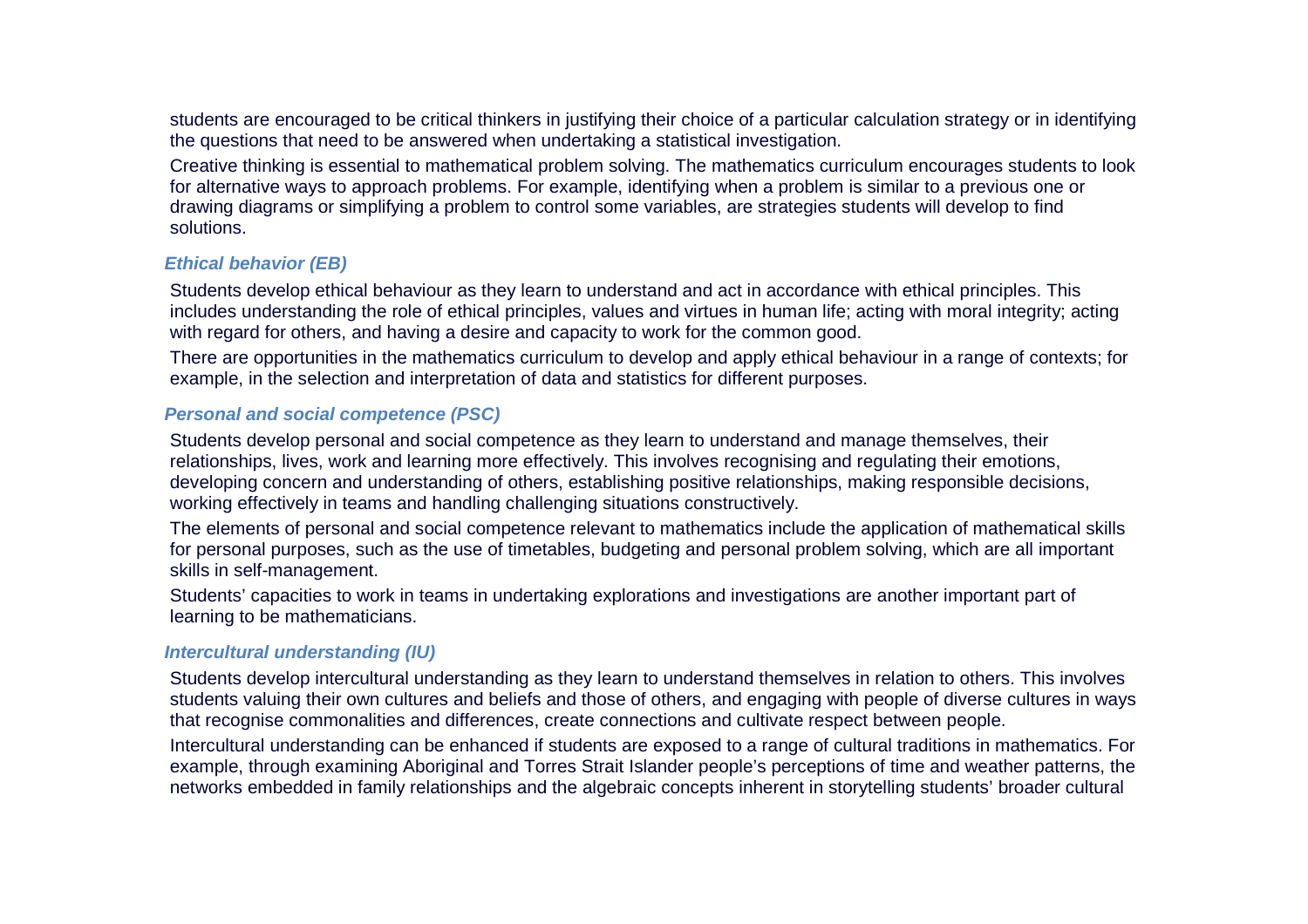knowledge is enriched. It is also important for mathematics classes to explore the influences of many cultures in the development of mathematical thinking.

These General Capabilities are identified by their abbreviations in the scope and sequence. (refer to section 13)

# **8. Cross-curriculum priorities**

There are three cross curriculum priorities in the Australian Curriculum:

- Aboriginal and Torres Strait Islander histories and cultures
- Asia and Australia's engagement with Asia
- Sustainability.

The cross curriculum priorities are embedded in the curriculum and will have a strong but varying presence depending on their relevance to each of the learning areas.

# **Aboriginal and Torres Strait Islander histories and cultures**

Aboriginal and Torres Strait Islander communities are strong, rich and diverse. Aboriginal and Torres Strait Islander Identity is central to this priority and is intrinsically linked to living, learning Aboriginal and Torres Strait Islander communities, deep knowledge traditions and holistic world view.

A conceptual framework based on Aboriginal and Torres Strait Islander Peoples' unique sense of Identity has been developed as a structural tool for the embedding of Aboriginal and Torres Strait Islander histories and cultures within the Australian curriculum. This sense of Identity is approached through the interconnected aspects of Country/Place, People and Culture. Embracing these elements enhances all areas of the curriculum.

The Aboriginal and Torres Strait Islander priority provides opportunities for all learners to deepen their knowledge of Australia by engaging with the world's oldest continuous living cultures. This knowledge and understanding will enrich their ability to participate positively in the ongoing development of Australia.

The Australian mathematics curriculum at Good Shepherd values Aboriginal and Torres Strait Islander histories and cultures. It provides opportunities for students to appreciate that Aboriginal and Torres Strait Islander societies have sophisticated applications of mathematical concepts.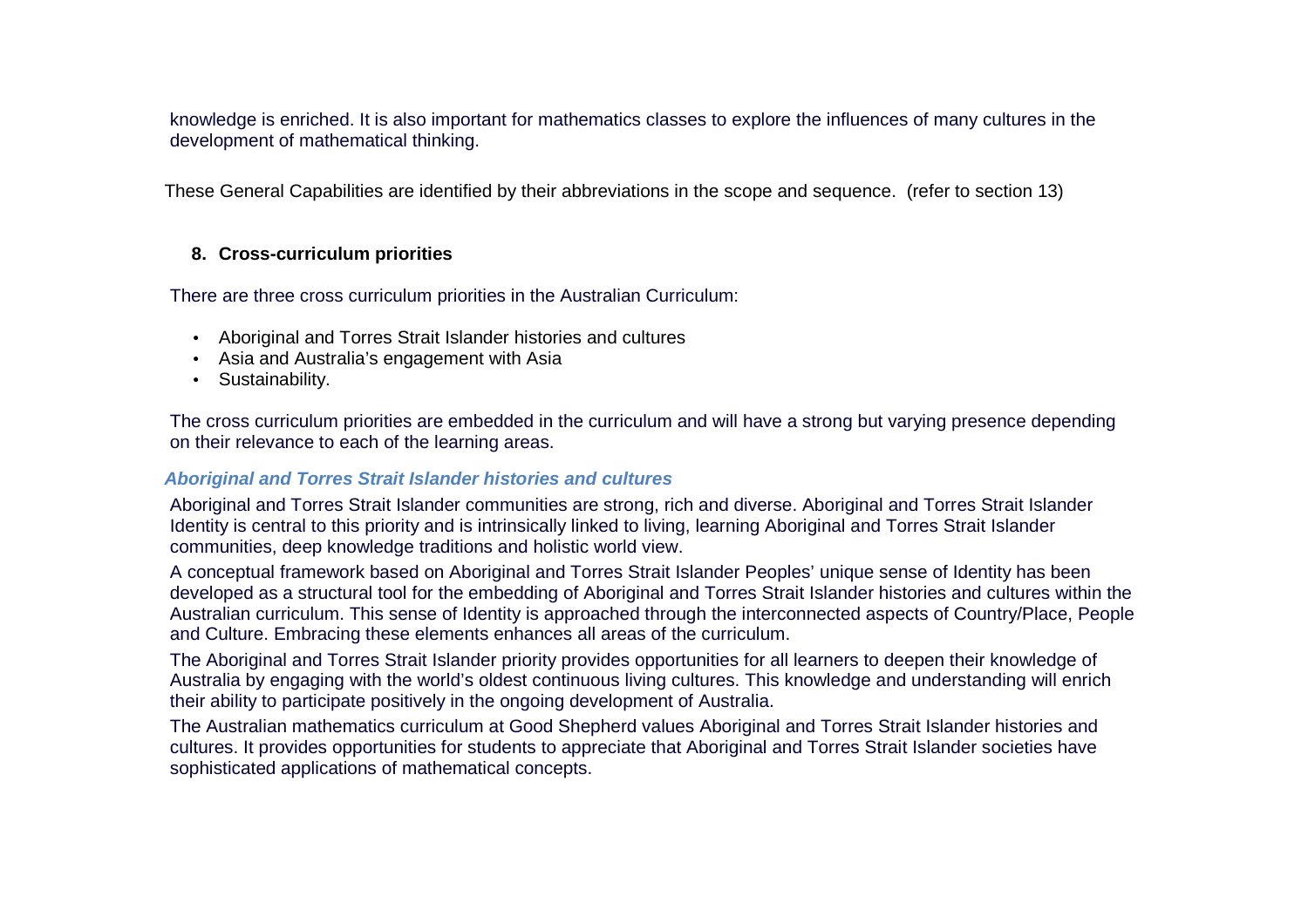Students will explore connections between representations of number and pattern and how they relate to aspects of Aboriginal and Torres Strait Islander cultures. They will investigate time, place, relationships and measurement concepts in Aboriginal and Torres Strait Islander contexts. Students will deepen their understanding of the lives of Aboriginal and Torres Strait Islander Peoples through the application and evaluation of statistical data.

## **Asia and Australia's engagement with Asia**

The Asia and Australia's engagement with Asia priority provides a regional context for learning in all areas of the curriculum. China, India and other Asian nations are growing rapidly and the power and influence they have in all areas of global endeavour is extensive. An understanding of Asia underpins the capacity of Australian students to be active and informed citizens working together to build harmonious local, regional and global communities, and build Australia's social, intellectual and creative capital.

This priority is concerned with Asia literacy for all Australian students. Asia literacy develops knowledge, skills and understanding about the histories, geographies, cultures, arts, literatures and languages of the diverse countries of our region. It fosters social inclusion in the Australian community. It enables students to communicate and engage with the peoples of Asia so they can effectively live, work and learn in the region. Australia now has extensive engagement with Asia in areas such as trade, investment, immigration, tourism, education and humanitarian assistance and this engagement is vital to the prosperity of all Australians.

The Australian mathematics curriculum at Good Shepherd provides opportunities for students to learn about the understandings and applications of mathematics in Asia. In the past, mathematicians from the Asia region have made significant contributions to the development of the human understanding of number, algebra and trigonometry. Mathematicians from Asia continue to contribute to the ongoing development of mathematical understanding.

In this learning area, students investigate the concept of chance using Asian games. They explore the way Asian societies apply other mathematical concepts such as patterns and symmetry in art and architecture. Investigations involving data collection and representation can be used to examine issues pertinent to the Asia region.

# **Sustainability**

Sustainability addresses the ongoing capacity of Earth to maintain all life.

Sustainable patterns of living meet the needs of the present without compromising the ability of future generations to meet their needs. Actions to improve sustainability are both individual and collective endeavours shared across local and global communities. They necessitate a renewed and balanced approach to the way humans interact with each other and the environment.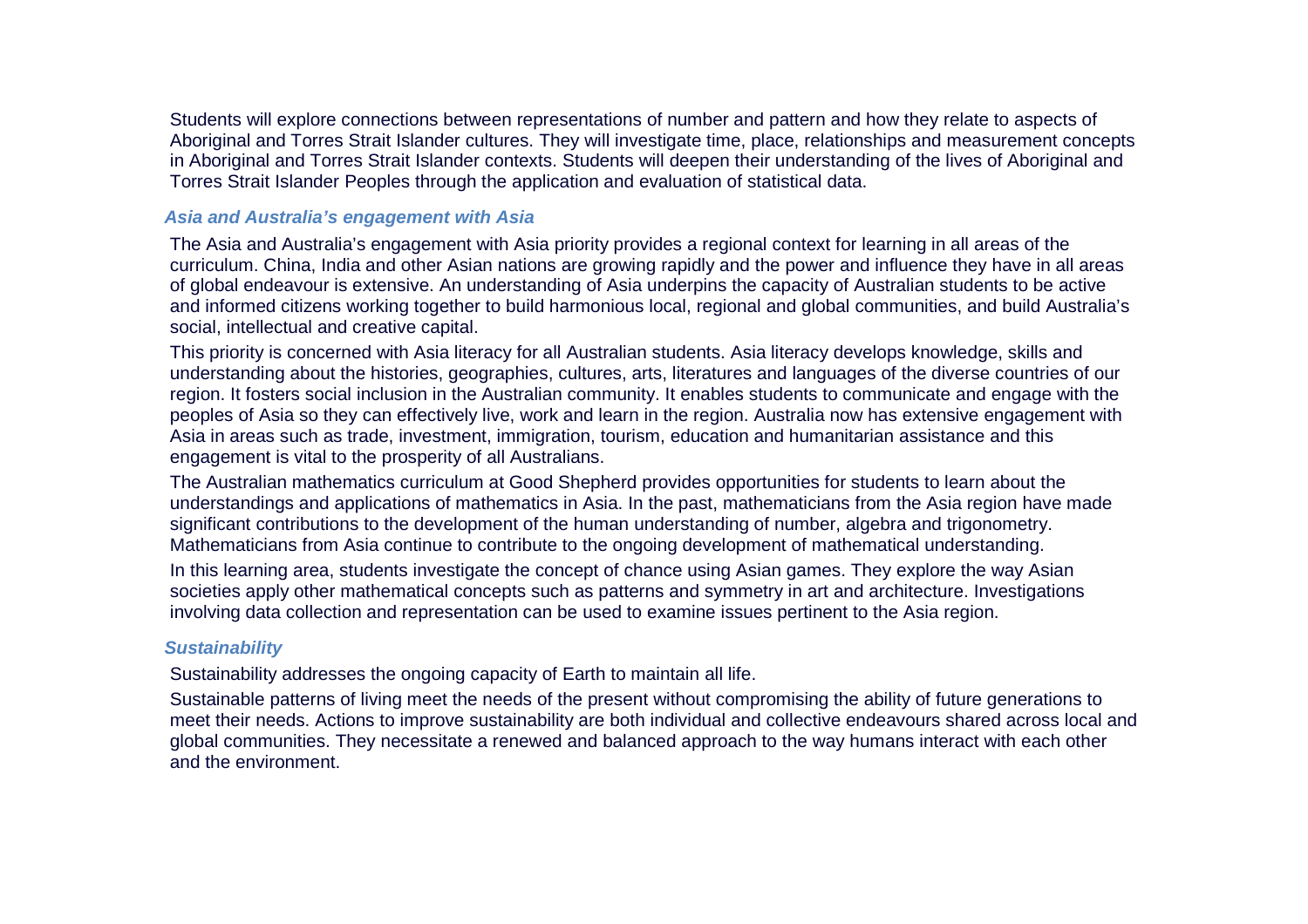Education for sustainability develops the knowledge, skills and values necessary for people to act in ways that contribute to more sustainable patterns of living. It is futures-oriented, focusing on protecting environments and creating a more ecologically and socially just world through action that recognises the relevance and interdependence of environmental, social, cultural and economic considerations.

The Australian mathematics curriculum at Good Shepherd provides the foundation for the exploration of issues of sustainability. It equips students with the skills of measurement, mathematical modelling, and data collection, representation and analysis. These skills are needed to investigate data, evaluate and communicate findings and to make predictions based on those findings.

Mathematical understandings and skills are necessary to monitor and quantify both the impact of human activity on ecosystems and changes to conditions in the biosphere. Actions to improve sustainability involve students in processes such as auditing, reading measures and gauges, and interpreting data on invoices and accounts. Mathematical and statistical analysis enables informed decision making about present and future action.

### Links to Other Learning Areas

Learning in mathematics involves the use of knowledge and skills learnt in other areas, particularly in English, science and history.

The Australian National Numeracy Review Report (2008) identified numeracy as requiring an across-the-school commitment, including mathematical, strategic and contextual aspects. This across-the-school commitment can be managed by including specific references to other curriculum areas in the mathematics curriculum, and the identification of key numeracy capacities in the descriptions of other curriculum areas being developed. For example, the following are some of the numeracy perspectives that could be relevant to English, science and history.

#### **English**

One aspect of the link with English and literacy is that, along with other elements of study, numeracy can be understood and acquired only within the context of the social, cultural, political, economic and historical practices to which it is integral. Students need to be able to draw on quantitative and spatial information to derive meaning from certain types of texts encountered in the subject of English.

#### **Science**

Practical work and problem solving across all the sciences require the capacity to organise and represent data in a range of forms; plot, interpret and extrapolate graphs; estimate and solve ratio problems; use formulas flexibly in a range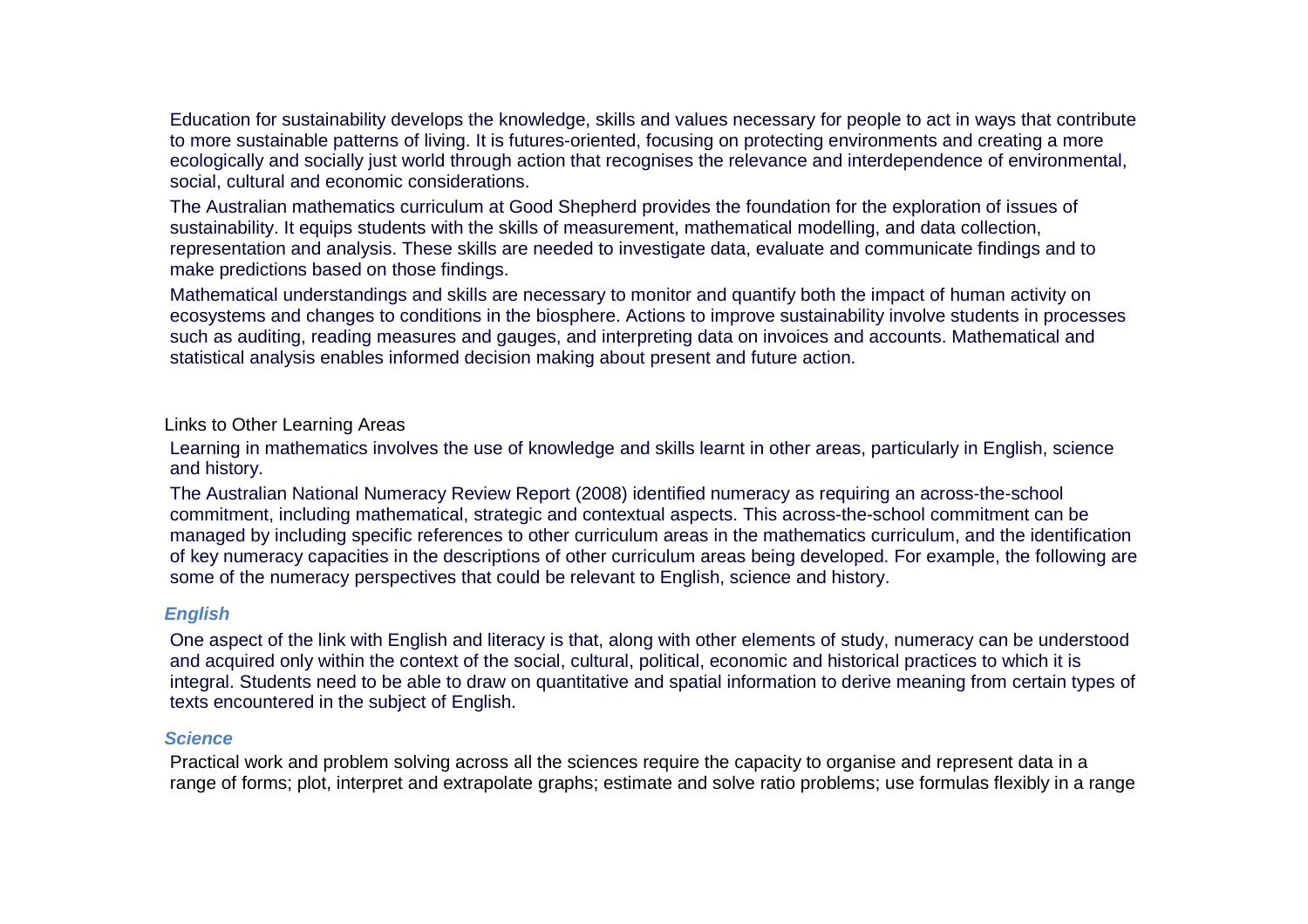of situations; perform unit conversions; and use and interpret rates including concentrations, sampling, scientific notation, and significant figures.

#### **History**

Learning in history includes interpreting and representing large numbers and a range of data such as those associated with population statistics and growth, financial data, figures for exports and imports, immigration statistics, mortality rates, war enlistments and casualty figures; chance events, correlation and causation; imagining timelines and time frames to reconcile related events; and the perception and spatial visualisation required for geopolitical considerations, such as changes in borders of states and in ecology.

#### **9. Implications for teaching, assessment and reporting**

In mathematics, challenging problems can be posed using basic age-appropriate content. Accelerating students by using content beyond their year level may not be the best way to extend proficient mathematicians. Choosing engaging experiences as contexts for a variety of tasks assists in making mathematics inclusive, and these tasks can be effectively differentiated both for students experiencing difficulty and those who complete tasks easily. The proficiency strands apply expectations of the range and nature of how mathematical content is enacted, and can help focus teaching.

Teachers at Good Shepherd use the Australian Curriculum content and achievement standards first to identify current levels of learning and achievement and then to select the most appropriate content (possibly from across several year levels) to teach individual students and/or groups of students. This takes into account that in each class there may be students with a range of prior achievement (below, at, and above the year level expectations) and that teachers plan to build on current learning.

Teachers also use the achievement standards, at the end of a period of teaching, to make on-balance judgments about the quality of learning demonstrated by the students – that is whether they have achieved below, at, or above the standard. To make these judgments, teachers draw on assessment data that they have collected as evidence during the course of the teaching period. These judgments about the quality of learning are one source of feedback to students and their parents and inform formal reporting processes.

If a teacher judges that a student's achievement is below the expected standard, this suggests that the teaching programs and practice should be reviewed to better assist individual students in their learning in the future. It also suggests that additional support and targeted teaching will be needed to ensure that the student does not fall behind.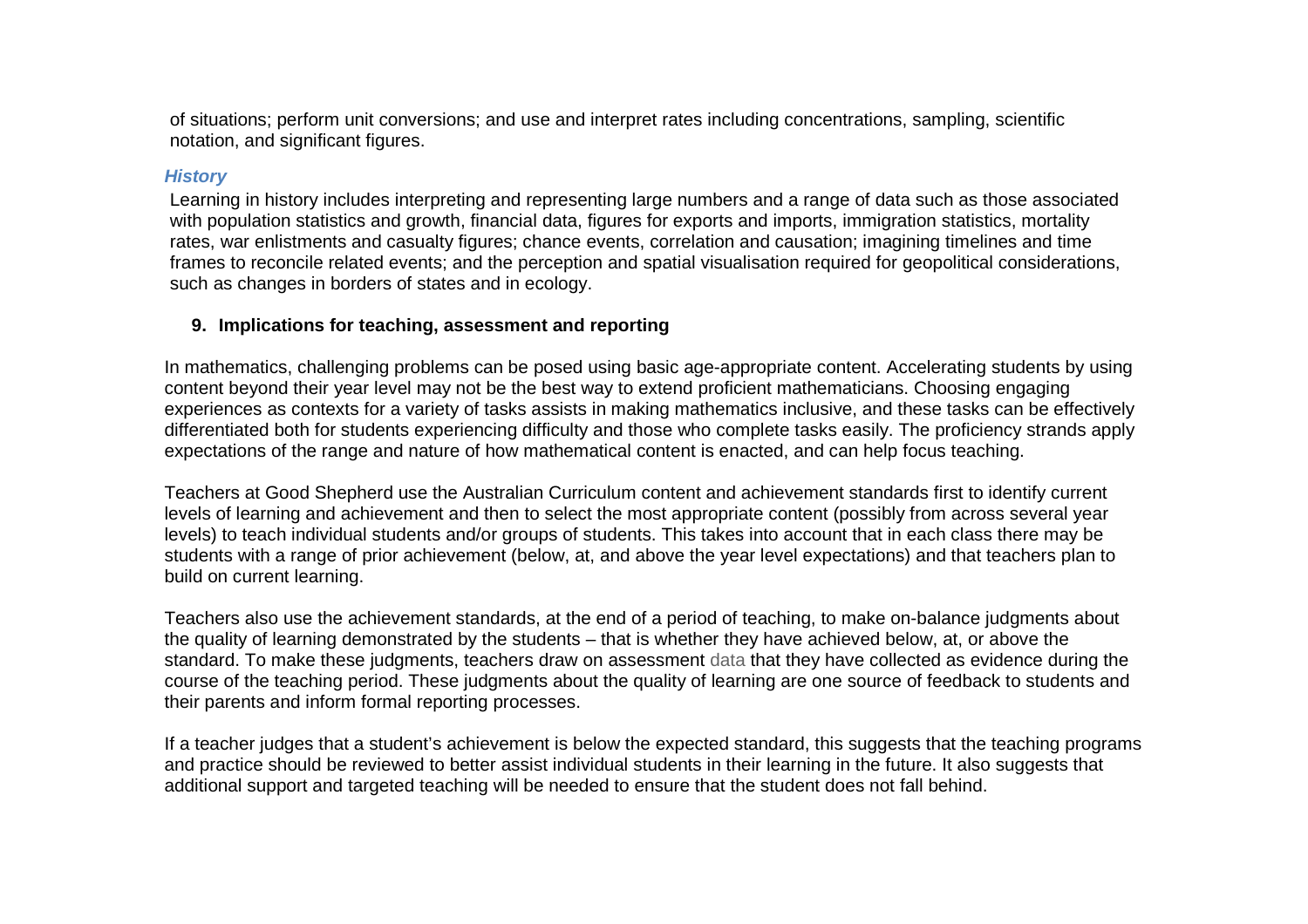Assessment of the Australian Curriculum at Good Shepherd takes place in different levels and for different purposes, including:

- ongoing formative assessment within classrooms for the purposes of monitoring learning and providing feedback, to teachers to inform their teaching, and for students to inform their learning
- summative assessment for the purposes of twice-yearly reporting by Good Shepherd to parents and carers on the progress and achievement of students
- annual testing of Years 3, 5 and 7students' levels of achievement in aspects of literacy and numeracy, conducted as part of the National Assessment Program – Literacy and Numeracy (NAPLAN)
- periodic sample testing of specific learning areas within the Australian Curriculum as part of the National Assessment Program (NAP).

# **10. Resources**

Effective resources used at Good Shepherd include:

- Scootle (www.scootle.edu.au), teacher to log on
- Ultimate Maths Invaders
- Baggin the Dragon
- Math Blasters
- Mental Computation Folders (Alistair McIntosh)
- Maths equipment in storage area
- Maths reference books in compactus

# **11. Parents**

 At enrolment interviews, caregivers are informed about curriculum areas making up the school program and studies in which their students will participate.

 Both new and existing caregivers of students of the school are given the ongoing opportunity to learn about the key learning area.

This information may be provided:

- parent information nights
- in printed form, through class and school newsletters
- by teachers according to individual need
- internet access to Australian Curriculum website.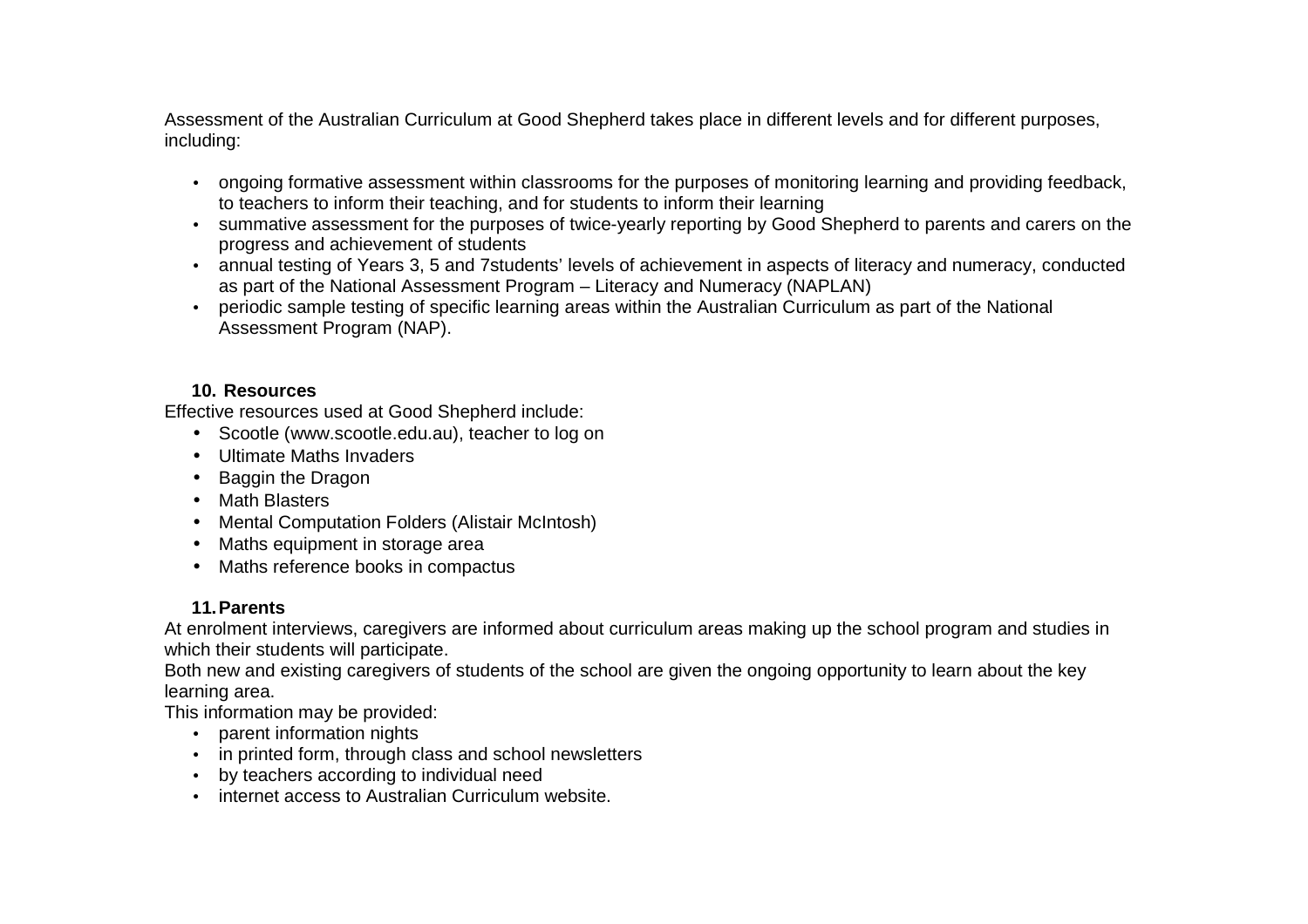# **12. Year Level Descriptions - Mathematics**

# **Foundation Year**

# **Foundation Year Level Description**

The proficiency strands Understanding, Fluency, Problem Solving and Reasoning are an integral part of mathematics content across the three content strands: Number and Algebra, Measurement and Geometry, and Statistics and<br>Entertainment in the content of the content of the content of the content of the content of the content of the Probability. The proficiencies reinforce the significance of working mathematically within the content and describe how the content is explored or developed. They provide the language to build in the developmental aspects of the learning of mathematics.

At this year level:

Understanding includes connecting names, numerals and quantities

Fluency includes counting numbers in sequences readily, continuing patterns, and comparing the lengths of objects directly

Problem Solving includes using materials to model authentic problems, sorting objects, using familiar counting sequences to solve unfamiliar problems, and discussing the reasonableness of the answer

Reasoning includes explaining comparisons of quantities, creating patterns, and explaining processes for indirect comparison of length.

#### **Foundation Year Achievement Standard**

By the end of the Foundation Year, students make the connections between number names, numerals and quantities up to 10. Students are able to compare and sort shapes and objects. They make connections between events and the days of the week.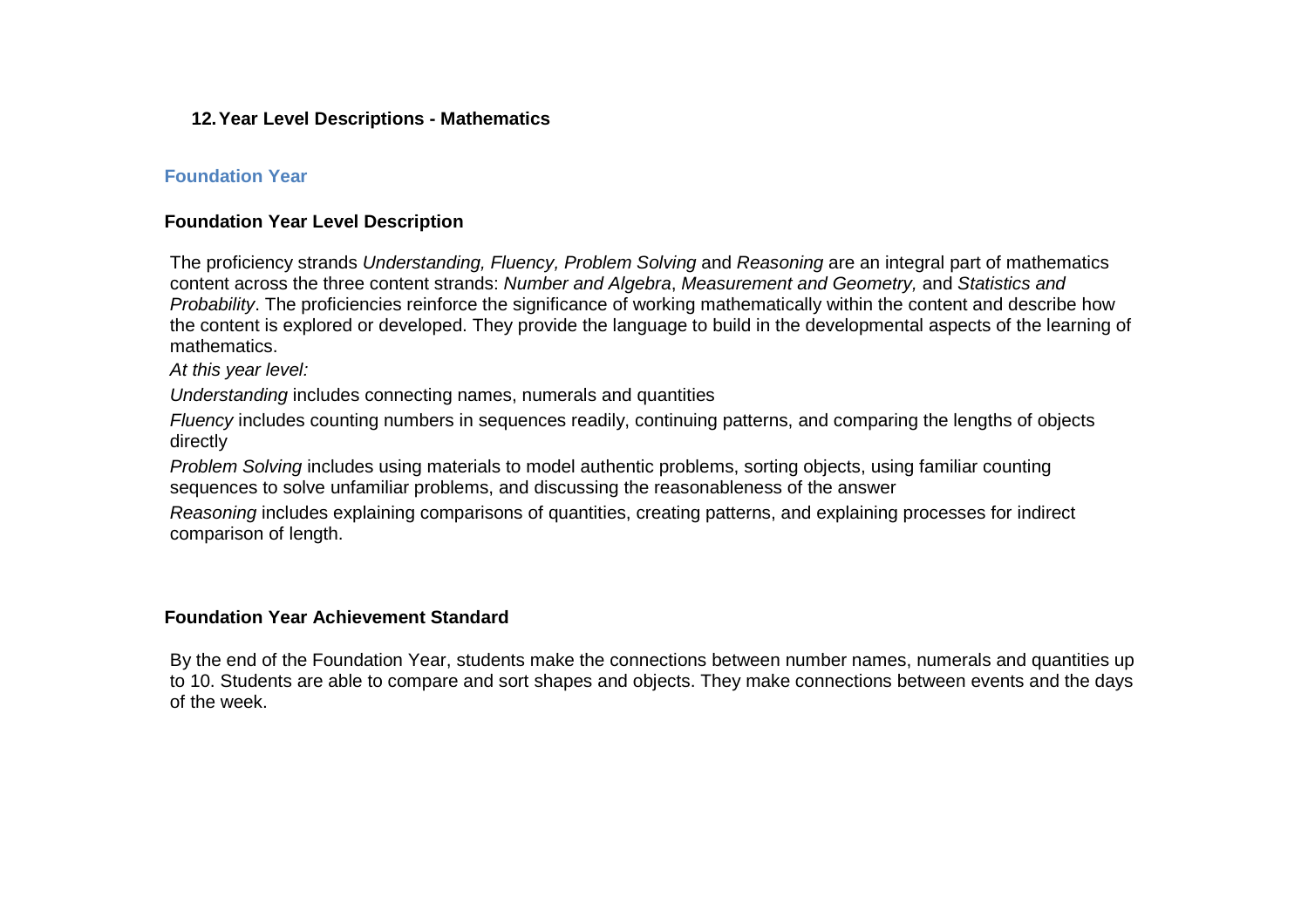# **Year 1 Level Description**

The proficiency strands Understanding, Fluency, Problem Solving and Reasoning are an integral part of mathematics content across the three content strands: Number and Algebra, Measurement and Geometry, and Statistics and Probability. The proficiencies reinforce the significance of working mathematically within the content and describe how the content is explored or developed. They provide the language to build in the developmental aspects of the learning of mathematics.

At this year level: Understanding includes connecting names, numerals and quantities, and partitioning numbers in various ways

Fluency includes counting number in sequences readily forward and backwards, locating numbers on a line, and naming the days of the week

Problem Solving includes using materials to model authentic problems, giving and receiving directions to unfamiliar places, and using familiar counting sequences to solve unfamiliar problems and discusing the reasonableness of the answer

Reasoning includes explaining direct and indirect comparisons of length using uniform informal units, justifyingrepresentations of data, and explaining patterns that have been created

# **Year 1 Achievement Standard**

By the end of Year 1, students recognise and communicate number sequences. They solve simple addition and subtraction problems, and are familiar with Australian coins. They describe a representation of a half. Students collect data from questions to draw and describe simple data displays. Students compare lengths and describe two-dimensional shapes and three-dimensional objects. They communicate time duration and can follow simple directions.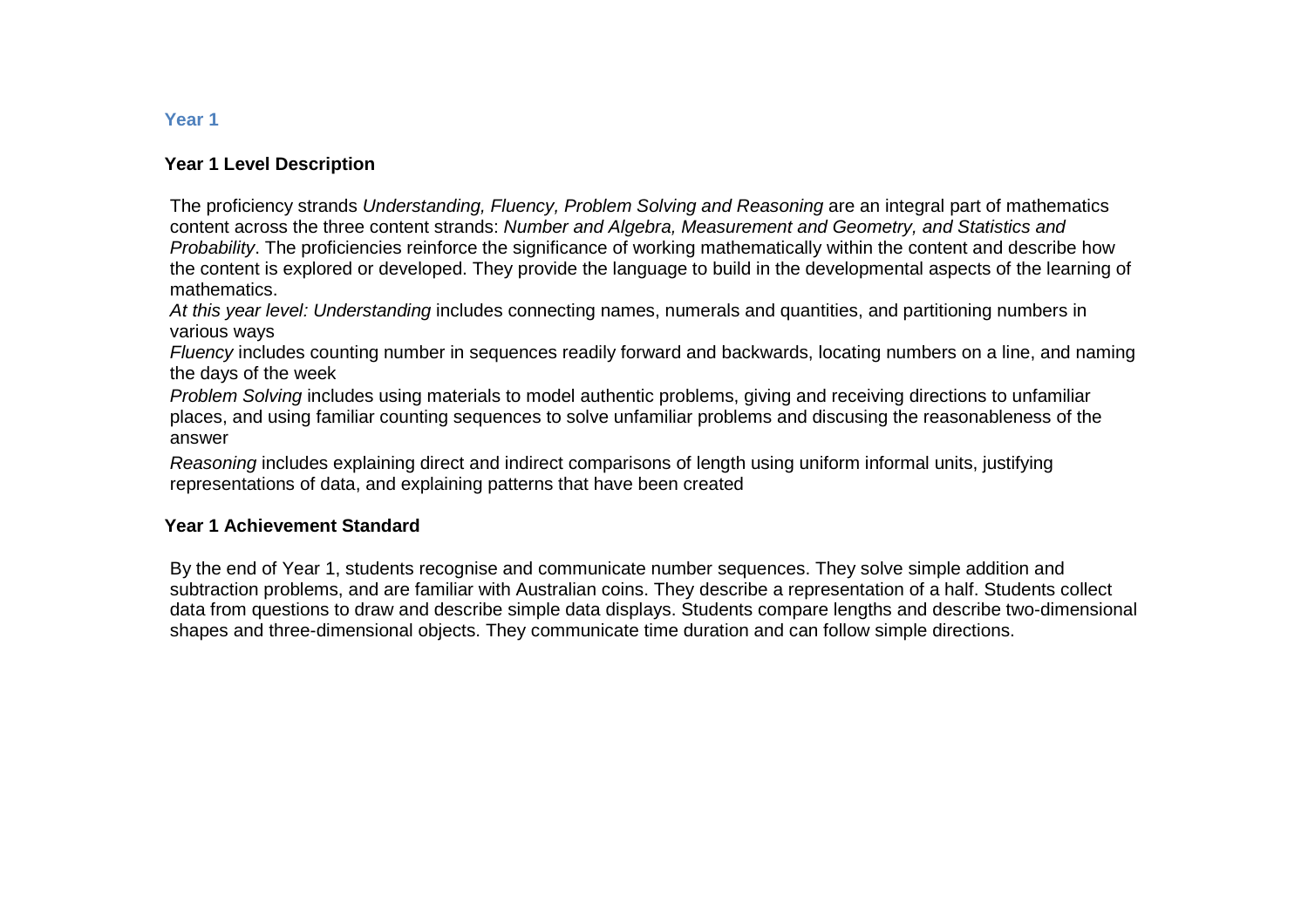# **Year 2 Level Description**

The proficiency strands Understanding, Fluency, Problem Solving and Reasoning are an integral part of mathematics content across the three content strands: Number and Algebra, Measurement and Geometry, and Statistics and Probability. The proficiencies reinforce the significance of working mathematically within the content and describe how the content is explored or developed. They provide the language to build in the developmental aspects of the learning of mathematics.

At this year level:

Understanding includes connecting number calculations with counting sequences, partitioning and combining numbers flexibly, identifying and describing the relationship between addition and subtraction and between multiplication and division

Fluency includes counting numbers in sequences readily, using units iteratively to compare measurements, listing possible outcomes of chance events, and describing and comparing time durations

Problem Solving includes formulating problems from authentic situations, making models and using number sentences that represent problem situations, planning routes on maps, and matching transformations with their original shape Reasoning includes using known facts to derive strategies for unfamiliar calculations, comparing and contrasting related models of operations, describing connections between 2-D and 3-D representations, and creating and interpreting simple representations of data

# **Year 2 Achievement Standard**

By the end of Year 2, students recognise and communicate number sequences involving twos threes and fives. They are familiar with collections up to 1000 and recognise the connection between addition and subtraction. Students describe patterns with numbers and represent problems involving addition and subtraction by number sentences. They understand the value of collections of Australian coins. Students collect information and create data displays and interpret the information. They describe outcomes for everyday events.Students compare and order different shapes and objects using informal units. They use calendars to identify dates and seasons. They draw two-dimensional shapes and describe one-step transformations.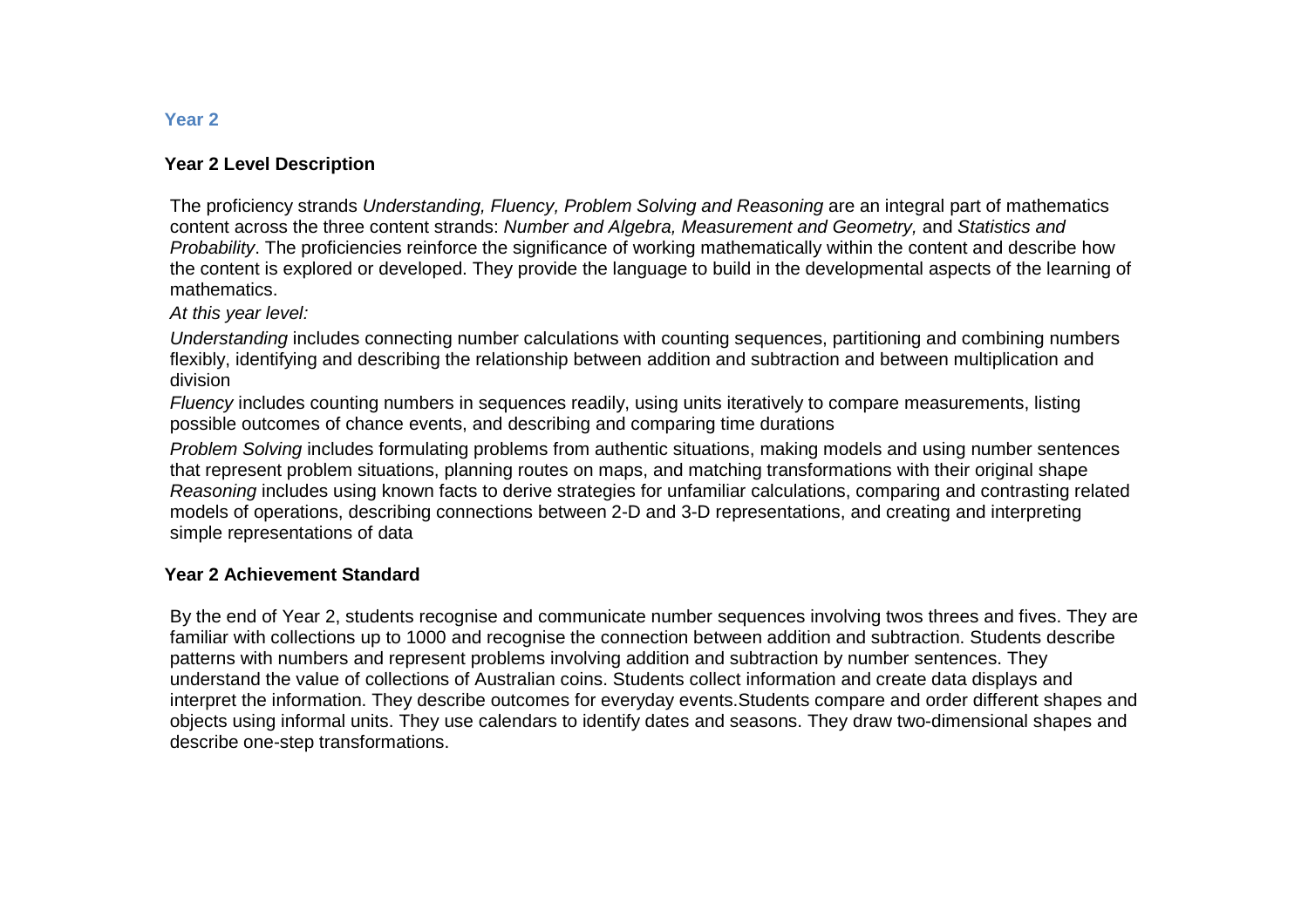# **Year 3 Level Description**

The proficiency strands Understanding, Fluency, Problem Solving and Reasoning are an integral part of mathematics content across the three content strands: Number and Algebra, Measurement and Geometry, and Statistics and Probability. The proficiencies reinforce the significance of working mathematically within the content and describe how the content is explored or developed. They provide the language to build in the developmental aspects of the learning of mathematics.

At this year level:

Understanding includes connecting number representations with number sequences, partitioning and combining numbers flexibly, representing unit fractions, using appropriate language to communicate times, and identifying environmental symmetry

Fluency includes recalling multiplication facts, using familiar metric units to order and compare objects, identifying and describing outcomes of chance experiments, interpreting maps and communicating positions

Problem Solving includes formulating and modelling authentic situations involving planning methods of data collection and representation, making models of three-dimensional objects and using number properties to continue number patterns

Reasoning includes using generalising from number properties and results of calculations, comparing angles, creating and interpreting variations in the results of data collections and data displays

# **Year 3 Achievement Standard**

By the end of Year 3 students recall number facts for single digit numbers and are familiar with collections up to 10 000. They describe number patterns involving addition and subtraction and recognise the connection between multiplication and division. They model and represent unit fractions. They count the change required and represent money values in various ways.Students conduct chance experiments and describe the possible outcomes. They create, interpret and compare data displays. Students compare objects using familiar units. They compare angle sizes and identify symmetry. They tell the time and interpret positions and pathways on maps.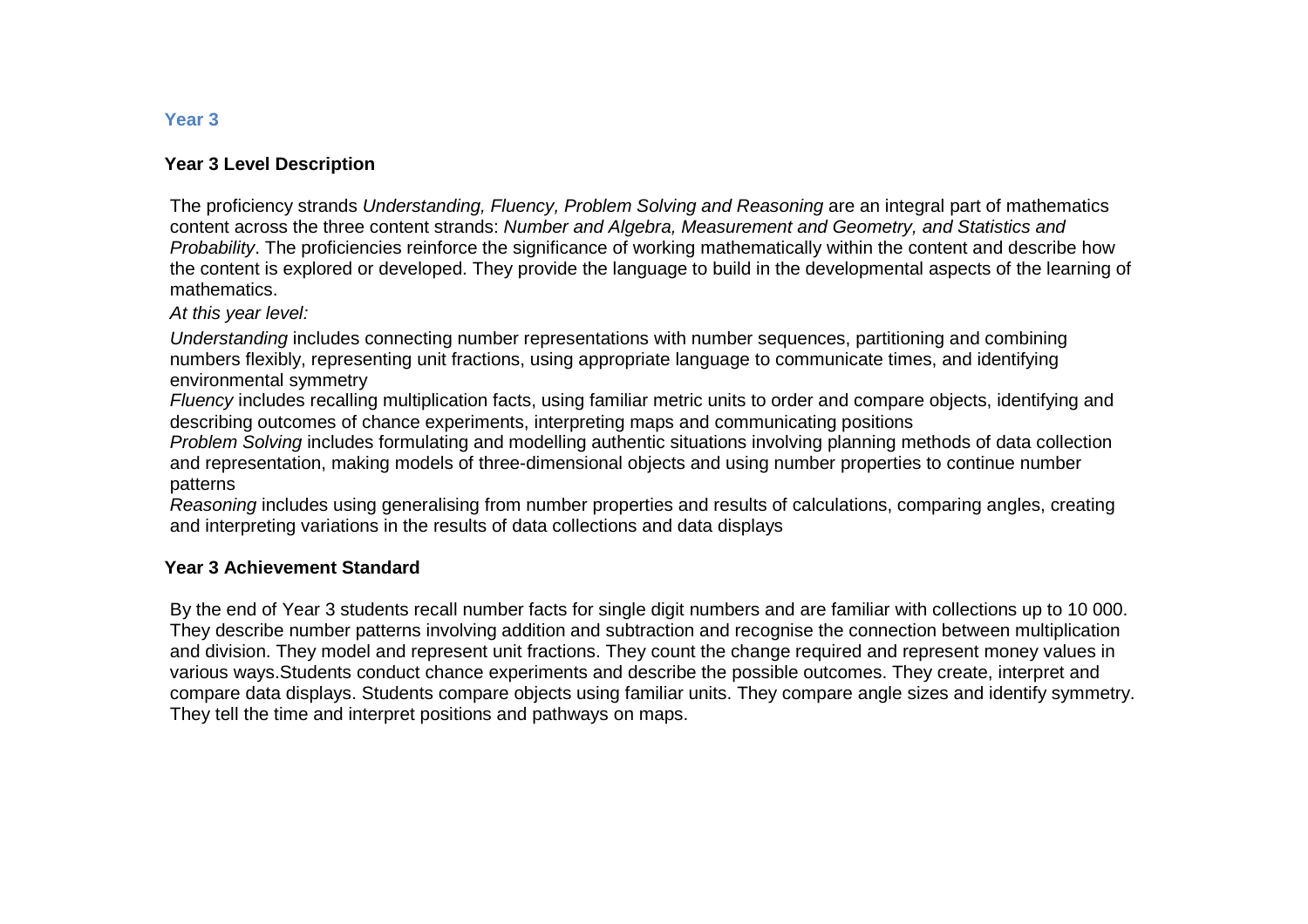# **Year 4 Level Description**

The proficiency strands Understanding, Fluency, Problem Solving and Reasoning are an integral part of mathematics content across the three content strands: Number and Algebra, Measurement and Geometry, and Statistics and Probability. The proficiencies reinforce the significance of working mathematically within the content and describe how the content is explored or developed. They provide the language to build in the developmental aspects of the learning of mathematics.

At this year level:

Understanding includes making connections between representations of numbers, partitioning and combining numbers flexibly, extending place value to decimals, using appropriate language to communicate times, using informal units for comparing, and describing properties of symmetrical shapes

Fluency includes recalling multiplication tables, communicating sequences of simple fractions, using instruments to measure accurately, creating patterns with shapes and their transformations, and collecting and recording data Problem Solving includes formulating, modelling and recording authentic situations involving operations, comparing large numbers and time durations, and using properties of numbers to continue patterns

Reasoning includes using generalising from number properties and results of calculations, deriving strategies for unfamiliar multiplication and division tasks, comparing angles, communicating information using graphical displays and evaluating the appropriateness of different displays

# **Year 4 Achievement Standard**

By the end of Year 4 students recall multiplication facts up to 10 x 10 and the related division facts. They are familiar with collections up to 100 000. Students recognise and locate familiar fractions on a number line and make connections between fraction and decimal notations. They solve problems by using relevant number sentences involving the four operations. Students describe the probabilities of everyday events. They investigate different methods for data collection, construct data displays and evaluate their effectiveness. Students convert between units of time and solve problems involving time duration. They compare areas of regular and irregular shapes and classify angles. They create symmetrical patterns and interpret the information contained in maps.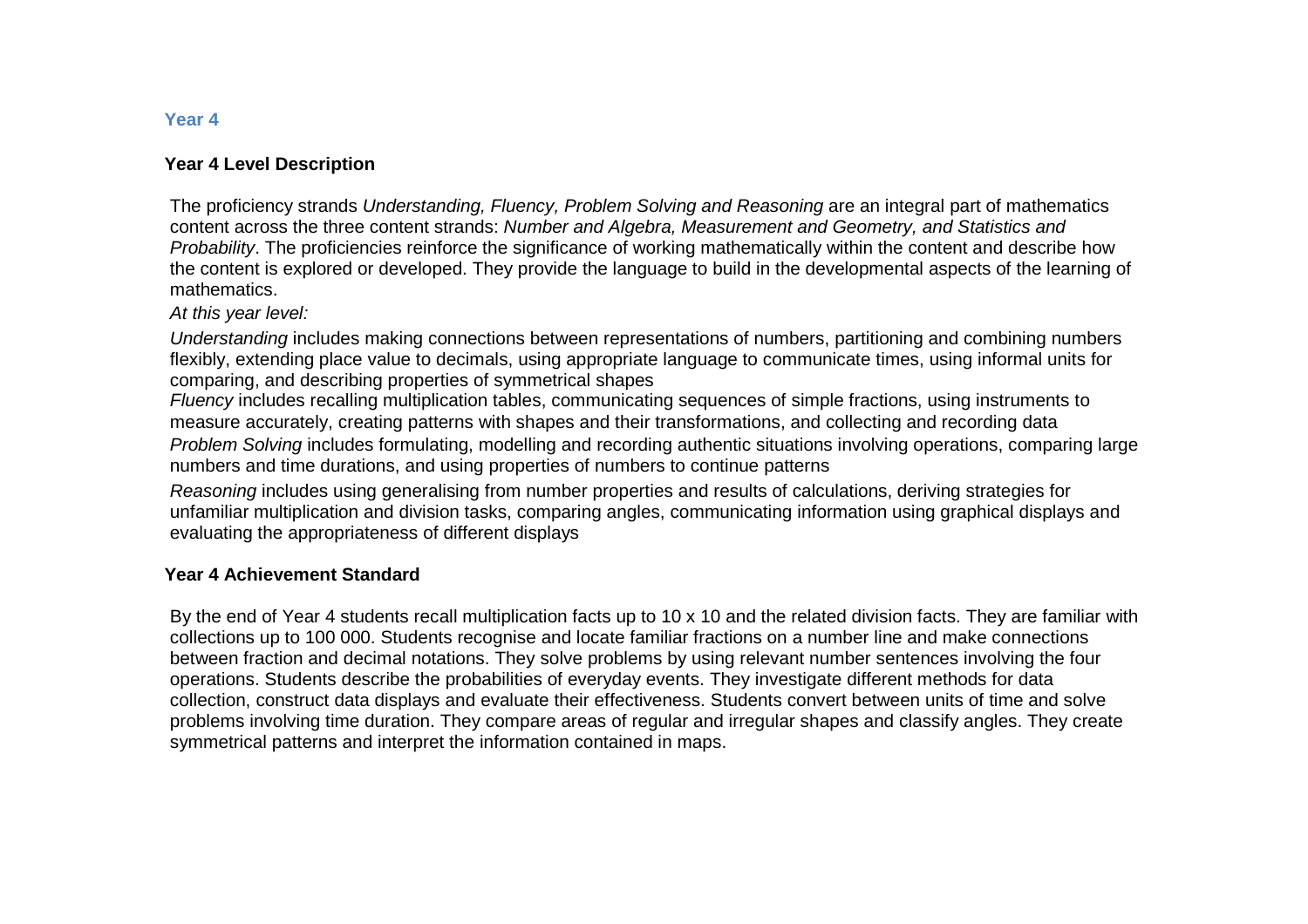# **Year 5 Level Description**

The proficiency strands Understanding, Fluency, Problem Solving and Reasoning are an integral part of mathematics content across the three content strands: Number and Algebra, Measurement and Geometry, and Statistics and Probability. The proficiencies reinforce the significance of working mathematically within the content and describe how the content is explored or developed. They provide the language to build in the developmental aspects of the learning of mathematics.

At this year level:

Understanding includes making connections between representations of numbers, using fractions to represent probabilities, comparing and ordering fractions and decimals and representing them in various ways

Fluency includes choosing appropriate units of measurement for calculation of perimeter and area, using estimation to check the reasonableness of answers to calculations and using instruments to measure angles

Problem Solving includes formulating and solving authentic problems using numbers and measurements, creating transformations and identifying line and rotational symmetries

Reasoning includes investigating strategies to perform calculations efficiently, creating financial plans, interpreting results of chance experiments and interpreting data sets

# **Year 5 Achievement Standard**

By the end of Year 5 students identify and describe factors and multiples and use estimation and rounding to check the reasonableness of answers. They solve multiplication and division problems and compare, order and represent decimals. Students perform addition and subtraction of fractions with the same denominator and continue patterns with fractions and decimals. They plan simple budgets. Students list the outcomes of chance experiments as fractions. They pose questions to gather data and construct, describe and interpret different data sets. Students calculate perimeter and area of rectangles using appropriate units. They connect three dimensional objects with two dimensional representations. They measure and construct different angles and describe transformations of two-dimensional shapes, including the enlargement transformation. They identify line and rotational symmetry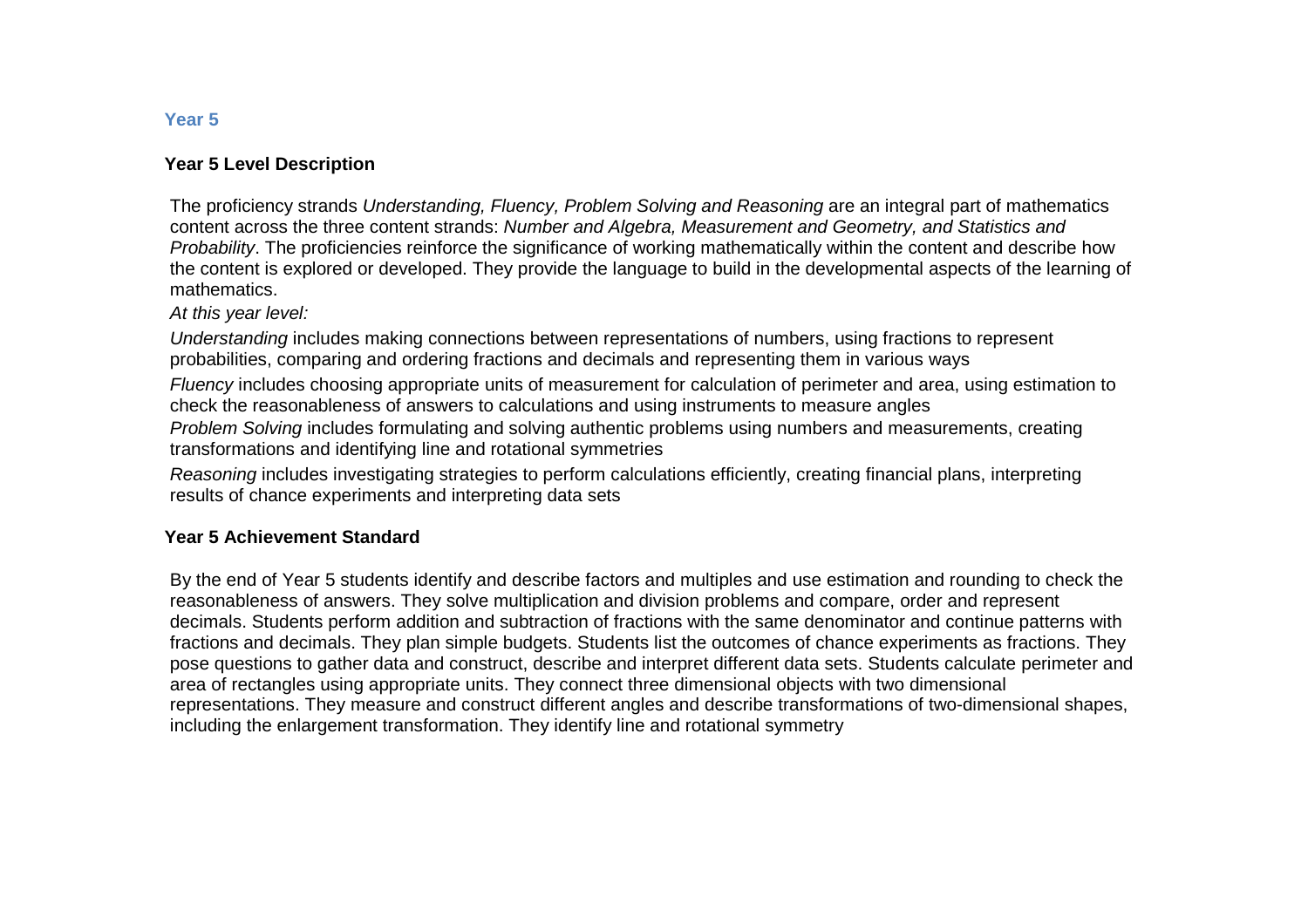# **Year 6 Level Description**

The proficiency strands Understanding, Fluency, Problem Solving and Reasoning are an integral part of mathematics content across the three content strands: Number and Algebra, Measurement and Geometry, and Statistics and Probability. The proficiencies reinforce the significance of working mathematically within the content and describe how the content is explored or developed. They provide the language to build in the developmental aspects of the learning of mathematics.

At this year level:

Understanding includes describing properties of different sets of numbers, using fractions and decimals to describe probabilities, representing fractions and decimals in various ways and describing connections between them, and making reasonable estimations

Fluency includes representing negative numbers on a number line, calculating simple percentages, using brackets appropriately, converting between fractions and decimals, using operations with fractions, decimals and percentages, measuring using metric units, and interpreting timetables

Problem Solving includes formulating and solving authentic problems using numbers and measurements, creating similar shapes through enlargements, representing secondary data, and calculating angles

Reasoning includes explaining mental strategies for performing calculations, describing results for continuing number sequences, investigating new situations using known properties of angles, explaining the transformation of one shape into another, and inferring from the results of experiments

# **Year 6 Achievement Standard**

By the end of Year 6, students recognise the properties of special numbers. They connect fractions, decimals and percentages as different representations of the same number and solve associated problems. They write correct number sentences. Students predict and communicate probabilities using simple fractions, decimals and percentages and construct and interpret a range of data displays. Students connect decimal representations to the metric system and choose appropriate units of measurement to solve problems. They interpret and use timetables. Students investigate angles. They investigate combinations of transformations and apply the enlargement transformation.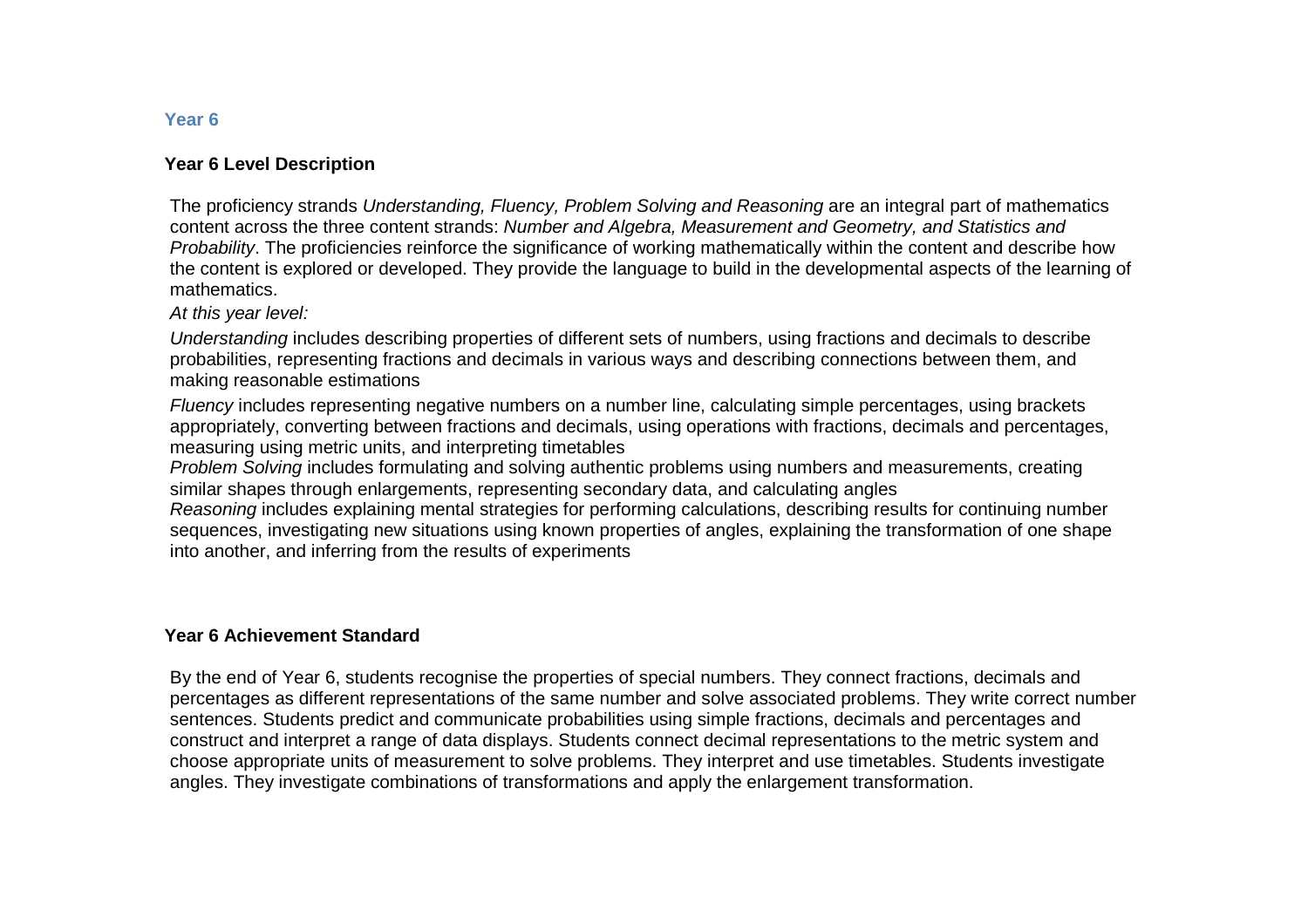# **Year 7 Level Description**

The proficiency strands Understanding, Fluency, Problem Solving and Reasoning are an integral part of mathematics content across the three content strands: Number and Algebra, Measurement and Geometry, and Statistics and Probability. The proficiencies reinforce the significance of working mathematically within the content and describe how the content is explored or developed. They provide the language to build in the developmental aspects of the learning of mathematics.

At this year level:

Understanding includes describing patterns in uses of indices with whole numbers, recognising commonalities betweenfractions, decimals, percentages and ratios, plotting points on the Cartesian plane, identifying angles formed by a transversal crossing a pair of parallel lines, and connecting the laws and properties of numbers to algebraic terms and expressions

Fluency includes calculating accurately with integers, representing fractions and decimals in various ways, investigating best buys, evaluating measures of central tendency and calculating areas of shapes and volumes of prisms

Problem Solving includes formulating and solving authentic problems using numbers and measurements, creating transformations and identifying symmetry, calculating angles and interpreting sets of data collected through chance experiments

Reasoning includes applying the number laws to calculations, applying known geometric facts to draw conclusions about shapes, applying an understanding of ratio and interpreting data displays

# **Year 7 Achievement Standard**

By the end of Year 7, students interpret integers in real world contexts. They make connections between whole numbers and index notation. They move flexibly between representations of fractions, decimals and percentages. Students generalise using variables, solve simple linear equations and identify points on the Cartesian plane. They compare costs of items to make financial decisions. Students investigate questions involving the collection of a range of data. They calculate mean, mode, median and range for sets of data and describe the relationship between median and mode in data displays. Students classify triangles and quadrilaterals and establish the formulas for the area and perimeter of rectangles. They calculate the volume of rectangular prisms and draw and build three dimensional objects. They identify angles formed by a transversal through parallel lines and describe transformations on the Cartesian plane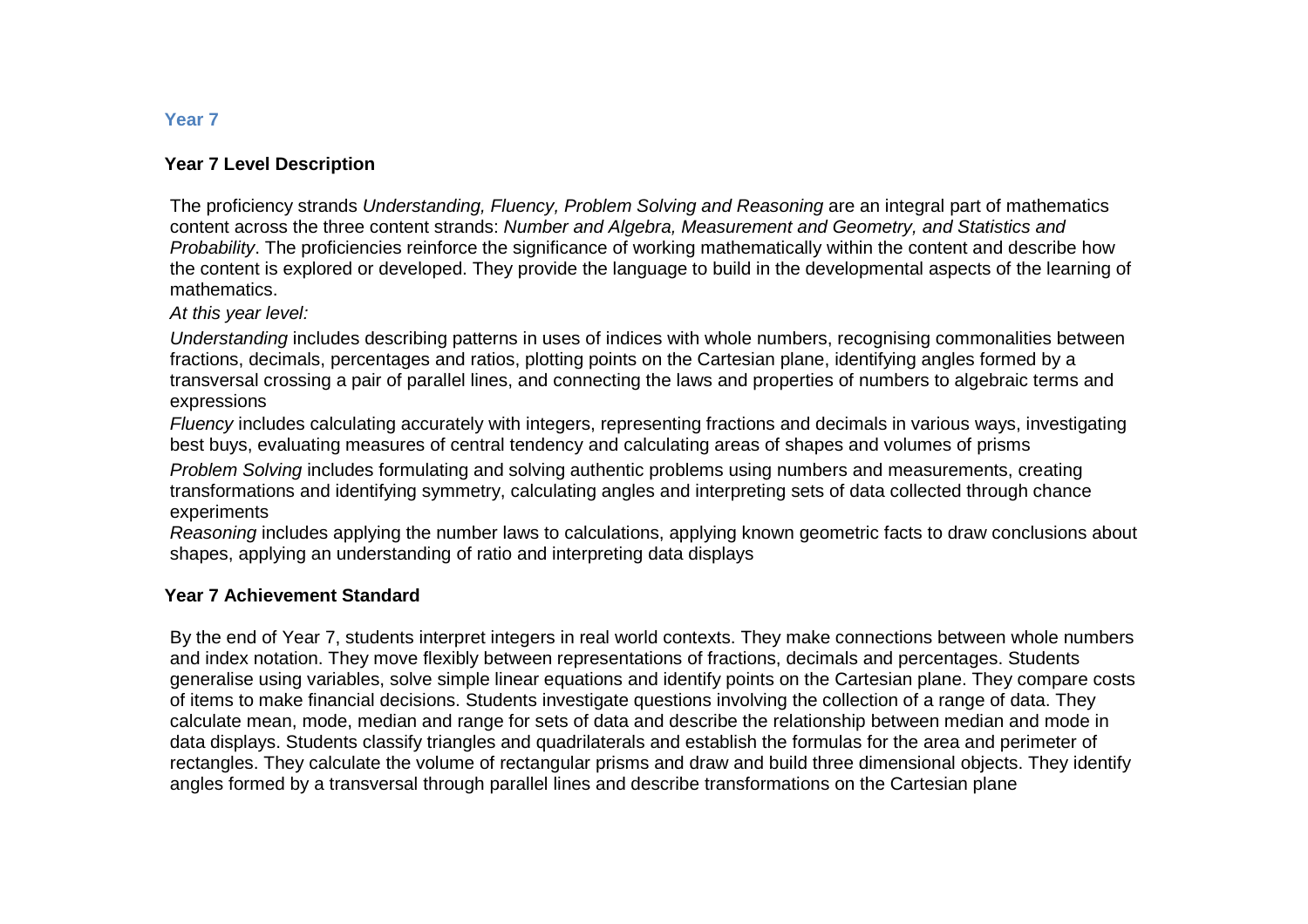# **13. Scope and Sequence - Mathematics**

| <b>Strand: NUMBER</b>                                 | <b>Foundation</b>                                                                                                                                                       | Year 1                                                                                                                                                                     | Year <sub>2</sub>                                                                                                                                                                |
|-------------------------------------------------------|-------------------------------------------------------------------------------------------------------------------------------------------------------------------------|----------------------------------------------------------------------------------------------------------------------------------------------------------------------------|----------------------------------------------------------------------------------------------------------------------------------------------------------------------------------|
| Substrand:<br><b>Number and Place</b><br><b>Value</b> | Establish understanding of the<br>language and processes of counting<br>by naming numbers in sequences,<br>initially to and from 20, moving from<br>any starting point. | Develop confidence with number<br>sequences to and from 100 by ones<br>from any starting point. GC: L, N<br>Skip count by twos, fives and tens<br>starting from zero       | Investigate number sequences, initially those<br>increasing and decreasing by twos, threes, fives<br>and ten from any starting point, then moving to<br>other sequences GC: L, N |
|                                                       | <b>GC: L, N</b><br>Compare, order and make<br>correspondences between<br>collections, initially to 20, and explain<br>reasoning GC: L, N                                | Count collections to 100 by separating<br>numbers using place value GC: L, N                                                                                               | Group, separate and rearrange collections up to<br>1000 in hundreds, tens and ones to facilitate more<br>efficient counting GC: L, N, CCT                                        |
|                                                       |                                                                                                                                                                         |                                                                                                                                                                            | Recognise and represent division as grouping into<br>equal sets and solve simple problems using these<br>representations GC: N, CCT                                              |
|                                                       | Connect number names, numerals<br>and quantities, including zero, initially<br>up to 10 and then beyond                                                                 | Recognise, model, read, write and<br>order numbers to at least 100. Locate<br>these numbers on a number line GC: L,<br>N                                                   | Recognise, model, represent and order numbers to<br>at least 1000 GC: L, N                                                                                                       |
|                                                       | Subitise small collections of objects<br>GC; L,N                                                                                                                        |                                                                                                                                                                            | Explore the connection between addition and<br>subtraction GC: N, CCT                                                                                                            |
|                                                       | Represent practical situations to<br>model addition and sharing GC;CCT                                                                                                  | Represent and solve simple addition<br>and subtraction problems using a range<br>of strategies including counting on,<br>separating and rearranging parts GC:<br>L, N, CCT | Solve simple addition and subtraction problems<br>using a range of efficient mental and written<br>strategies GC: L, N, CCT                                                      |
|                                                       |                                                                                                                                                                         |                                                                                                                                                                            | Recognise and represent multiplication as repeated<br>addition, groups and arrays GC: L, CCT                                                                                     |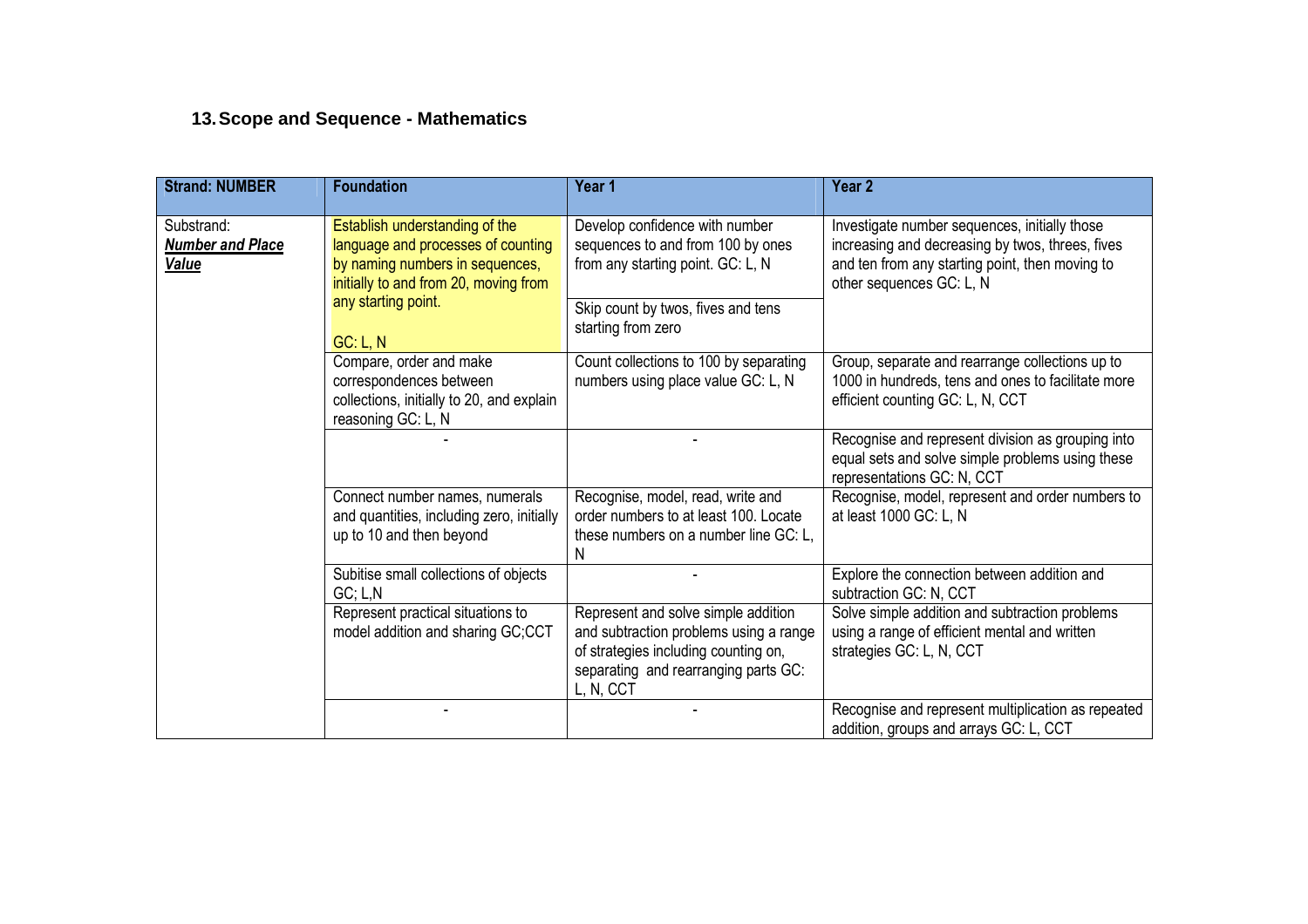| <b>Strand: NUMBER</b>                       | Year <sub>3</sub>                                                                                                                                                    | Year 4                                                                                                                                                                             | Year <sub>5</sub>                                                                                                                                                                                    |
|---------------------------------------------|----------------------------------------------------------------------------------------------------------------------------------------------------------------------|------------------------------------------------------------------------------------------------------------------------------------------------------------------------------------|------------------------------------------------------------------------------------------------------------------------------------------------------------------------------------------------------|
| Substrand:<br><b>Number and Place Value</b> | Investigate the conditions required for a<br>number to be odd or even and identify<br>odd and even numbers GC: L, N, CCT                                             | Investigate and use the properties of<br>odd and even numbers<br>GC: L, N, CCT                                                                                                     | Identify and describe factors and multiples<br>of whole numbers and use them to solve<br>problems GC: L, N, CCT                                                                                      |
|                                             | Apply place value to separate, rearrange<br>and regroup numbers to at least 10 000<br>to assist calculations and solve problems<br>GC: L, N, CCT                     | Apply place value to separate,<br>rearrange and regroup numbers to at<br>least tens of thousands to assist<br>calculations and solve problems GC:<br>L, N, CCT                     | Solve problems involving multiplication of<br>large numbers by one- or two-digit<br>numbers using efficient mental, written<br>strategies and appropriate digital<br>technologies GC: L, N, ICT, CCT |
|                                             | Represent and solve problems involving<br>multiplication using efficient mental and<br>written strategies and appropriate digital<br>technologies GC: L, N, ICT, CCT | Develop efficient mental and written<br>strategies and use appropriate digital<br>technologies for multiplication and for<br>division where there is no remainder<br>GC: L, N, CCT | Use efficient mental and written strategies<br>and apply appropriate digital technologies<br>to solve problems                                                                                       |
|                                             | Recognise, model, represent and order<br>numbers to at least 10 000 GC: L, N                                                                                         | Recognise, represent and order<br>numbers to at least tens of thousands<br>GC: L, N, CCT                                                                                           | Use estimation and rounding to check the<br>reasonableness of answers to<br>calculations GC: L, N, CCT                                                                                               |
|                                             | Recognise and explain the connection<br>between addition and subtraction GC: L,<br>N, CCT                                                                            |                                                                                                                                                                                    |                                                                                                                                                                                                      |
|                                             | Recall addition facts for single-digit<br>numbers and related subtraction facts to<br>develop increasingly efficient mental<br>strategies for computation GC: N, CCT | Investigate number sequences<br>involving multiples of 3, 4, 6, 7, 8, and<br>9 GC: L, N, CCT                                                                                       |                                                                                                                                                                                                      |
|                                             | Recall multiplication facts of two, three,<br>five and ten and related division facts<br>GC: N                                                                       | Recall multiplication facts up to 10 x<br>10 and related division facts GC: L                                                                                                      | Solve problems involving division by a<br>one digit number, including those that<br>result in a remainder GC: L, N, ICT, CCT                                                                         |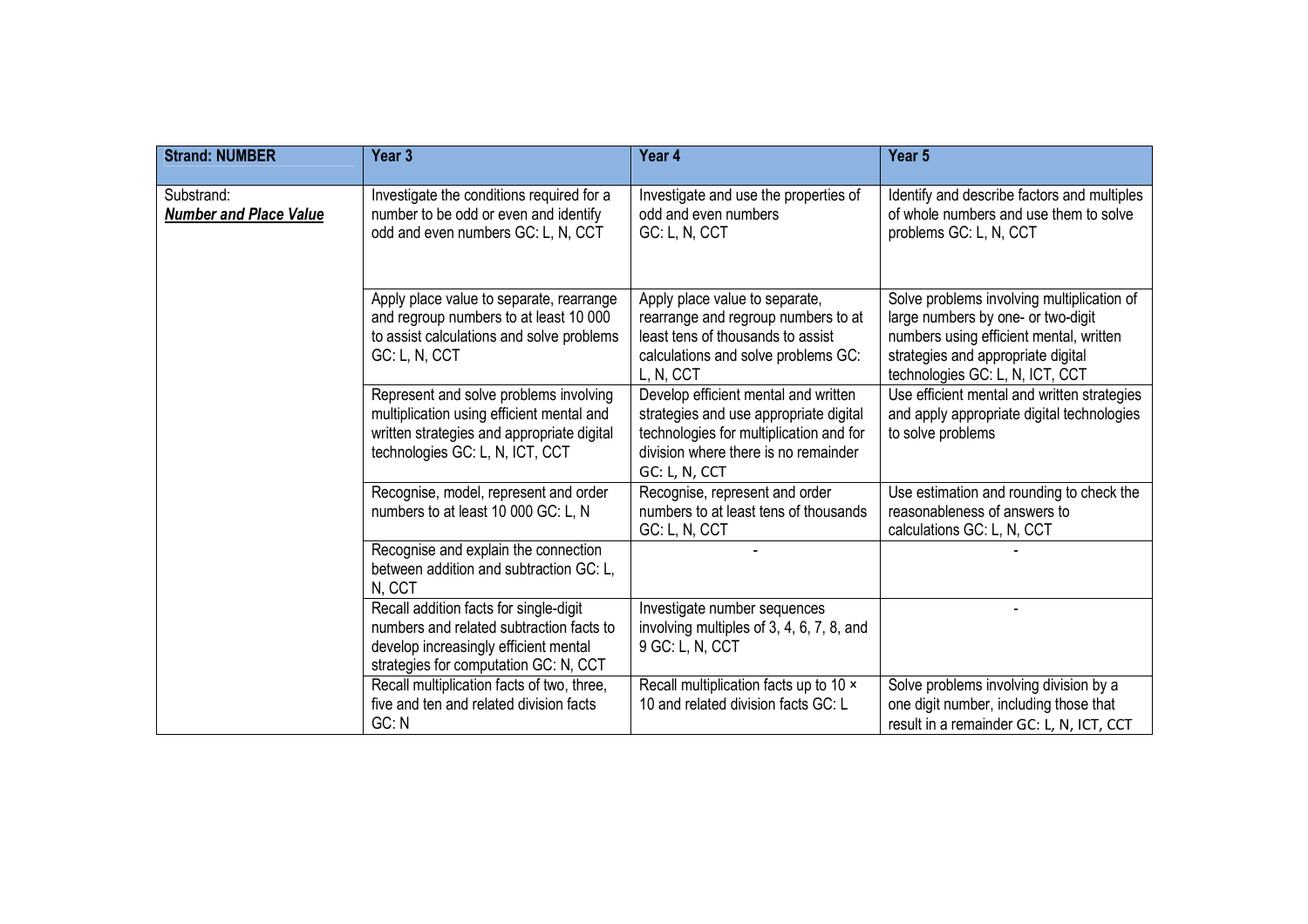| <b>Strand: NUMBER</b>                       | Year <sub>6</sub>                                                                                                                                                                            | Year <sub>7</sub>                                                                                                                                                  |
|---------------------------------------------|----------------------------------------------------------------------------------------------------------------------------------------------------------------------------------------------|--------------------------------------------------------------------------------------------------------------------------------------------------------------------|
| Substrand:<br><b>Number and Place Value</b> | Identify and describe properties of prime,<br>composite, square and triangular numbers<br>GC: L, N                                                                                           | Investigate index notation and represent whole numbers as products of<br>powers of prime numbers: investigate and use square roots of square<br>numbers GC: N, CCT |
|                                             |                                                                                                                                                                                              | Investigate and use square roots of perfect square numbers GC: N,<br><b>CCT</b>                                                                                    |
|                                             | Select and apply efficient mental and written<br>strategies and appropriate digital technologies<br>to solve problems involving all four operations<br>with whole numbers GC: L, N, ICT, CCT | Apply the associative, commutative and distributive laws to aid mental<br>and written computation GC: N, CCT                                                       |
|                                             | Investigate everyday situations that use<br>positive and negative whole numbers and                                                                                                          | Compare, order, add and subtract integers GC: N, CCT                                                                                                               |
|                                             | zero. Locate and represent these numbers on<br>a number line GC: L, N, CCT                                                                                                                   |                                                                                                                                                                    |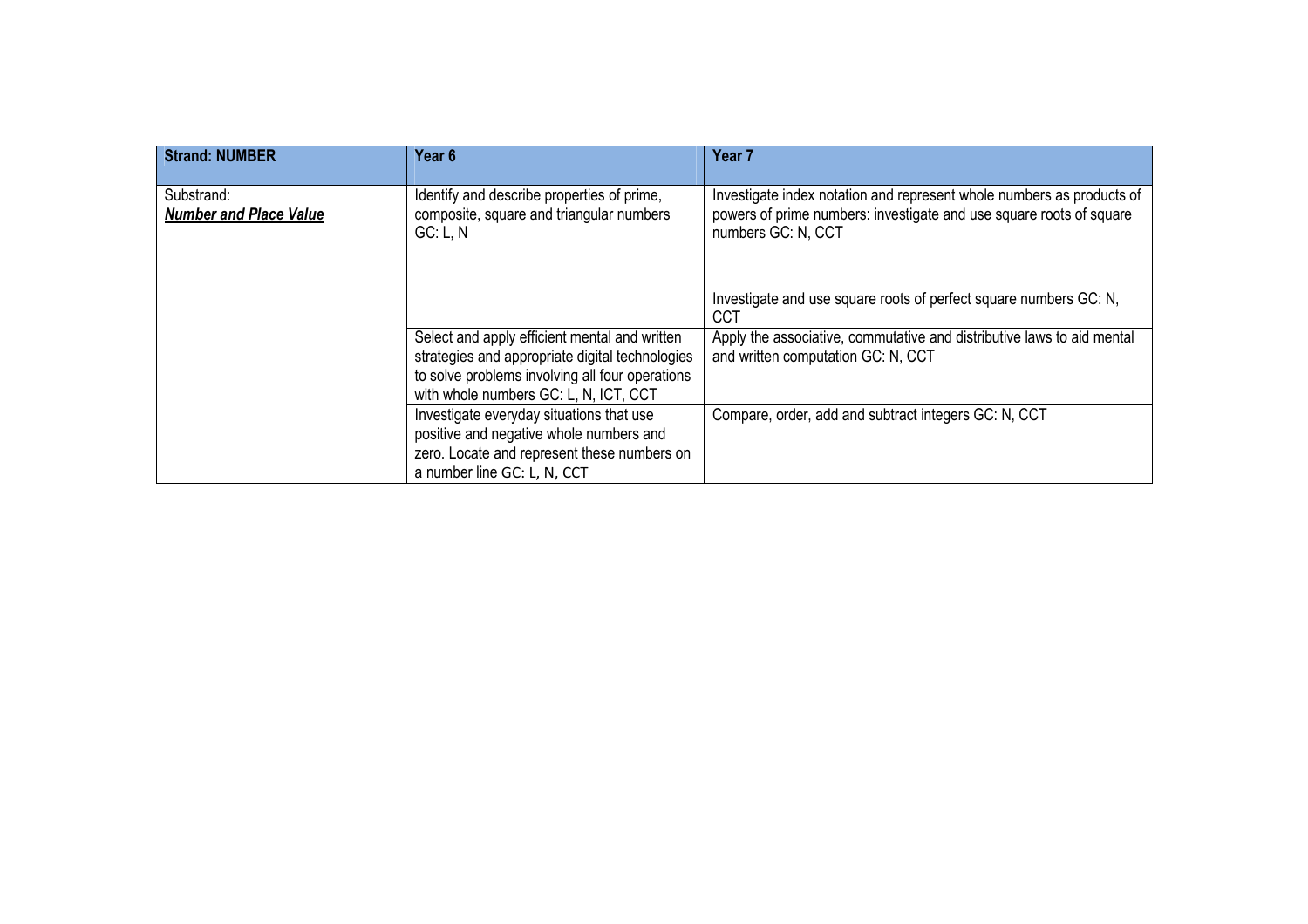| <b>Number cont:</b>                         | <b>Foundation</b>                                                                           | Year 1                                                                 | Year 2                                                                                                               |
|---------------------------------------------|---------------------------------------------------------------------------------------------|------------------------------------------------------------------------|----------------------------------------------------------------------------------------------------------------------|
| Substrand:<br><b>Patterns and Algebra</b>   | Sort and classify familiar objects and<br>explain the basis for these                       | Investigate and describe number<br>patterns and patterns with objects. | Describe patterns with numbers and<br>identify missing elements GC: N, CCT                                           |
|                                             | classifications. Copy, continue and<br>create patterns with objects and<br>drawings GC: CCT |                                                                        |                                                                                                                      |
|                                             |                                                                                             |                                                                        | Solve problems by using number<br>sentences for addition or subtraction<br>GC: N, CCT                                |
| Substrand:<br><b>Fractions and Decimals</b> |                                                                                             | Recognise part / whole relationships<br>GC: L, N                       | Recognise and interpret common<br>uses of halves, quarters and eighths<br>of shapes and collections GC: L, N,<br>CCT |
|                                             |                                                                                             |                                                                        |                                                                                                                      |
| Substrand:                                  | Recognise that Australian money has                                                         | Recognise, describe and order                                          | Count and order small collections of                                                                                 |
| <b>Money and Financial Mathematics</b>      | notes and coins that can be<br>exchanged for goods                                          | Australian coins according to their<br>value GC: L, N                  | Australian coins and notes according<br>to their value GC: L, N                                                      |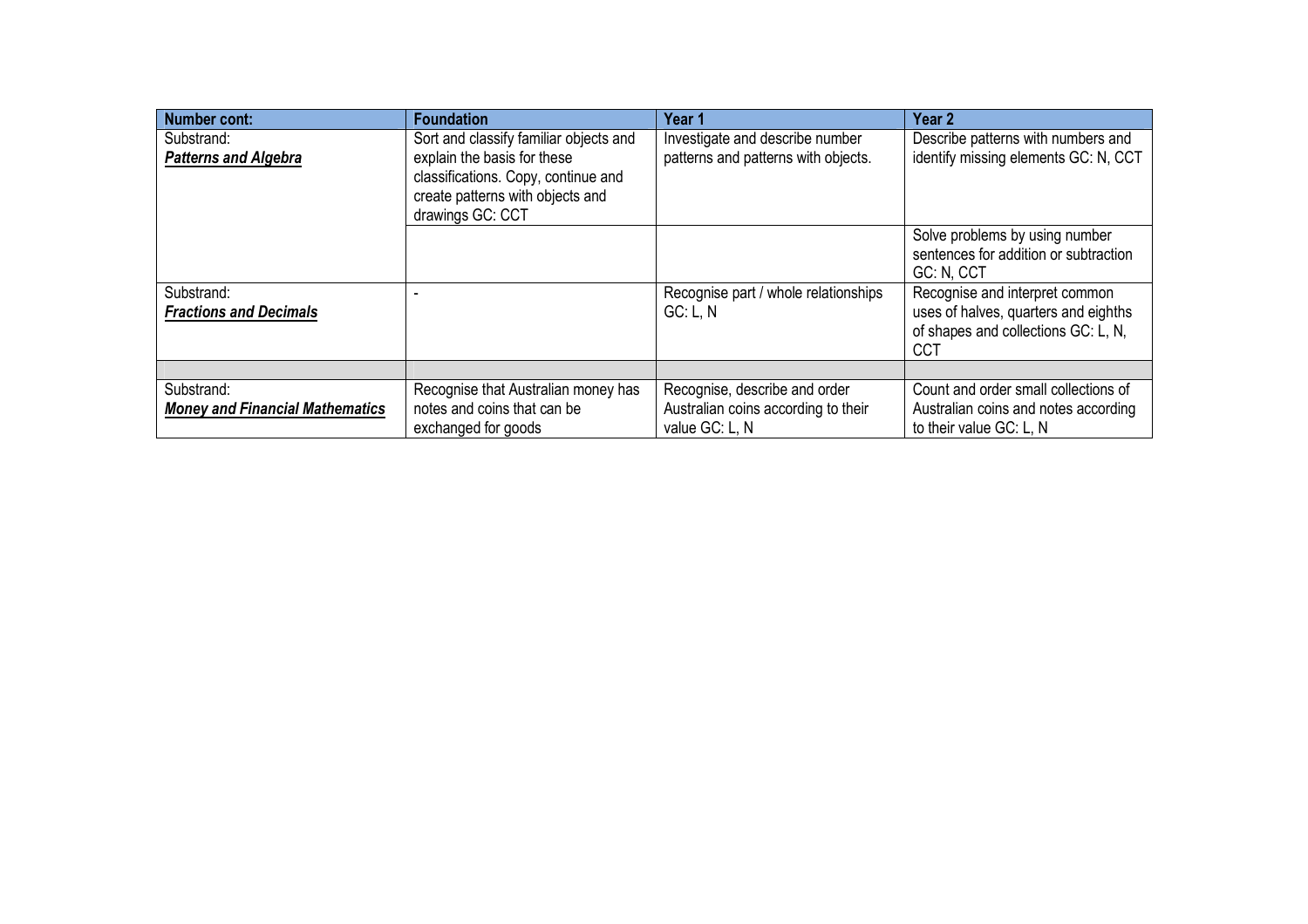| <b>Number cont:</b>                                            | Year <sub>3</sub>                                                                                                                         | Year 4                                                                                                                                                                   | Year 5                                                                                                                                           |
|----------------------------------------------------------------|-------------------------------------------------------------------------------------------------------------------------------------------|--------------------------------------------------------------------------------------------------------------------------------------------------------------------------|--------------------------------------------------------------------------------------------------------------------------------------------------|
| Substrand:<br><b>Patterns and Algebra</b>                      | Describe, continue, and create number<br>patterns resulting from performing<br>addition or subtraction GC: L, CCT                         | Explore and describe number patterns<br>resulting from performing<br>multiplication GC: L, N, CCT                                                                        | Describe, continue and create patterns<br>with fractions, decimals and whole<br>numbers resulting from addition and<br>subtraction GC: L, N, CCT |
|                                                                |                                                                                                                                           | Solve word problems by using number<br>sentences involving multiplication or<br>division where there is no remainder<br>GC: L, N, CCT<br>Use equivalent number sentences | Use equivalent number sentences<br>involving multiplication and division to find<br>unknown quantities GC: L, N, CCT                             |
|                                                                |                                                                                                                                           | involving addition and subtraction to<br>find unknown quantities GC: L, N,<br><b>CCT</b>                                                                                 |                                                                                                                                                  |
|                                                                |                                                                                                                                           |                                                                                                                                                                          |                                                                                                                                                  |
| Substrand:<br><b>Fractions and Decimals</b>                    | Model and represent unit fractions<br>including 1/2, 1/4, 1/3, 1/5 and their<br>multiples to a complete whole GC: N,<br><b>CCT</b>        | Investigate equivalent fractions used<br>in contexts GC: L, N                                                                                                            | Compare and order common unit<br>fractions and locate and represent them<br>on a number line GC: N, CCT                                          |
|                                                                |                                                                                                                                           | Count by quarters halves and thirds,<br>including with mixed numerals. Locate<br>and represent these fractions on a<br>number line GC: L, N                              | Investigate strategies to solve problems<br>involving addition and subtraction of<br>fractions with the same denominator GC:<br>N, CCT           |
|                                                                |                                                                                                                                           | Recognise that the place value<br>system can be extended to tenths and<br>hundredths. Make connections<br>between fractions and decimal<br>notation GC: L, N, CCT        | Recognise that the number system can<br>be extended beyond hundredths GC: N                                                                      |
|                                                                |                                                                                                                                           |                                                                                                                                                                          | Compare, order and represent decimals<br>GC: N                                                                                                   |
|                                                                |                                                                                                                                           |                                                                                                                                                                          |                                                                                                                                                  |
| Substrand:<br><b>Money and Financial</b><br><b>Mathematics</b> | Represent money values in multiple ways<br>and count the change required for simple<br>transactions to the nearest five cents GC:<br>L, N | Solve problems involving purchases<br>and the calculation of change to the<br>nearest five cents with and without<br>digital technologies GC: L, N,<br>ICT,CCT           | Create simple financial plans GC: N, CCT                                                                                                         |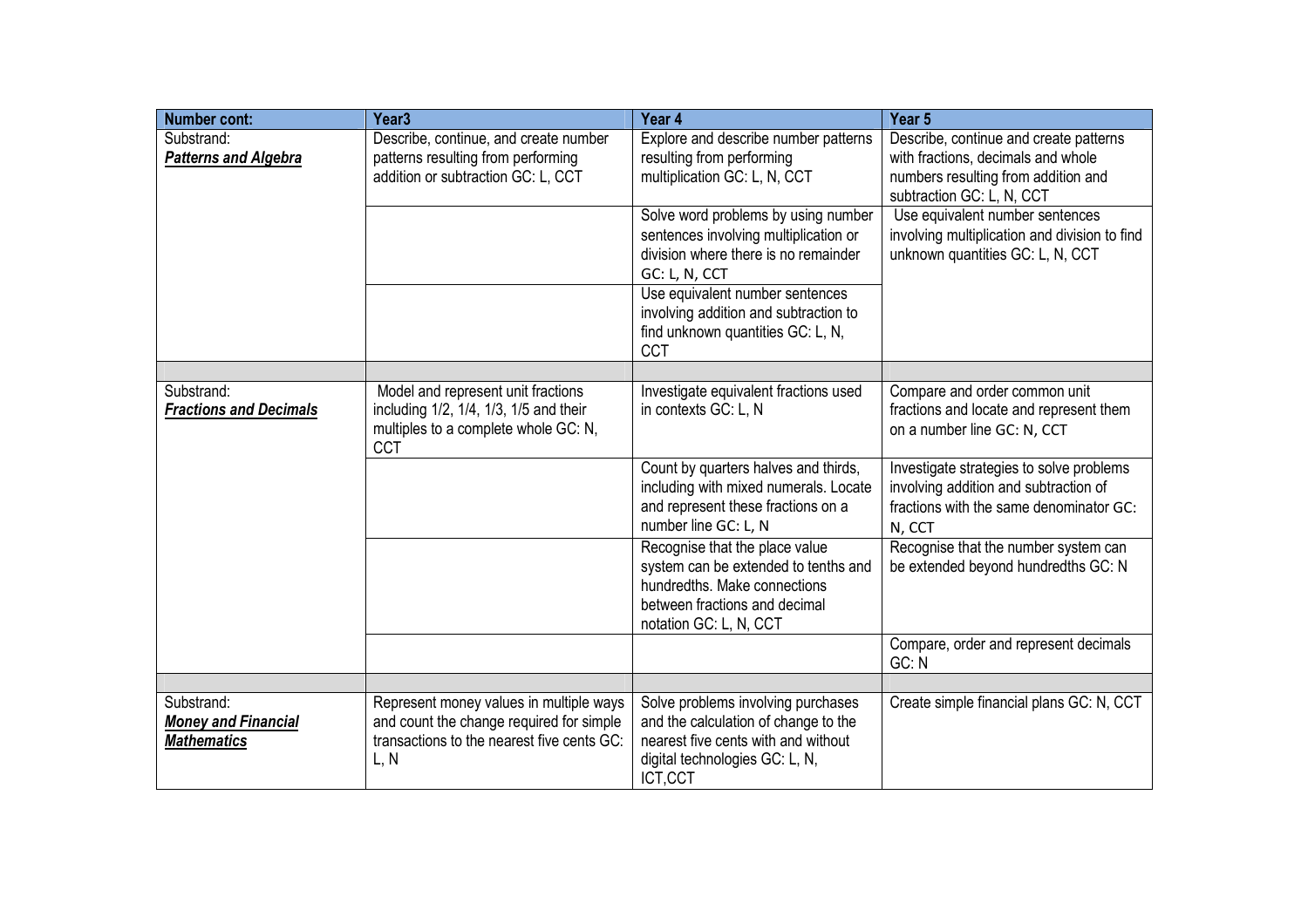| <b>Number cont:</b>                                      | Year <sub>6</sub>                                                                                                                                                    | Year <sub>7</sub>                                                                                                                                                       |
|----------------------------------------------------------|----------------------------------------------------------------------------------------------------------------------------------------------------------------------|-------------------------------------------------------------------------------------------------------------------------------------------------------------------------|
| Substrand:<br><b>Patterns and Algebra</b>                | Continue and create sequences<br>involving whole numbers, fractions and<br>decimals. Describe the rule used to<br>create the sequence GC: L, N, CCT                  | Create algebraic expressions and evaluate them by substituting a given value<br>for each variable GC: N, CCT                                                            |
|                                                          | Explore the use of brackets and order<br>of operations to write number<br>sentences GC: N, CCT                                                                       | Introduce the concept of variables as a way of representing numbers using<br>letters GC: N, CCT                                                                         |
|                                                          |                                                                                                                                                                      | Extend and apply the laws and properties of arithmetic to algebraic terms and<br>expressions GC: N, CCT                                                                 |
| Substrand:<br><b>Linear and non linear relationships</b> |                                                                                                                                                                      | Given coordinates, plot points Cartesian plane, and find coordinates for a<br>given point GC: N, CCT                                                                    |
| Substrand:                                               |                                                                                                                                                                      |                                                                                                                                                                         |
| <b>Fractions and Decimals</b>                            | Solve problems involving addition and<br>subtraction of fractions, including those<br>with unrelated denominators GC: L, N,<br>CCT                                   | Solve problems involving the use of percentages, including percentage<br>increases and decreases, rates and ratios with and without digital<br>technologies. GC: N, CCT |
|                                                          |                                                                                                                                                                      | Multiply and divide fractions and decimals using efficient written strategies and<br>digital technologies GC: N, CCT                                                    |
|                                                          | -Compare fractions with related<br>denominators and locate and represent<br>them on a number line GC: N, CCT                                                         | Compare fractions using equivalence. Locate and represent fractions and<br>mixed numerals on a number line GC: N, CCT                                                   |
|                                                          | Add and subtract decimals, with and<br>without digital technologies, and use<br>estimation and rounding to check the<br>reasonableness of answers GC: L,<br>ICT, CCT | Express one quantity as a fraction of another, with and without the use of<br>digital technologies GC: N, ICT, CCT                                                      |
|                                                          |                                                                                                                                                                      | Round decimals to a specified number of decimal places GC: N                                                                                                            |
|                                                          | Make connections between equivalent<br>fractions, decimals and percentages<br>GC: N, CCT                                                                             | Connect fractions, decimals and percentages and carry out simple<br>conversions GC: N, CCT                                                                              |
|                                                          | Multiply decimals by whole numbers<br>and perform divisions that result in<br>terminating decimals, with and without                                                 | Find percentages of quantities and express one quantity as a percentage of<br>another, with and without digital technologies GC: N, ICT, CCT                            |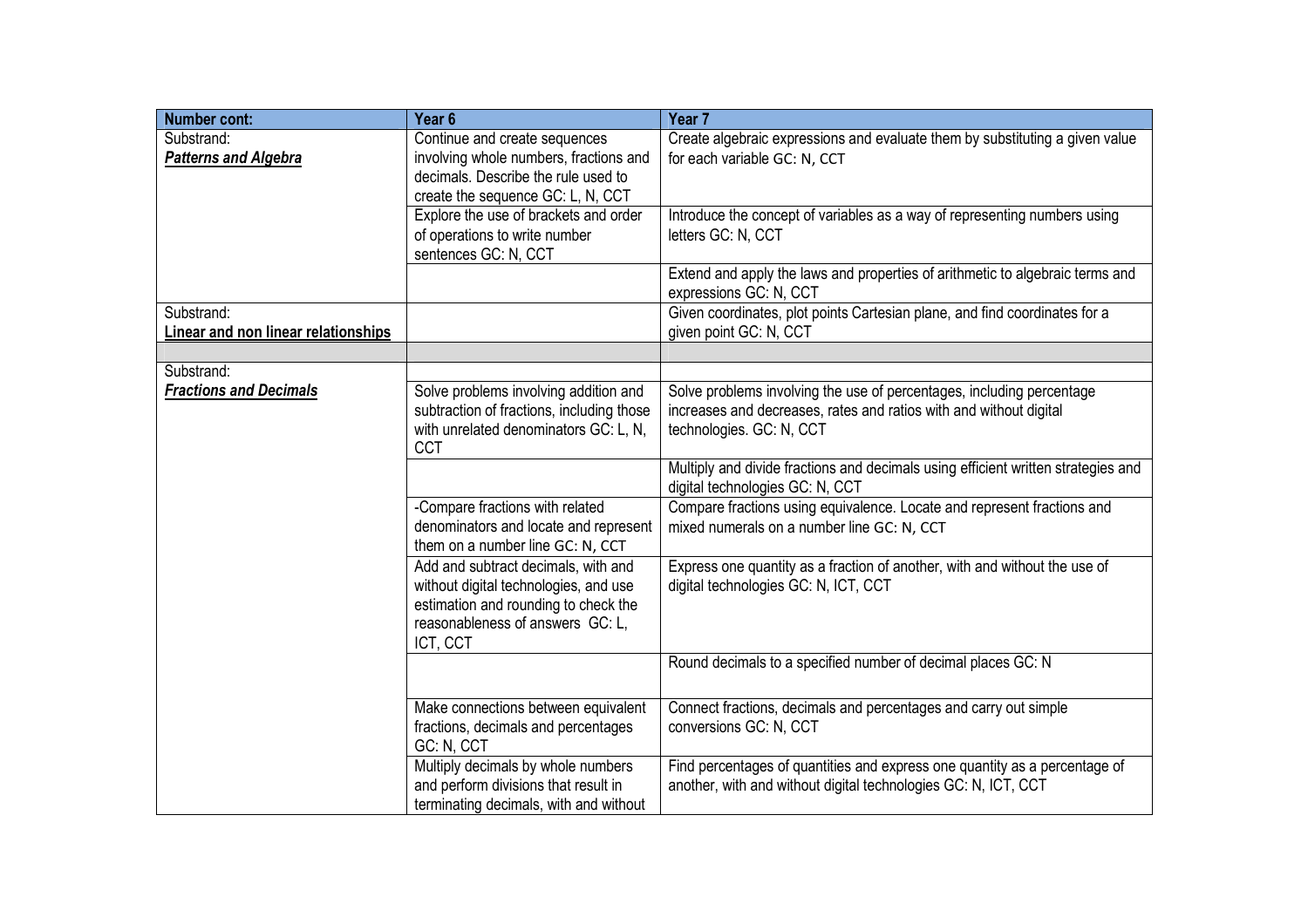|                                 | digital technologies GC: N, ICT, CCT   |                                                                               |
|---------------------------------|----------------------------------------|-------------------------------------------------------------------------------|
|                                 | Multiply and divide decimals by powers | Recognize and solve problems involving simple ratios GC: L, N, CCT            |
|                                 | of 10 GC: N                            |                                                                               |
| Substrand:                      | Investigate and calculate percentage   | Investigate and calculate best buys with and without digital technologies GC: |
| Money and financial mathematics | discounts of 10%, 25% and 50% on       | L, N, ICT, CCT, EB                                                            |
|                                 | sale items, with and without digital   |                                                                               |
|                                 | technologies GC: L, N, ICT, CCT        |                                                                               |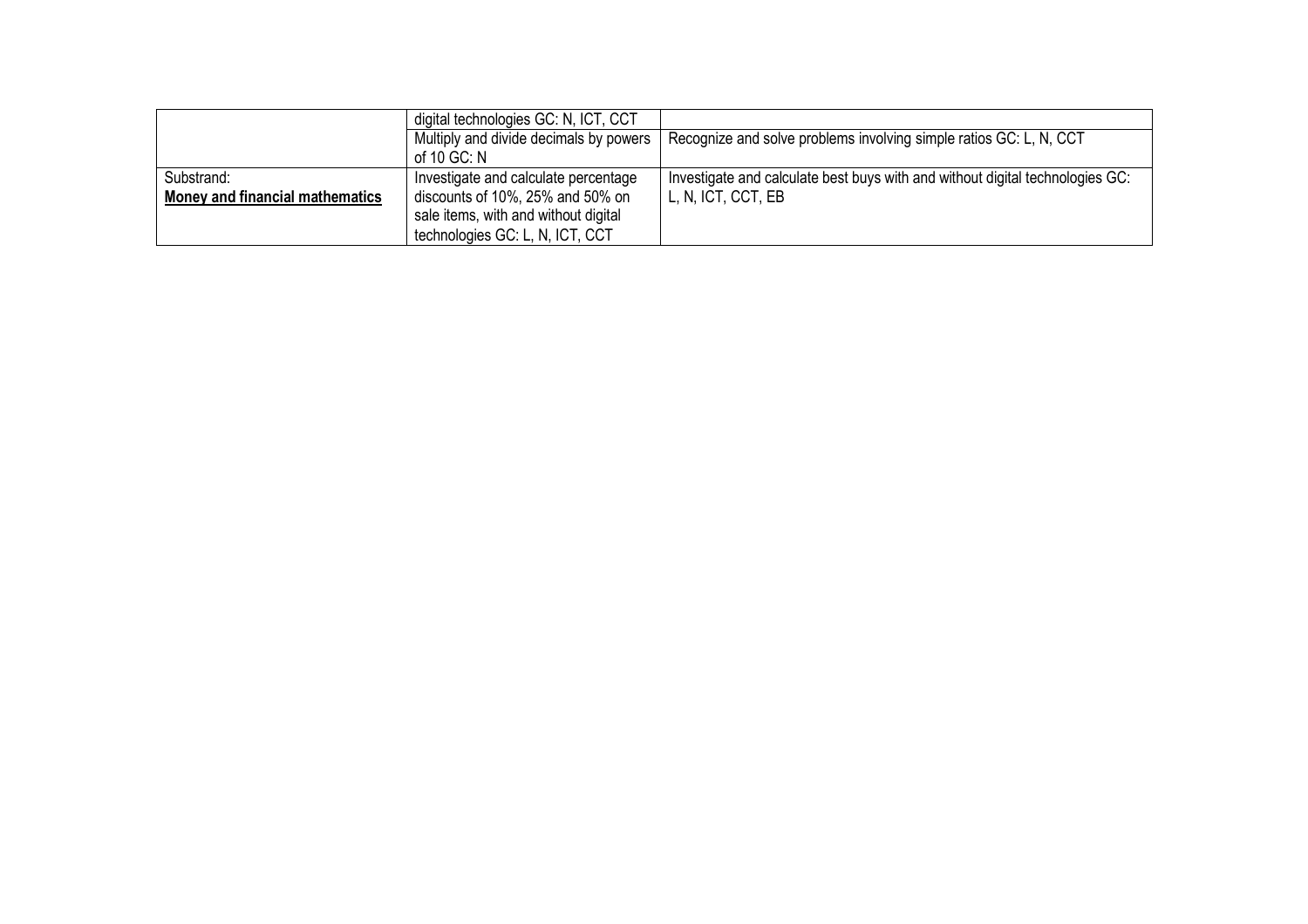| <b>Strand: Measurement</b><br>and Geometry         | <b>Foundation</b>                                                                                                                                  | Year 1                                                                                                                               | Year <sub>2</sub>                                                                                                              |
|----------------------------------------------------|----------------------------------------------------------------------------------------------------------------------------------------------------|--------------------------------------------------------------------------------------------------------------------------------------|--------------------------------------------------------------------------------------------------------------------------------|
| Substrand:<br><b>Using units of</b><br>measurement | Use direct and indirect comparisons to<br>decide which is longer, heavier or holds<br>more, and explain reasoning in<br>everyday language GC: L, N | Measure and compare the lengths of<br>pairs of objects using uniform informal<br>units GC: L, N                                      | Compare and order several shapes and objects<br>based on length and area, using appropriate<br>uniform informal units GC: L, N |
|                                                    |                                                                                                                                                    | Measure and compare the capacities of<br>pairs of objects using uniform informal<br>units                                            | Compare and order several shapes and objects<br>based on volume and capacity using<br>appropriate uniform informal units       |
|                                                    | Compare and order the duration of<br>events using the everyday language of<br>time GC: L, CCT                                                      | Tell time to the half-hour GC: L, N                                                                                                  | Tell time to the quarter-hour, using the language<br>of 'past' and 'to' GC: L, CCT                                             |
|                                                    | Connect days of the week to familiar<br>events and actions GC: L                                                                                   | Describe duration using months, weeks,<br>days and hours GC: L, N                                                                    | Use a calendar to identify the date and<br>determine the number of days in each month<br>GC: L, N                              |
|                                                    |                                                                                                                                                    |                                                                                                                                      | Compare masses of objects using balance<br>scales GC: L, CCT                                                                   |
|                                                    |                                                                                                                                                    |                                                                                                                                      | Name and order months and seasons GC: L, N                                                                                     |
| Substrand:<br><b>Shape</b>                         | Sort, describe and name familiar two<br>dimensional shapes and three-<br>dimensional objects in the environment<br>GC: L                           | Recognise and classify familiar two-<br>dimensional shapes and three-<br>dimensional objects using obvious<br>features GC: L, N, CCT | Describe the features of three-dimensional<br>objects GC: L                                                                    |
|                                                    |                                                                                                                                                    |                                                                                                                                      | Describe and draw two-dimensional shapes,<br>with and without digital technologies GC: L, ICT                                  |
| Substrand:                                         | Describe position and movement GC: L                                                                                                               | Give and follow directions to familiar                                                                                               | Interpret simple maps of familiar locations and                                                                                |
| <b>Location and</b><br><b>Transformation</b>       |                                                                                                                                                    | locations GC: L, CCT                                                                                                                 | identify the relative positions of key features<br>GC: L, CCT                                                                  |
|                                                    |                                                                                                                                                    |                                                                                                                                      | Investigate the effect of one-step slides and flips<br>with and without digital technologies GC: L, N,<br><b>CCT</b>           |
|                                                    |                                                                                                                                                    |                                                                                                                                      | Identify and describe half and quarter turns GC:<br>L, CCT                                                                     |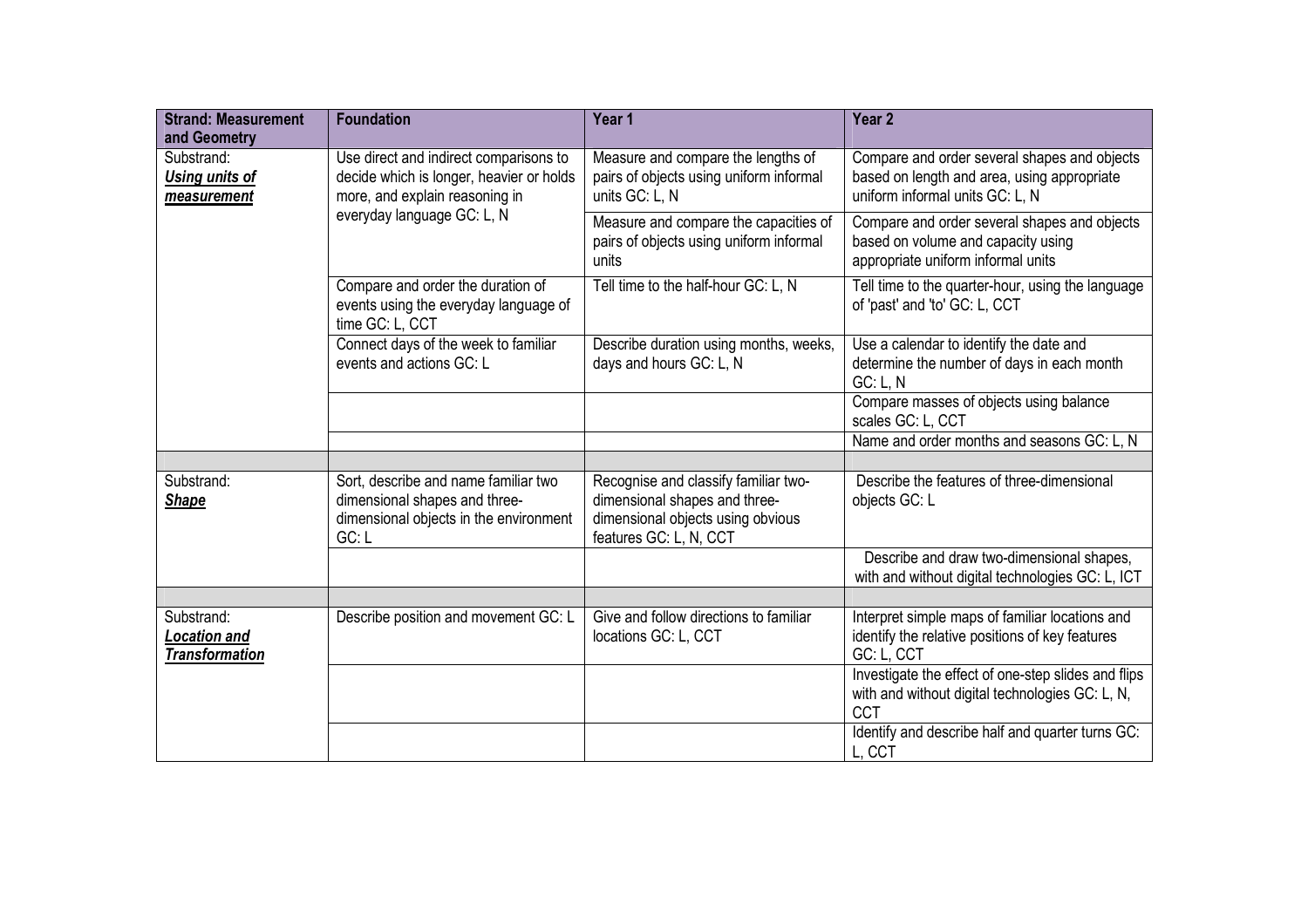| <b>Strand: Measurement and</b><br><b>Geometry</b> | Year <sub>3</sub>                                                                                                                                                                                             | Year 4                                                                                                                                                                                                                                                                                     | Year <sub>5</sub>                                                                                                                                                                                                                                                                                                                                                                                                                              |
|---------------------------------------------------|---------------------------------------------------------------------------------------------------------------------------------------------------------------------------------------------------------------|--------------------------------------------------------------------------------------------------------------------------------------------------------------------------------------------------------------------------------------------------------------------------------------------|------------------------------------------------------------------------------------------------------------------------------------------------------------------------------------------------------------------------------------------------------------------------------------------------------------------------------------------------------------------------------------------------------------------------------------------------|
| Substrand:<br><b>Using units of measurement</b>   | Measure, order and compare objects<br>using familiar metric units of length,<br>mass and capacity GC: L, N, CCT<br>Tell time to the minute and investigate<br>the relationship between units of time<br>GC: L | Use scaled instruments to measure<br>and compare lengths, masses,<br>capacities and temperatures GC: L, N<br>Use am and pm notation and solve<br>simple time problems GC: L, N<br>Convert between units of time GC: N<br>Compare objects using familiar metric<br>units of area and volume | Choose appropriate units of<br>measurement for length, area, volume,<br>capacity and mass GC: L, N<br>Compare 12- and 24-hour time systems<br>and convert between them GC: N<br>Calculate the perimeter and area of                                                                                                                                                                                                                            |
|                                                   |                                                                                                                                                                                                               |                                                                                                                                                                                                                                                                                            | rectangles using familiar metric units GC:<br>N, CCT                                                                                                                                                                                                                                                                                                                                                                                           |
| Substrand:<br><b>Shape</b>                        | Make models of three-dimensional<br>objects and describe key features GC: L,<br><b>CCT</b>                                                                                                                    | Compare the areas of regular and<br>irregular shapes by informal means<br>GC: L, N<br>Compare and describe two<br>dimensional shapes that result from<br>combining and splitting common<br>shapes, with and without the use of<br>digital technologies GC: L, N, ICT,<br><b>CCT</b>        | Connect three-dimensional objects with<br>their nets and other two-dimensional<br>representations GC: L, N                                                                                                                                                                                                                                                                                                                                     |
|                                                   |                                                                                                                                                                                                               |                                                                                                                                                                                                                                                                                            |                                                                                                                                                                                                                                                                                                                                                                                                                                                |
| Substrand:<br><b>Location and Transformation</b>  | Create and interpret simple grid maps to<br>show position and pathways GC: L, N,<br><b>CCT</b><br>Identify symmetry in the environment<br><b>GC: L, N, IU</b>                                                 | Use simple scales, legends and<br>directions to interpret information<br>contained in basic maps GC: L, N<br>Create symmetrical patterns, pictures<br>and shapes with and without digital<br>technologies GC: N, ICT, CCT                                                                  | Use a grid reference system to describe<br>locations. Describe routes using<br>landmarks and directional language GC:<br>L, N, CCT<br>Describe translations, reflections and<br>rotations of two-dimensional shapes.<br>Identify line and rotational symmetries<br>GC: N, CCT<br>Apply the enlargement transformation to<br>familiar two dimensional shapes and<br>explore the properties of the resulting<br>image compared with the original |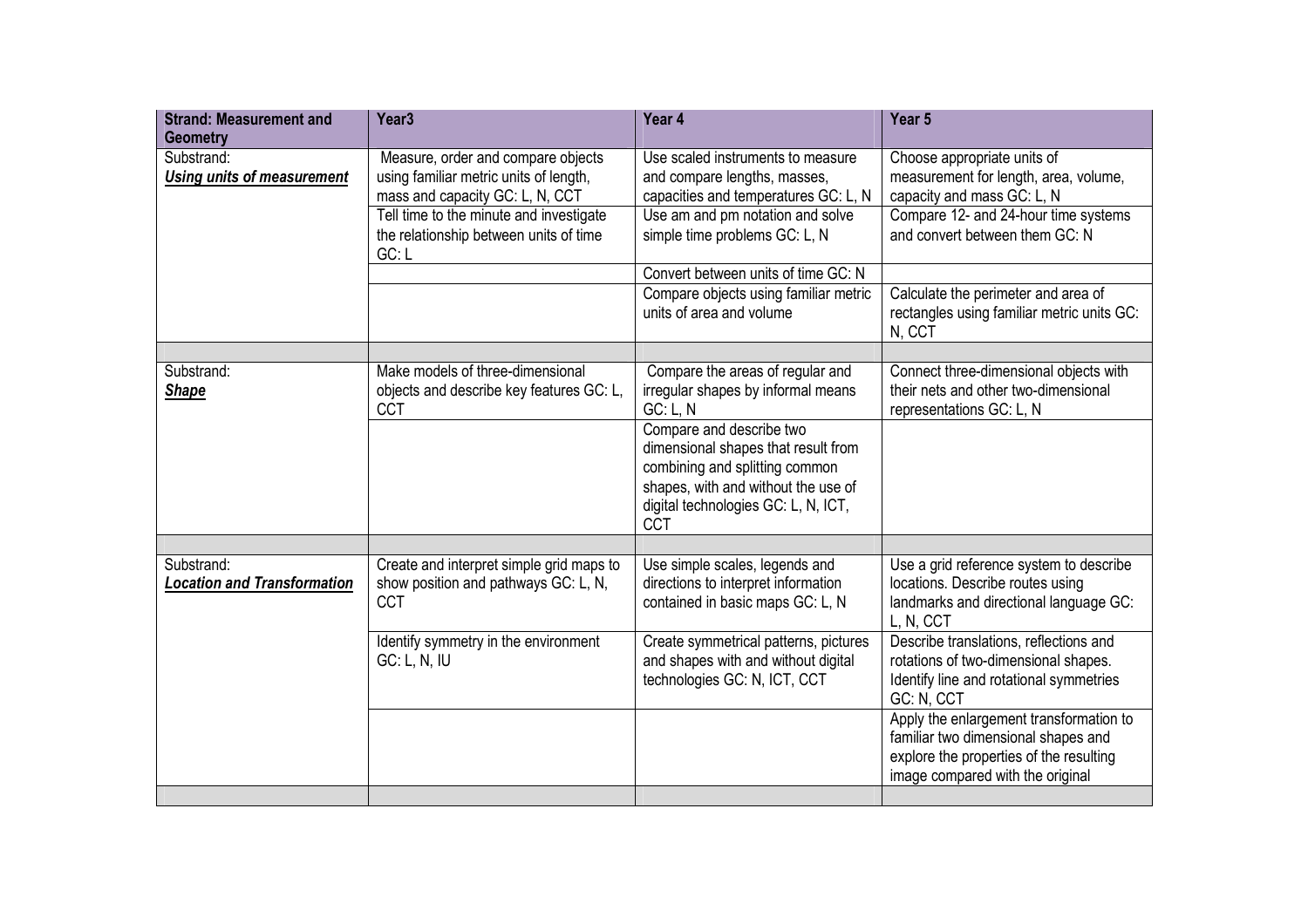| Substrand:                 | Identify angles as measures of turn and | Compare angles and classify them as   | J Estimate, measure and compare angles  |
|----------------------------|-----------------------------------------|---------------------------------------|-----------------------------------------|
| <b>Geometric Reasoning</b> | compare angle sizes in everyday GC: L,  | equal to, greater than or less than a | using degrees. Construct angles using a |
|                            | N situations                            | right angle GC: L, N                  | protractor                              |

| <b>Strand: Measurement and Geometry</b>          | Year <sub>6</sub>                                                                                                                                                                              | Year <sub>7</sub>                                                                                                                                                                      |
|--------------------------------------------------|------------------------------------------------------------------------------------------------------------------------------------------------------------------------------------------------|----------------------------------------------------------------------------------------------------------------------------------------------------------------------------------------|
| Substrand:<br><b>Using units of measurement</b>  | Convert between common metric units of length,<br>mass and capacity GC: N                                                                                                                      |                                                                                                                                                                                        |
|                                                  | Interpret and use timetables GC: L, N                                                                                                                                                          |                                                                                                                                                                                        |
|                                                  | Solve problems involving the comparison of lengths<br>and areas using appropriate units GC: L, N, CCT                                                                                          | Establish the formulas for areas of rectangles, triangles and<br>parallelograms and use these in problem solving GC: N, CCT                                                            |
|                                                  | Connect decimal representations to the metric<br>system GC:L, N                                                                                                                                |                                                                                                                                                                                        |
|                                                  | Connect volume and capacity and their units of<br>measurement GC: N, CCT                                                                                                                       | Calculate volumes of rectangular prisms GC: N, CCT                                                                                                                                     |
|                                                  |                                                                                                                                                                                                |                                                                                                                                                                                        |
| Substrand:<br><b>Shape</b>                       | Construct simple prisms and pyramids GC: CCT                                                                                                                                                   | Draw different views of prisms and solids formed from<br>combinations of prisms GC: N, CCT                                                                                             |
|                                                  |                                                                                                                                                                                                |                                                                                                                                                                                        |
|                                                  |                                                                                                                                                                                                |                                                                                                                                                                                        |
| Substrand:<br><b>Location and Transformation</b> | Investigate combinations of translations, reflections<br>and rotations, with and without the use of digital<br>technologies GC: L, N, ICT, CCT                                                 | Describe translations, reflections in an axis, and rotations of<br>multiples of 90° on the Cartesian plane using coordinates.<br>Identify line and rotational symmetries GC: L, N, CCT |
|                                                  | Introduce the Cartesian coordinate system using all<br>four quadrants GC: N, CCT                                                                                                               | Classify triangles according to their side and angle properties<br>and describe quadrilaterals GC: L, N, CCT                                                                           |
|                                                  |                                                                                                                                                                                                |                                                                                                                                                                                        |
| Substrand:<br><b>Geometric Reasoning</b>         | Investigate, with and without digital technologies,<br>angles on a straight line, angles at a point and<br>vertically opposite angles. Use results to find<br>unknown angles GC: L, N ICT, CCT | Demonstrate that the angle sum of a triangle is 180° and use<br>this to find the angle sum of a quadrilateral GC: L, N, CCT                                                            |
|                                                  |                                                                                                                                                                                                | Identify corresponding, alternate and co-interior angles when two<br>parallel straight lines are crossed by a transversal GC: N, CCT                                                   |
|                                                  |                                                                                                                                                                                                | Investigate conditions for two lines to be parallel and solve<br>simple numerical problems using reasoning GC: L, N, CCT                                                               |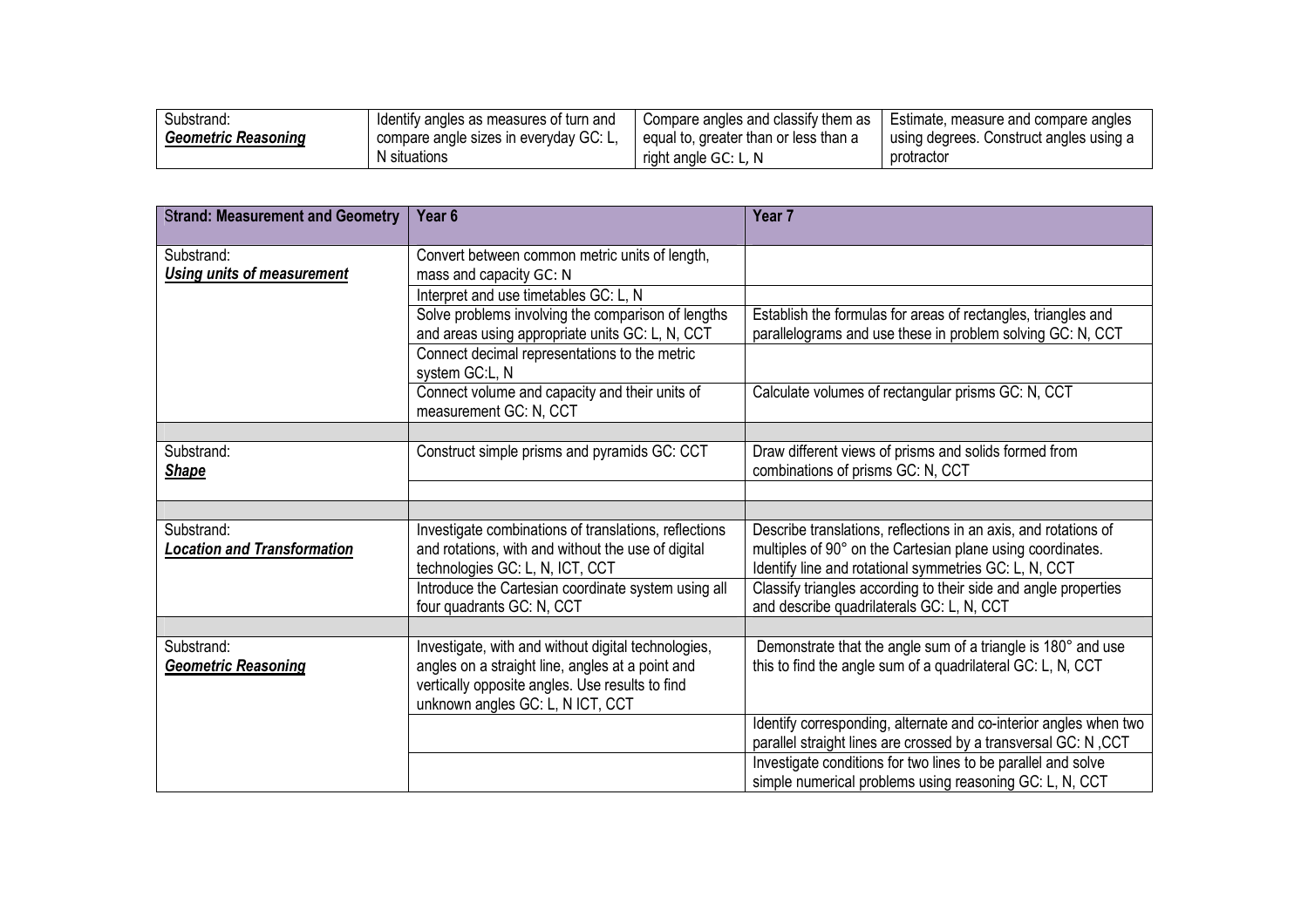| <b>Strand: Statistics</b><br>and Probability | <b>Foundation</b>                                               | Year 1                                                                                                                                                              | Year <sub>2</sub>                                                                                                                                                                       |
|----------------------------------------------|-----------------------------------------------------------------|---------------------------------------------------------------------------------------------------------------------------------------------------------------------|-----------------------------------------------------------------------------------------------------------------------------------------------------------------------------------------|
| Substrand:<br><b>Chance</b>                  | Answer simple questions about why<br>something may happen GC: L | Identify outcomes of familiar events involving chance<br>and describe them using everyday language such as<br>'will happen', 'won't happen' or 'might happen' GC: L | Identify practical activities and everyday events<br>that involve chance. Describe outcomes as<br>'likely' or 'unlikely' and identify some events as<br>'certain' or 'impossible' GC: L |
|                                              |                                                                 |                                                                                                                                                                     |                                                                                                                                                                                         |
| Substrand:<br><u>Data</u><br>representation  | Recognise a simple pictograph and identify<br>differences on it | Choose simple questions and gather responses GC:                                                                                                                    | Identify a question of interest based on one<br>categorical variable. Gather data relevant to the<br>question GC: L, CCT                                                                |
| and interpretation                           |                                                                 | Represent data with objects and drawings where one<br>object or drawing represents one data value.<br>Describe the displays GC: L, CCT                              | Collect, check and classify data GC: L, N, CCT                                                                                                                                          |
|                                              |                                                                 |                                                                                                                                                                     | Create displays of data using lists, table and<br>picture graphs and interpret them GC: L, N, CCT                                                                                       |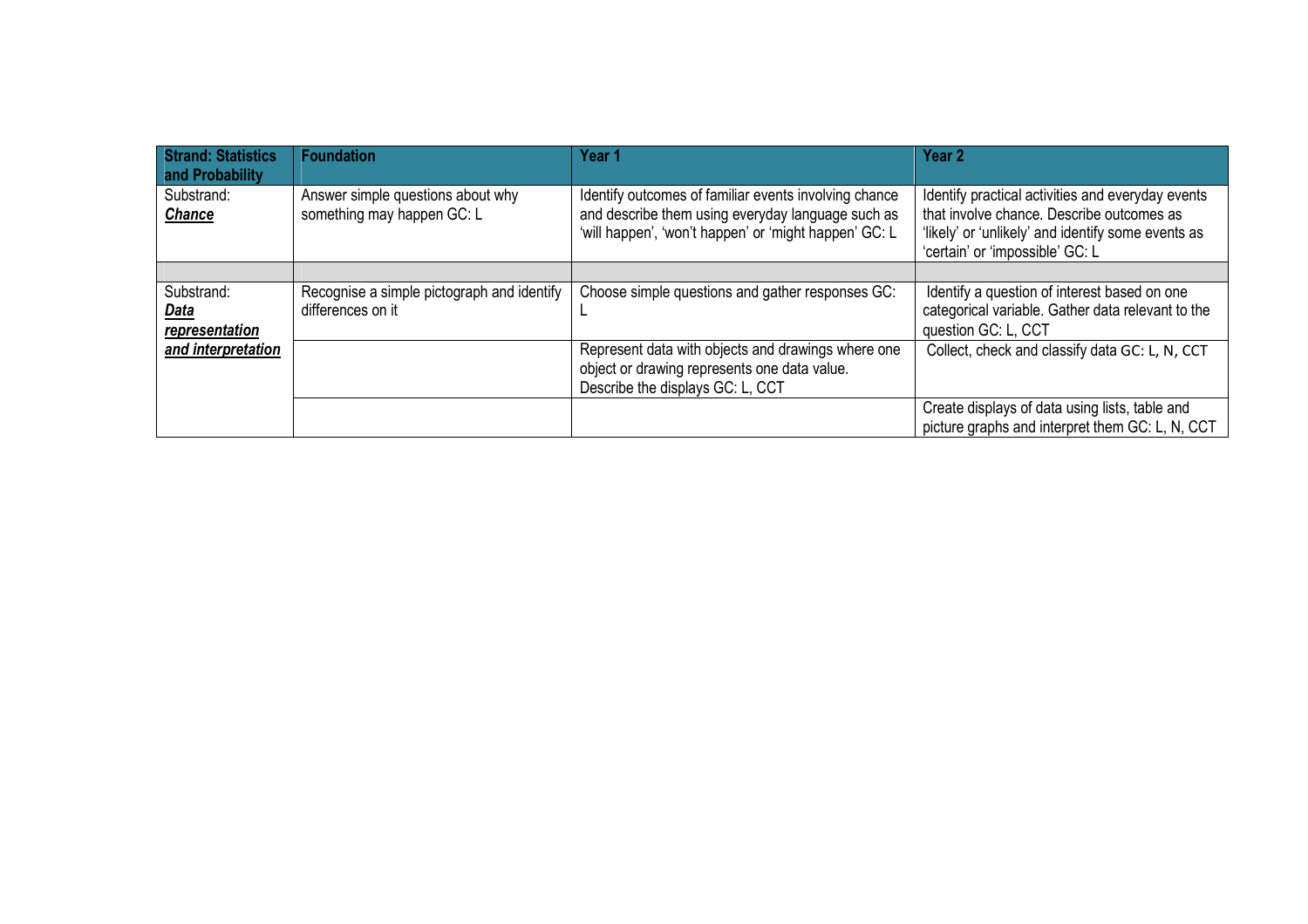| <b>Strand: Statistics and</b><br><b>Probability</b>     | Year 3                                                                                                                                                                                                   | Year 4                                                                                                                                                                                                                                                   | Year 5                                                                                                                                                                     |
|---------------------------------------------------------|----------------------------------------------------------------------------------------------------------------------------------------------------------------------------------------------------------|----------------------------------------------------------------------------------------------------------------------------------------------------------------------------------------------------------------------------------------------------------|----------------------------------------------------------------------------------------------------------------------------------------------------------------------------|
| Substrand:<br><b>Chance</b>                             | Conduct chance experiments, identify<br>and describe possible outcomes and<br>recognise variation in results GC: L, N                                                                                    | Describe possible everyday events and<br>order their chances of occurring GC: L,<br>N                                                                                                                                                                    | List outcomes of chance experiments involving<br>equally likely outcomes and represent<br>probabilities of those outcomes using fractions<br>GC: L, N, CCT                 |
|                                                         |                                                                                                                                                                                                          | Identify events where the chance of one<br>will not be affected by the occurrence of<br>the other GC: L, N, CCT                                                                                                                                          | Recognise that probabilities range from 0 to 1<br>GC: L, N                                                                                                                 |
|                                                         |                                                                                                                                                                                                          | Identify everyday events where one<br>cannot happen if the other happens<br>GC: L, N                                                                                                                                                                     |                                                                                                                                                                            |
|                                                         |                                                                                                                                                                                                          |                                                                                                                                                                                                                                                          |                                                                                                                                                                            |
| Substrand:<br>Data representation<br>and interpretation | Identify questions or issues for<br>categorical variables. Identify data<br>sources and plan methods of data<br>collection and recording GC: L, N, CCT                                                   | Select and trial methods for data<br>collection, including survey questions<br>and recording sheets GC: L, N, CCT                                                                                                                                        | Pose questions and collect categorical or<br>numerical data by observation or survey GC: L,<br>N                                                                           |
|                                                         | Collect data, organise into categories<br>and create displays using lists, tables,<br>picture graphs and simple column<br>graphs, with and without the use of<br>digital technologies GC: L, N, ICT, CCT | Construct suitable data displays, with<br>and without the use of digital<br>technologies, from given or collected<br>data. Include tables, column graphs and<br>picture graphs where one picture can<br>represent many data values GC: L, N,<br>ICT, CCT | Construct displays, including column graphs,<br>dot plots and tables, appropriate for data type,<br>with and without the use of digital technologies<br>GC: L, N, ICT, CCT |
|                                                         | Interpret and compare data displays<br>GC: L, N, CCT                                                                                                                                                     | Evaluate the effectiveness of different<br>displays in illustrating data features<br>including variability GC: L, CCT                                                                                                                                    | Describe and interpret different data sets in<br>context GC: L, N, CCT                                                                                                     |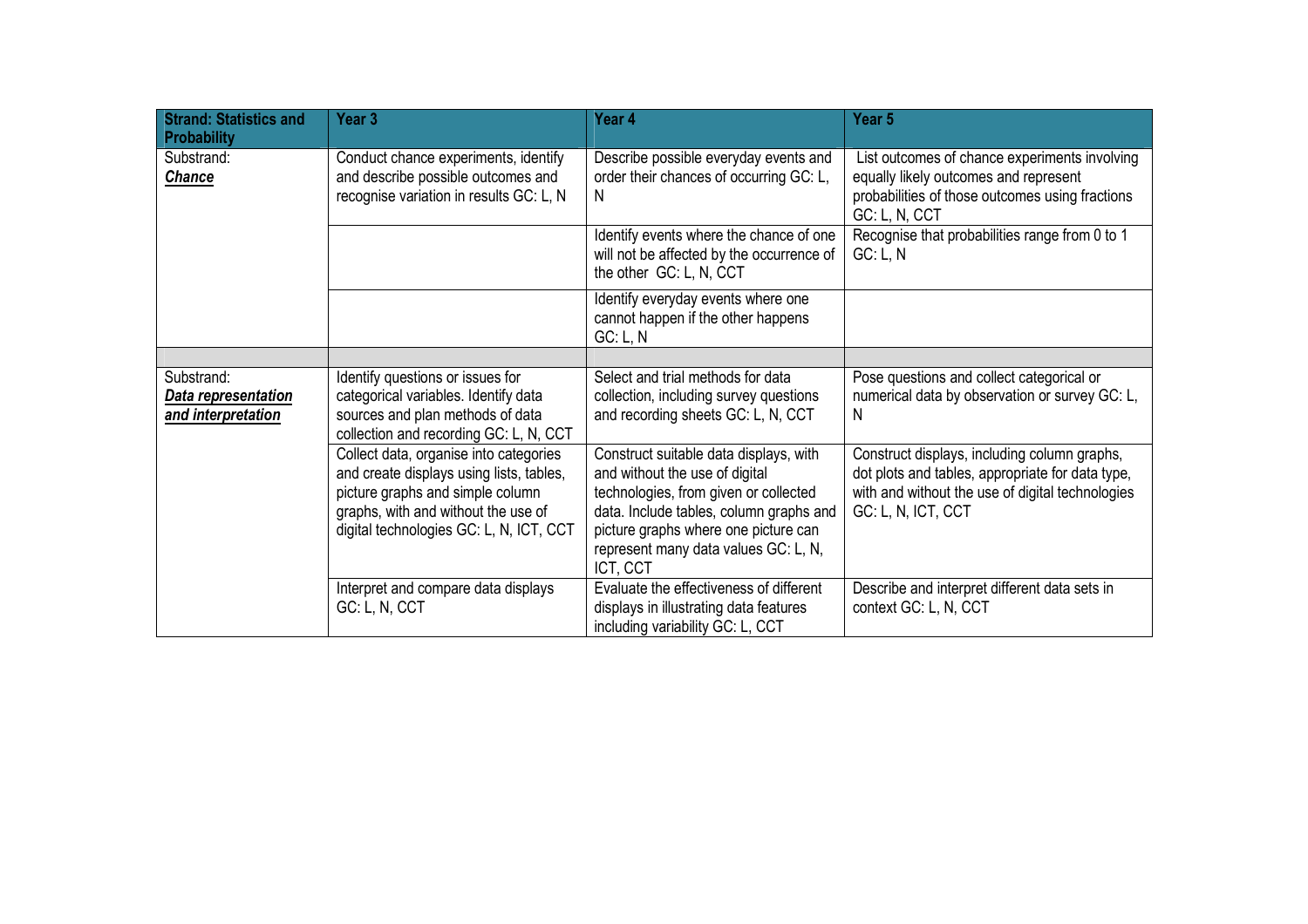| <b>Strand: Statistics and</b><br><b>Probability</b>     | Year 6                                                                                                                                 | Year 7                                                                                                                                 |
|---------------------------------------------------------|----------------------------------------------------------------------------------------------------------------------------------------|----------------------------------------------------------------------------------------------------------------------------------------|
| Substrand:<br><b>Chance</b>                             | Describe probabilities using fractions, decimals and<br>percentages GC: L, N                                                           | Construct sample spaces for single-step experiments with equally<br>likely outcomes GC: L, N, CCT                                      |
|                                                         | Compare observed frequencies across experiments with<br>expected frequencies GC: N, CCT                                                | Assign probabilities to the outcomes of events and determine<br>probabilities for events GC: N, CCT                                    |
|                                                         | Conduct chance experiments with both small and large<br>numbers of trials using appropriate digital technologies GC:<br>N, ICT, CCT    |                                                                                                                                        |
|                                                         |                                                                                                                                        |                                                                                                                                        |
| Substrand:<br>Data representation and<br>interpretation | Interpret and compare a range of data displays, including<br>side-by-side column graphs for two categorical variables GC:<br>L, N, CCT | Identify and investigate issues involving continuous or large count<br>data collected from primary and secondary sources GC: L, N, CCT |
|                                                         | Interpret secondary data presented in digital media and<br>elsewhere GC: L, N, CCT                                                     | Construct and compare a range of data displays including stem-and-<br>leaf plots and dot plots GC: L, N, CCT                           |
|                                                         |                                                                                                                                        | Calculate, describe and display mean, median, mode and range for<br>sets of data. GC: L,N, CCT                                         |
|                                                         |                                                                                                                                        | Describe and interpret data displays and the relationship between the<br>median and mean GC: L, N, CCT                                 |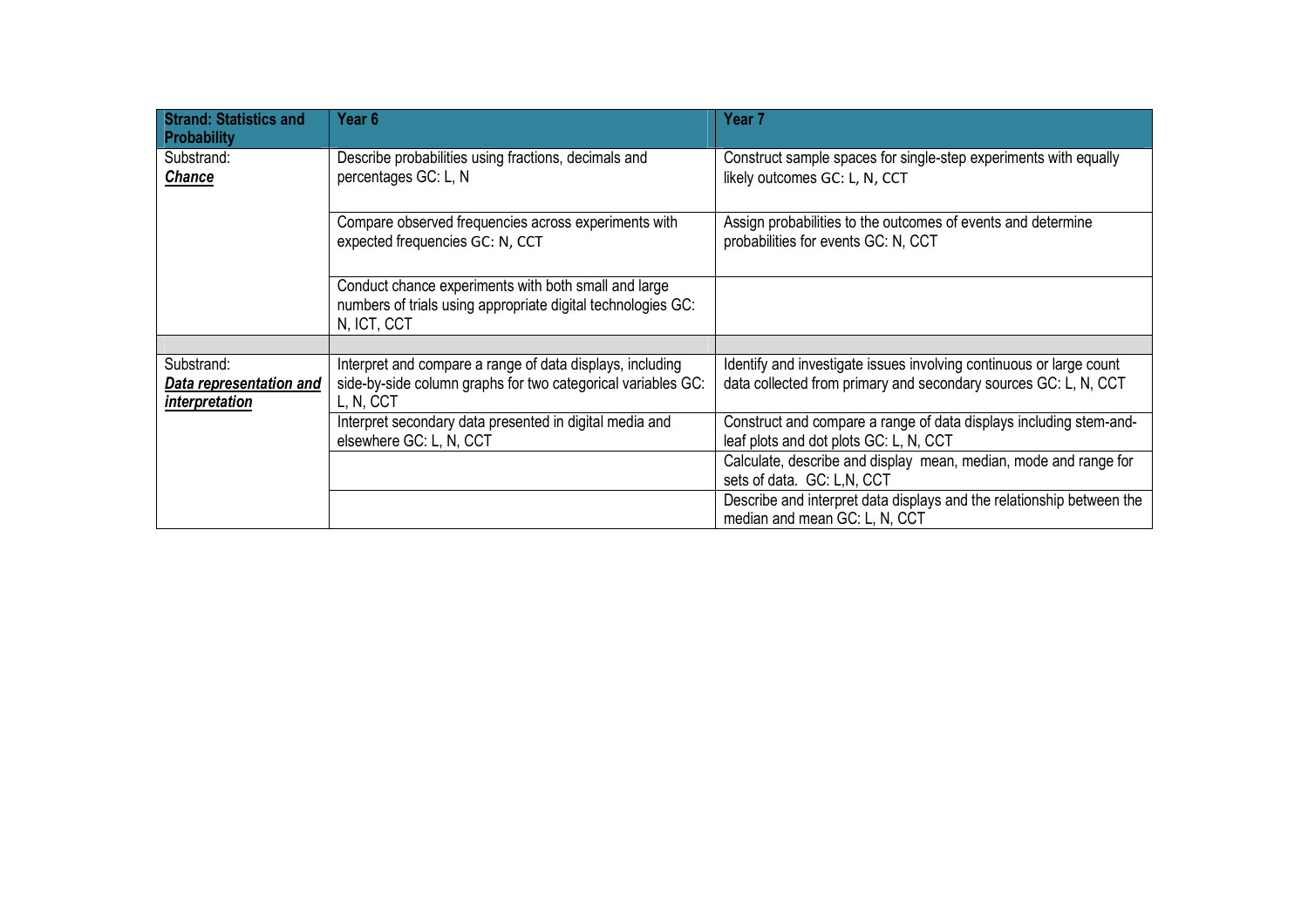| 1. What is our purpose?                                                                                                                                       | Class/grade                  |
|---------------------------------------------------------------------------------------------------------------------------------------------------------------|------------------------------|
| To inquire into the following:                                                                                                                                | School: Ang                  |
| <b>Transdisciplinary Theme</b><br>$\bullet$                                                                                                                   | Title:                       |
| <b>Central Idea</b><br>$\bullet$                                                                                                                              | Teacher(s):                  |
|                                                                                                                                                               | Date:<br>Proposed di         |
| Summative assessment task(s):                                                                                                                                 | Over numbe                   |
| What are the possible ways of assessing students' understanding of the central idea? What<br>evidence, including student-initiated actions, will we look for? |                              |
|                                                                                                                                                               | 2. What do                   |
|                                                                                                                                                               | What are the<br>perspective, |
|                                                                                                                                                               | What lines o                 |
|                                                                                                                                                               |                              |
|                                                                                                                                                               |                              |
|                                                                                                                                                               | What teache                  |
|                                                                                                                                                               |                              |
|                                                                                                                                                               |                              |
|                                                                                                                                                               |                              |
|                                                                                                                                                               |                              |
|                                                                                                                                                               |                              |
|                                                                                                                                                               |                              |

| Class/grade:                                                    | Age group: |                                                                                                                                                             |
|-----------------------------------------------------------------|------------|-------------------------------------------------------------------------------------------------------------------------------------------------------------|
| <b>School: Angaston Good Shepherd</b>                           |            | School code:                                                                                                                                                |
| Title:                                                          |            |                                                                                                                                                             |
| Teacher(s):                                                     |            |                                                                                                                                                             |
| Date:                                                           |            |                                                                                                                                                             |
| Proposed duration number of hours:                              |            |                                                                                                                                                             |
| Over number of weeks:                                           |            |                                                                                                                                                             |
| 2. What do we want to learn?                                    |            |                                                                                                                                                             |
|                                                                 |            | What are the key concepts (form, function, causation, change, connection,<br>perspective, responsibility, reflection) to be emphasized within this inquiry? |
|                                                                 |            | What lines of inquiry will define the scope of the inquiry into the central idea?                                                                           |
|                                                                 |            |                                                                                                                                                             |
|                                                                 |            |                                                                                                                                                             |
|                                                                 |            |                                                                                                                                                             |
|                                                                 |            |                                                                                                                                                             |
| What teacher questions/provocations will drive these inquiries? |            |                                                                                                                                                             |
|                                                                 |            |                                                                                                                                                             |
|                                                                 |            |                                                                                                                                                             |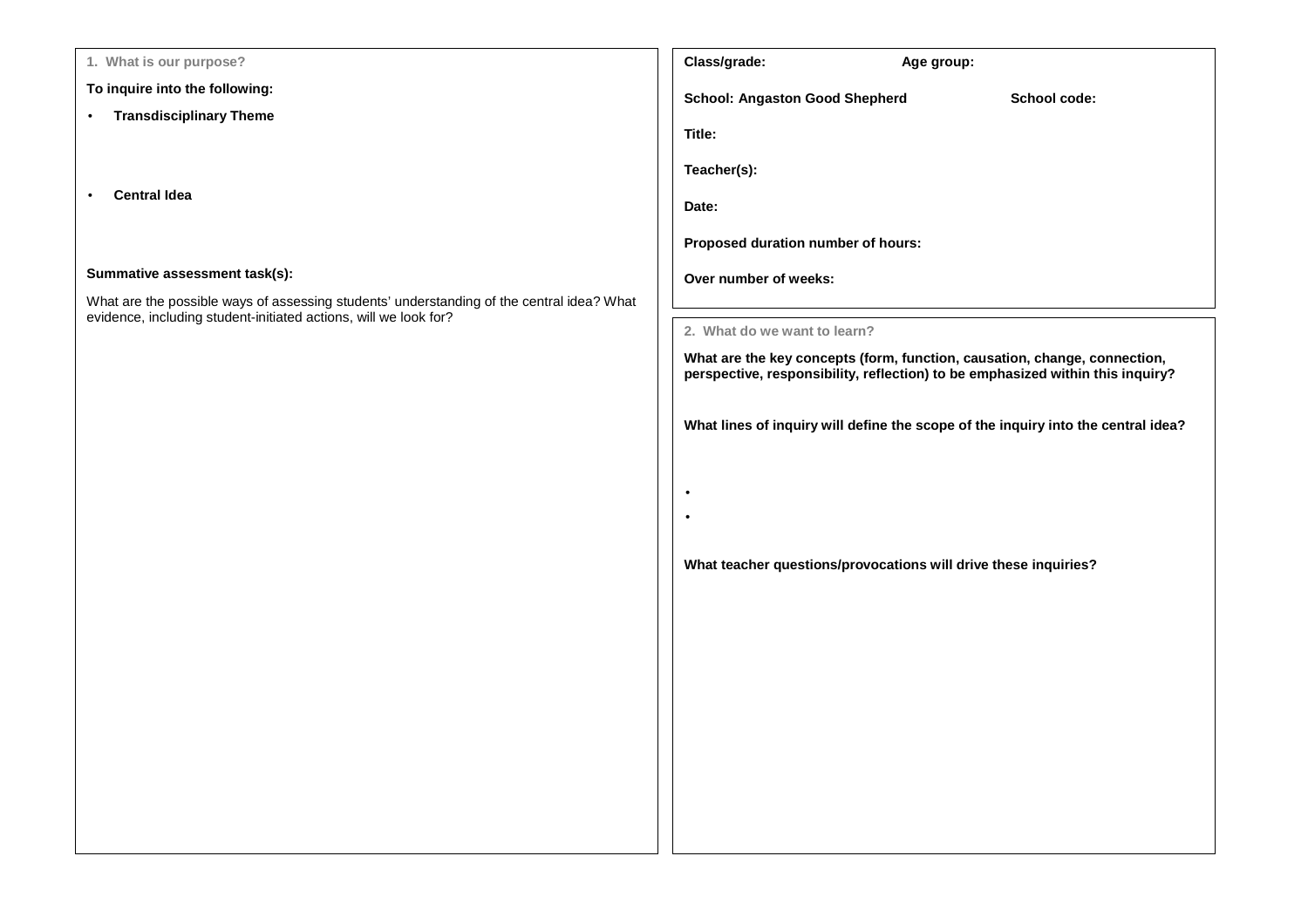| 3. How might we know what we have learned?                                                                                          | 4. How best might we learn?                                                                                                                                                |  |
|-------------------------------------------------------------------------------------------------------------------------------------|----------------------------------------------------------------------------------------------------------------------------------------------------------------------------|--|
| This column should be used in conjunction with "How best might we learn?"                                                           | What are the learning experiences suggested by the teacher and/or students to<br>encourage the students to engage with the inquiries and address the driving<br>questions? |  |
| What are the possible ways of assessing students' prior knowledge and skills? What<br>evidence will we look for?                    |                                                                                                                                                                            |  |
| What are the possible ways of assessing student learning in the context of the lines<br>of inquiry? What evidence will we look for? | What opportunities will occur for transdisciplinary skills development and for the<br>development of the attributes of the learner profile?                                |  |
|                                                                                                                                     |                                                                                                                                                                            |  |
|                                                                                                                                     |                                                                                                                                                                            |  |
|                                                                                                                                     |                                                                                                                                                                            |  |

**5. What resources need to be gathered?**

**What people, places, audio-visual materials, related literature, music, art, computer software, etc, will be available?** 

**How will the classroom environment, local environment, and/or the community be used to facilitate the inquiry?**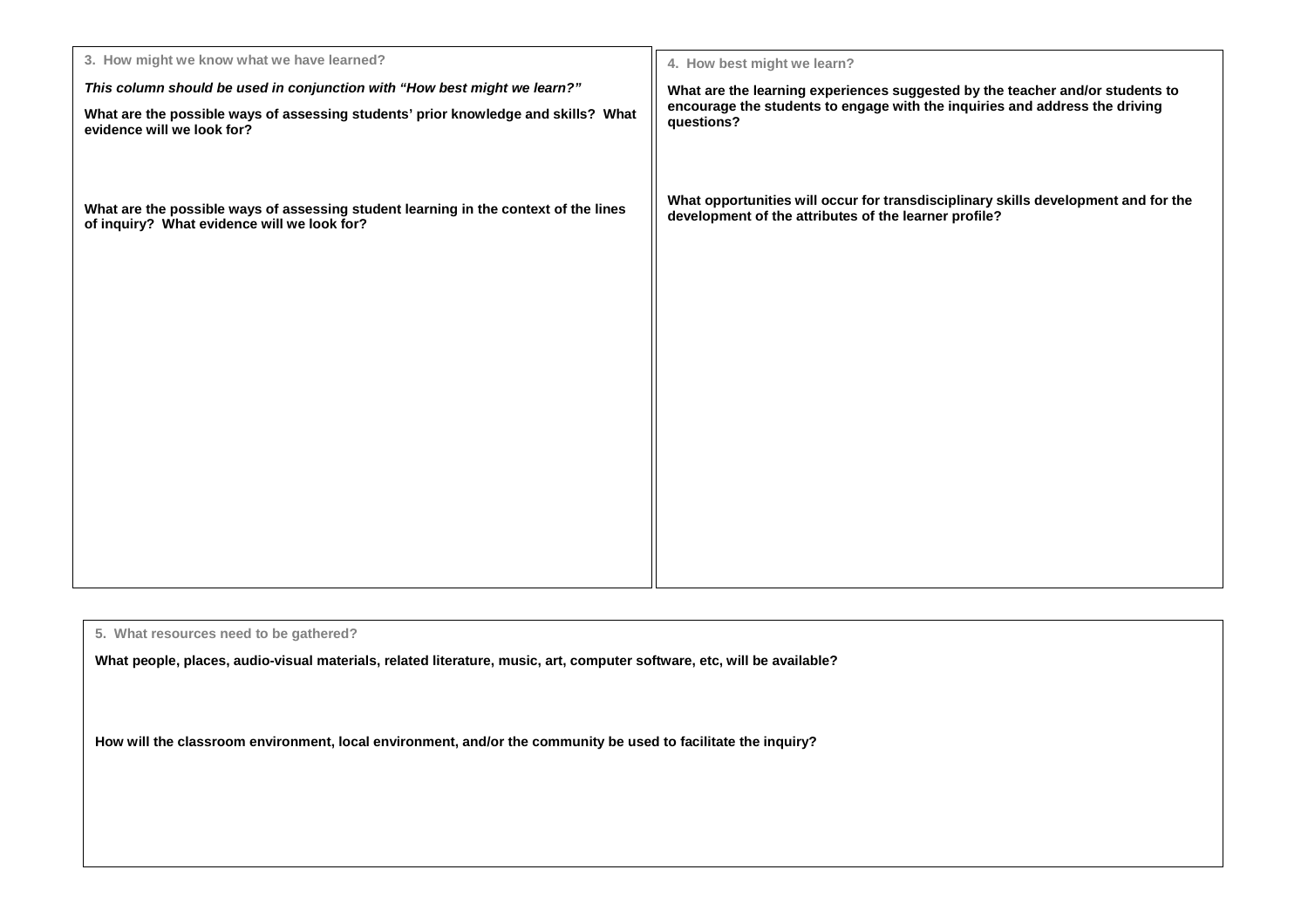| 6. To what extent did we achieve our purpose?                                                                                                                                                                          | 7. To what extent did we include the elements of the PYP?                                          |
|------------------------------------------------------------------------------------------------------------------------------------------------------------------------------------------------------------------------|----------------------------------------------------------------------------------------------------|
| Assess the outcome of the inquiry by providing evidence of students' understanding<br>of the central idea. The reflections of all teachers involved in the planning and<br>teaching of the inquiry should be included. | What were the learning experiences that enabled students to:                                       |
|                                                                                                                                                                                                                        | develop an understanding of the concepts identified in "What do we want to<br>$\bullet$<br>learn?" |
|                                                                                                                                                                                                                        | demonstrate the learning and application of particular transdisciplinary skills?<br>$\bullet$      |
|                                                                                                                                                                                                                        | develop particular attributes of the learner profile and/or attitudes?<br>$\bullet$                |
| How you could improve on the assessment task(s) so that you would have a more<br>accurate picture of each student's understanding of the central idea.                                                                 | In each case, explain your selection.                                                              |
|                                                                                                                                                                                                                        |                                                                                                    |
| What was the evidence that connections were made between the central idea and the<br>transdisciplinary theme?                                                                                                          |                                                                                                    |
|                                                                                                                                                                                                                        |                                                                                                    |
|                                                                                                                                                                                                                        |                                                                                                    |
|                                                                                                                                                                                                                        |                                                                                                    |
|                                                                                                                                                                                                                        |                                                                                                    |
|                                                                                                                                                                                                                        |                                                                                                    |
|                                                                                                                                                                                                                        |                                                                                                    |
|                                                                                                                                                                                                                        |                                                                                                    |
|                                                                                                                                                                                                                        |                                                                                                    |
|                                                                                                                                                                                                                        |                                                                                                    |
|                                                                                                                                                                                                                        |                                                                                                    |
|                                                                                                                                                                                                                        |                                                                                                    |
|                                                                                                                                                                                                                        |                                                                                                    |
|                                                                                                                                                                                                                        |                                                                                                    |
|                                                                                                                                                                                                                        |                                                                                                    |
|                                                                                                                                                                                                                        |                                                                                                    |
|                                                                                                                                                                                                                        |                                                                                                    |
|                                                                                                                                                                                                                        |                                                                                                    |
|                                                                                                                                                                                                                        |                                                                                                    |
|                                                                                                                                                                                                                        |                                                                                                    |